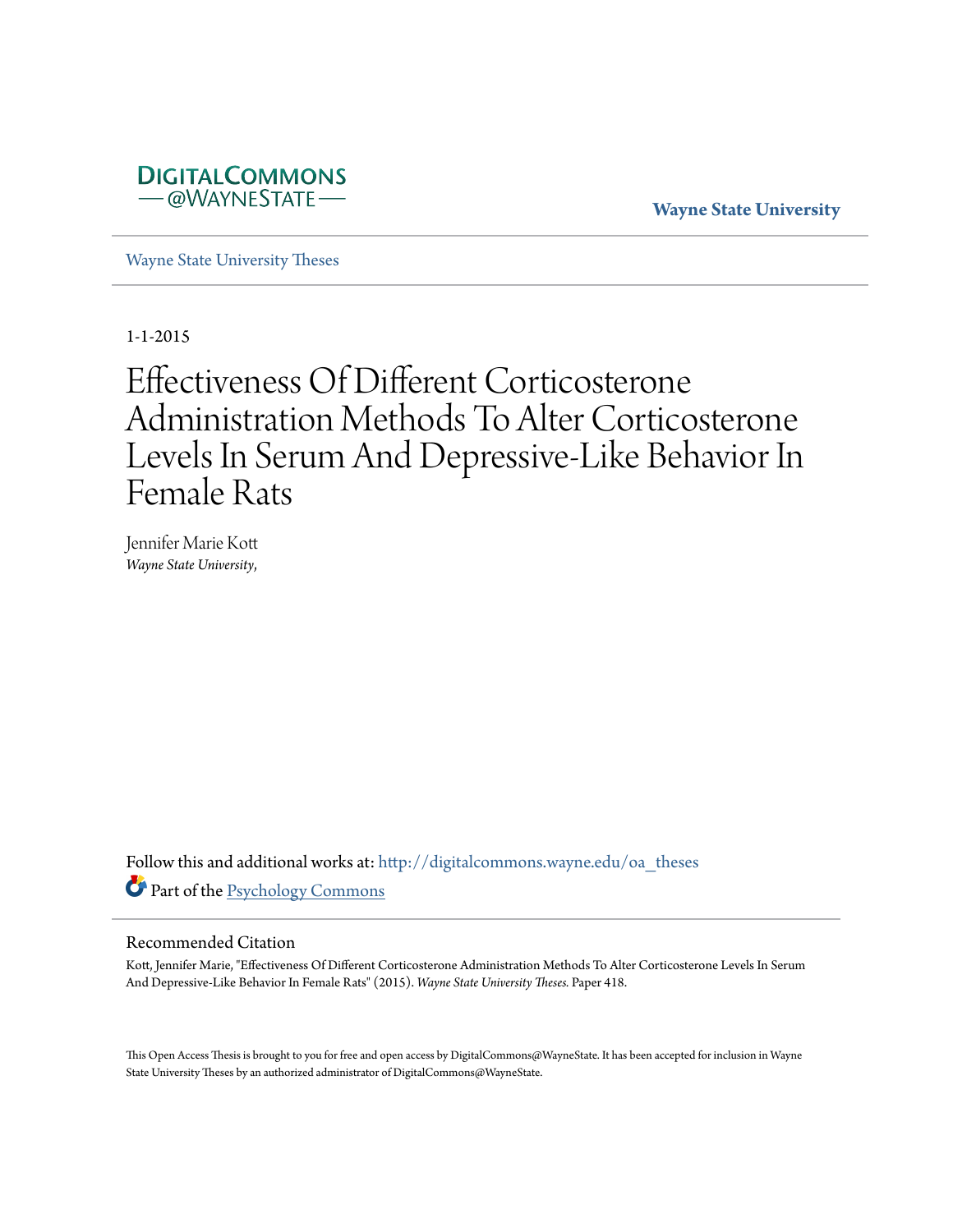### **EFFECTIVENESS OF DIFFERENT CORTICOSTERONE ADMINISTRATION METHODS TO ALTER CORTICOSTERONE LEVELS IN SERUM AND DEPRESSIVE-LIKE BEHAVIOR IN FEMALE RATS**

by

### **JENNIFER M. KOTT**

### **THESIS**

Submitted to the Graduate School

of Wayne State University,

Detroit, Michigan

in partial fulfillment of the requirements

for the degree of

### **MASTER OF ARTS**

2015

MAJOR: PSYCHOLOGY

 $\mathcal{L}_\text{max} = \frac{1}{2} \sum_{i=1}^{n} \frac{1}{2} \sum_{i=1}^{n} \frac{1}{2} \sum_{i=1}^{n} \frac{1}{2} \sum_{i=1}^{n} \frac{1}{2} \sum_{i=1}^{n} \frac{1}{2} \sum_{i=1}^{n} \frac{1}{2} \sum_{i=1}^{n} \frac{1}{2} \sum_{i=1}^{n} \frac{1}{2} \sum_{i=1}^{n} \frac{1}{2} \sum_{i=1}^{n} \frac{1}{2} \sum_{i=1}^{n} \frac{1}{2} \sum_{i=1}^{n} \frac{1$ 

Approved By:

Advisor Date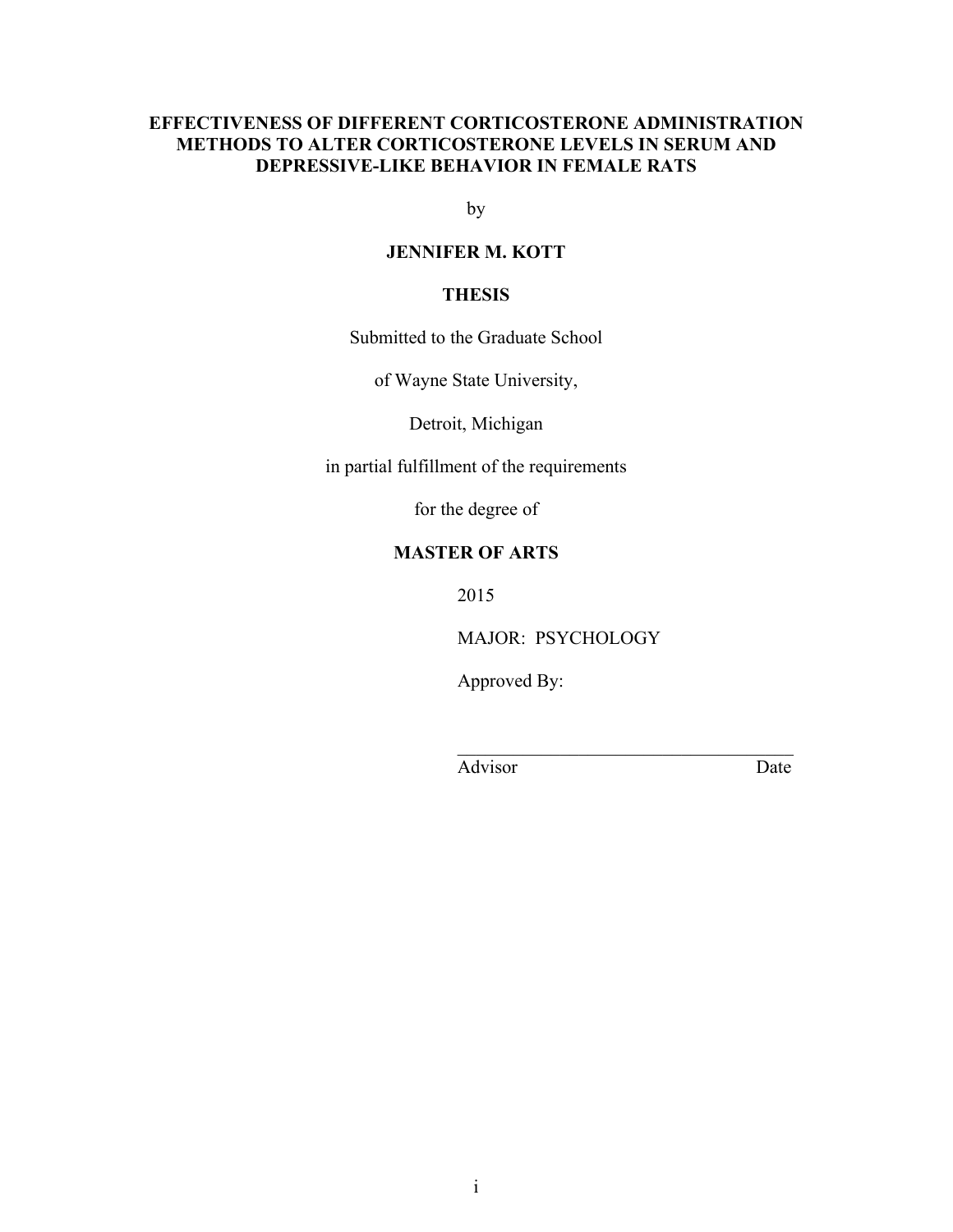### **DEDICATION**

This thesis is dedicated to my parents, Paul and Diane Kott for their love, support, and encouragement throughout my life and academic career, and to all of my little rats that were sacrificed for this study and the advancement of scientific research.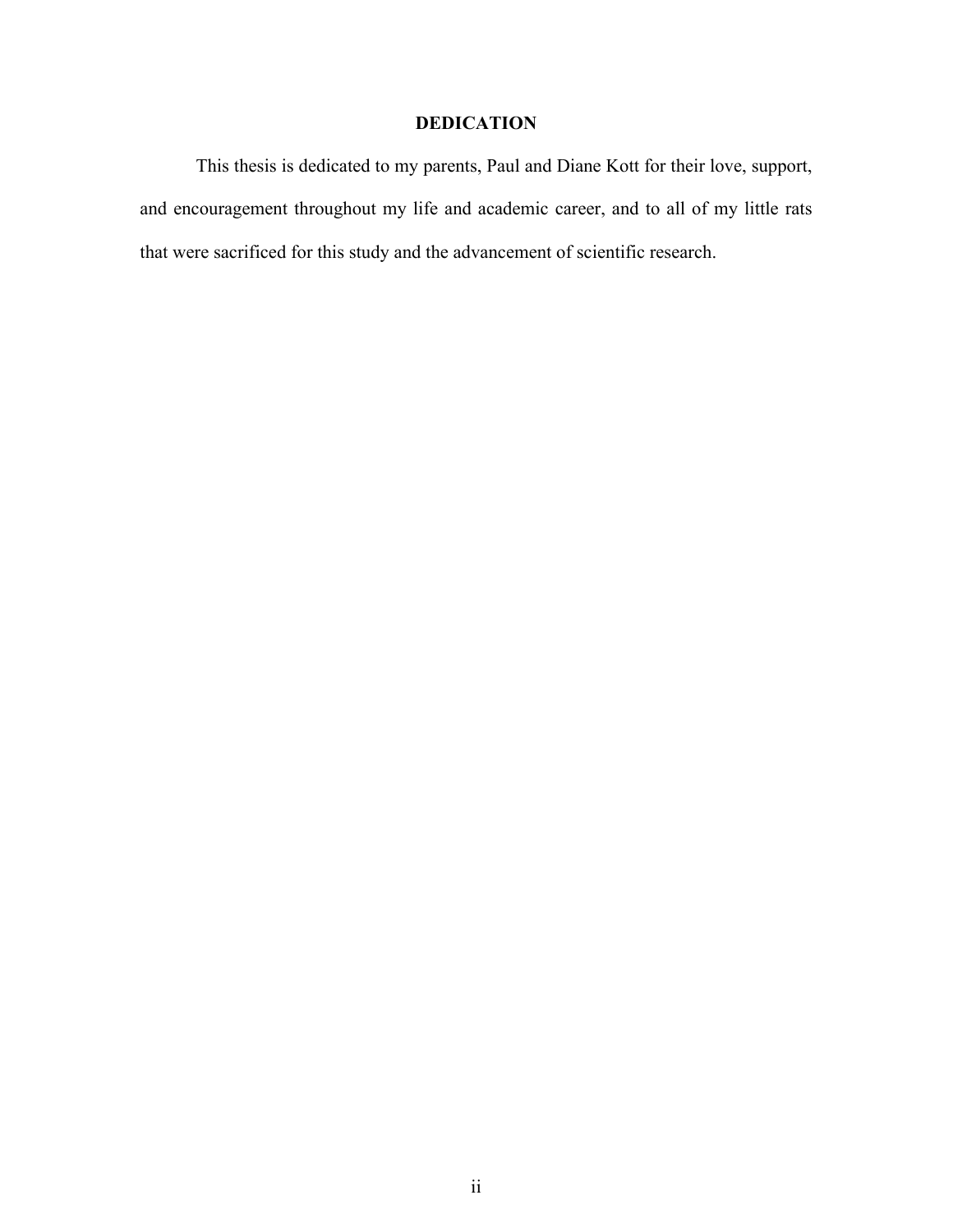#### **ACKNOWLEDGEMENTS**

This work would not have been made possible without the guidance of my advisor, Dr. Susanne Brummelte, and my thesis committee members, Dr. Scott Bowen and Dr. Michelle Tomaszycki. I would also like to thank Dr. Scott Bowen and Dr. George Borszcz who provided access to their labs and the necessary equipment, without which portions of this study would have been impossible to conduct. I would also like to thank members of Dr. Brummelte's lab who provided invaluable assistance in data collection and analysis: Sean Mooney-Leber, Fay Shoubah, Jill Young, Zach Bruckley, Manell Aboutaleb, and Susan Woods.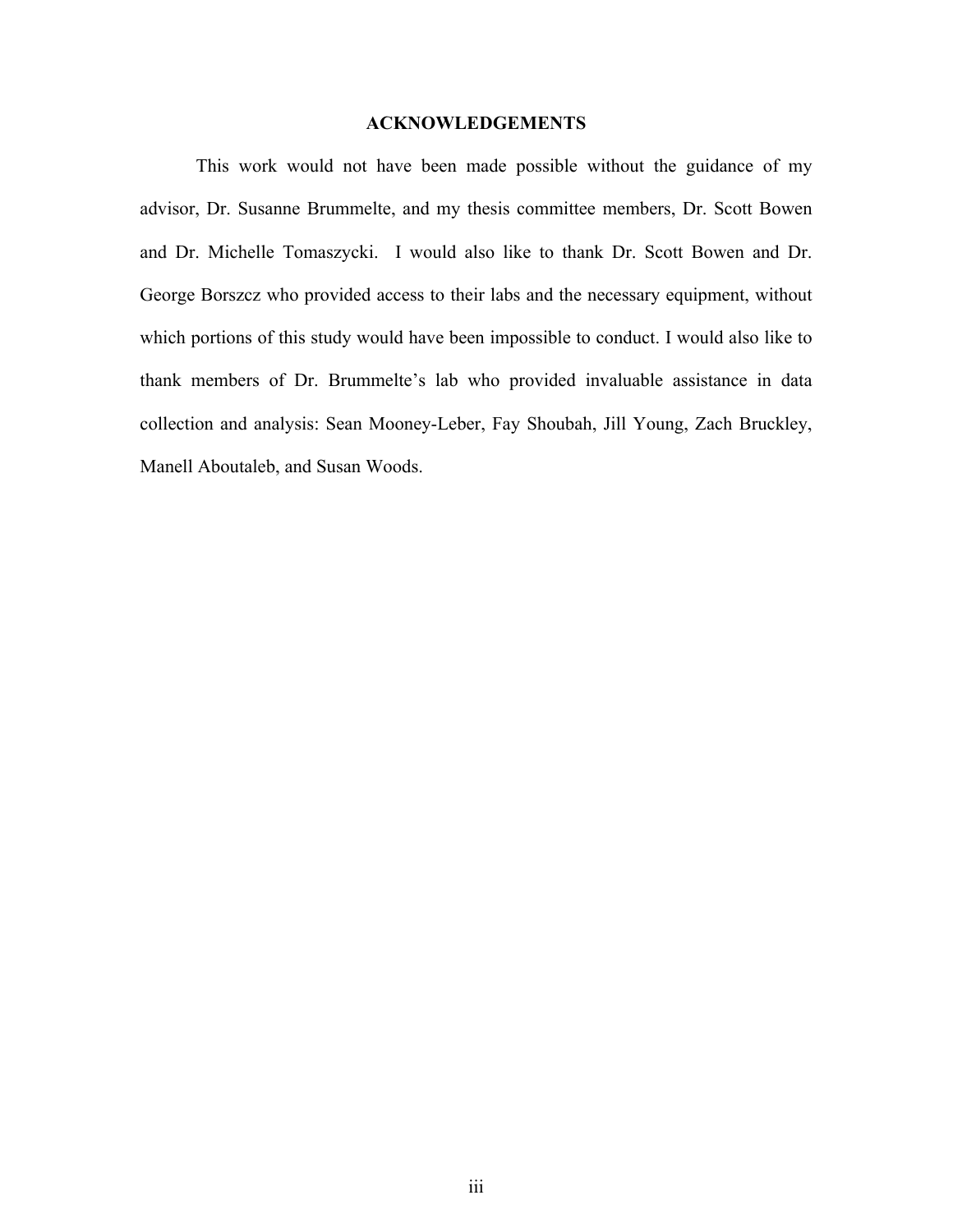| Dedication 11                                                                                         |    |
|-------------------------------------------------------------------------------------------------------|----|
|                                                                                                       |    |
|                                                                                                       |    |
|                                                                                                       |    |
| 1. "Introduction" 1                                                                                   |    |
|                                                                                                       |    |
|                                                                                                       |    |
| 1.3. Administration by Subcutaneous Injection ___________________________________ 6                   |    |
|                                                                                                       |    |
| 2.1. Subjects 2.1. Subjects 2.1. Subjects 2.1. Subjects 2.1. Subjects 2.1. Subjects 2.1. Subjects 2.7 |    |
|                                                                                                       |    |
|                                                                                                       |    |
|                                                                                                       |    |
|                                                                                                       |    |
|                                                                                                       | 10 |
| 2.4. Blood Collection and CORT Assay 10                                                               |    |
| 2.5. Behavioral Testing                                                                               | 11 |
|                                                                                                       | 11 |
|                                                                                                       | 12 |
|                                                                                                       | 12 |
|                                                                                                       | 13 |
| 2.8. Data Analysis<br><u> 1980 - Johann Barn, mars an t-Amerikaansk politiker (* 1908)</u>            | 14 |

## **TABLE OF CONTENTS**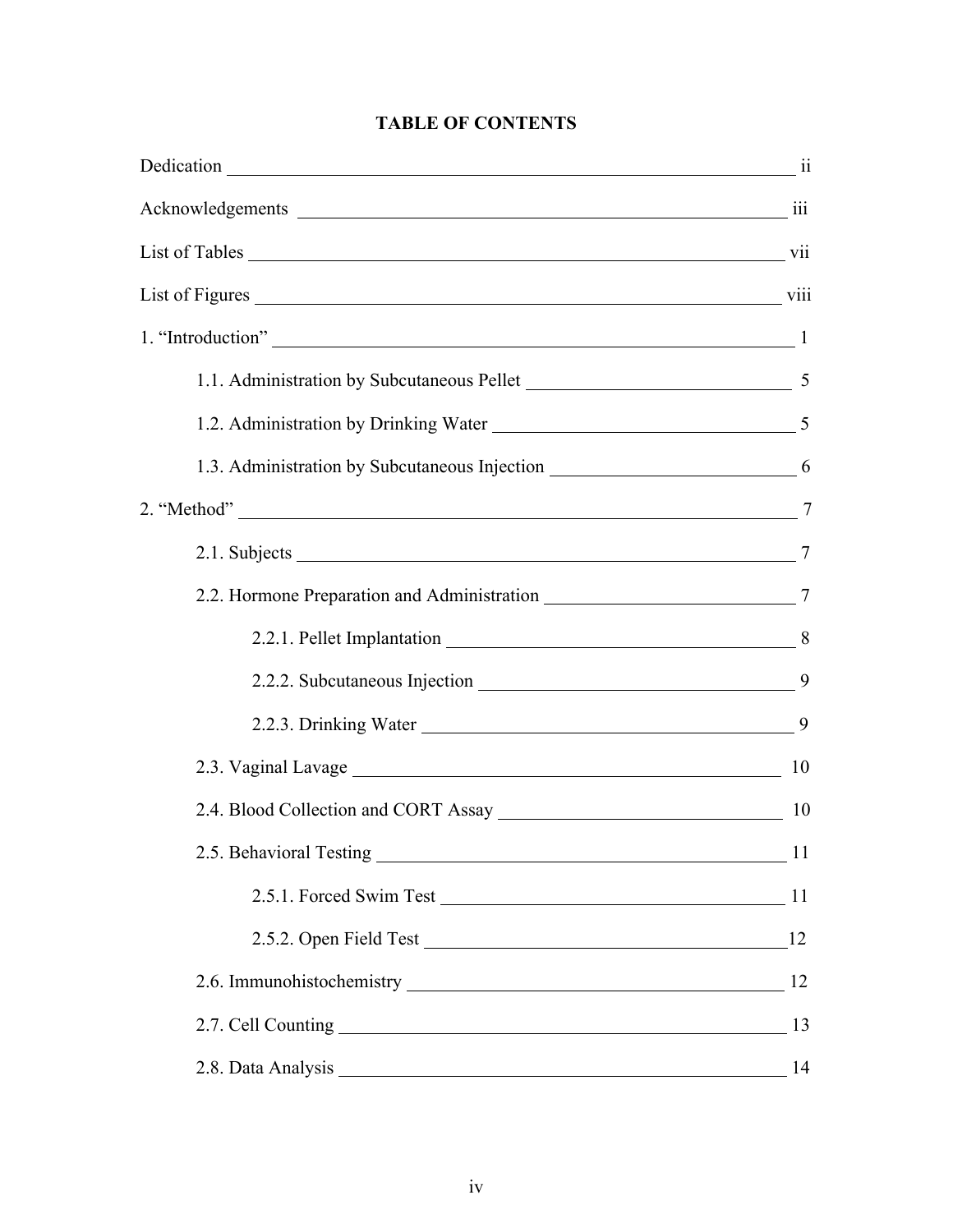| 3. "Results" 14                                                                     |  |
|-------------------------------------------------------------------------------------|--|
| 3.1. Body Weight 14                                                                 |  |
| 3.1.1. Water Intake 15                                                              |  |
|                                                                                     |  |
|                                                                                     |  |
| 3.4. Open Field Test 18                                                             |  |
|                                                                                     |  |
| 4. "Discussion" 18                                                                  |  |
| 4.1. Route of CORT Administration Affects Body Weight __________________________ 19 |  |
| 4.2. Different Administration Methods Lead to Varying CORT Serum Levels 20          |  |
| 4.3. Only Injections of CORT Resulted in Increased Immobility in the FST 23         |  |
| 4.4. Chronic CORT Administration Did Not Alter Neurogenesis Levels ______ 25        |  |
| 4.5. Considerations for Choosing a CORT Administration Method __________________ 26 |  |
| References 29                                                                       |  |
| Abstract 135                                                                        |  |
| Autobiographical Statement 26 2022 2023                                             |  |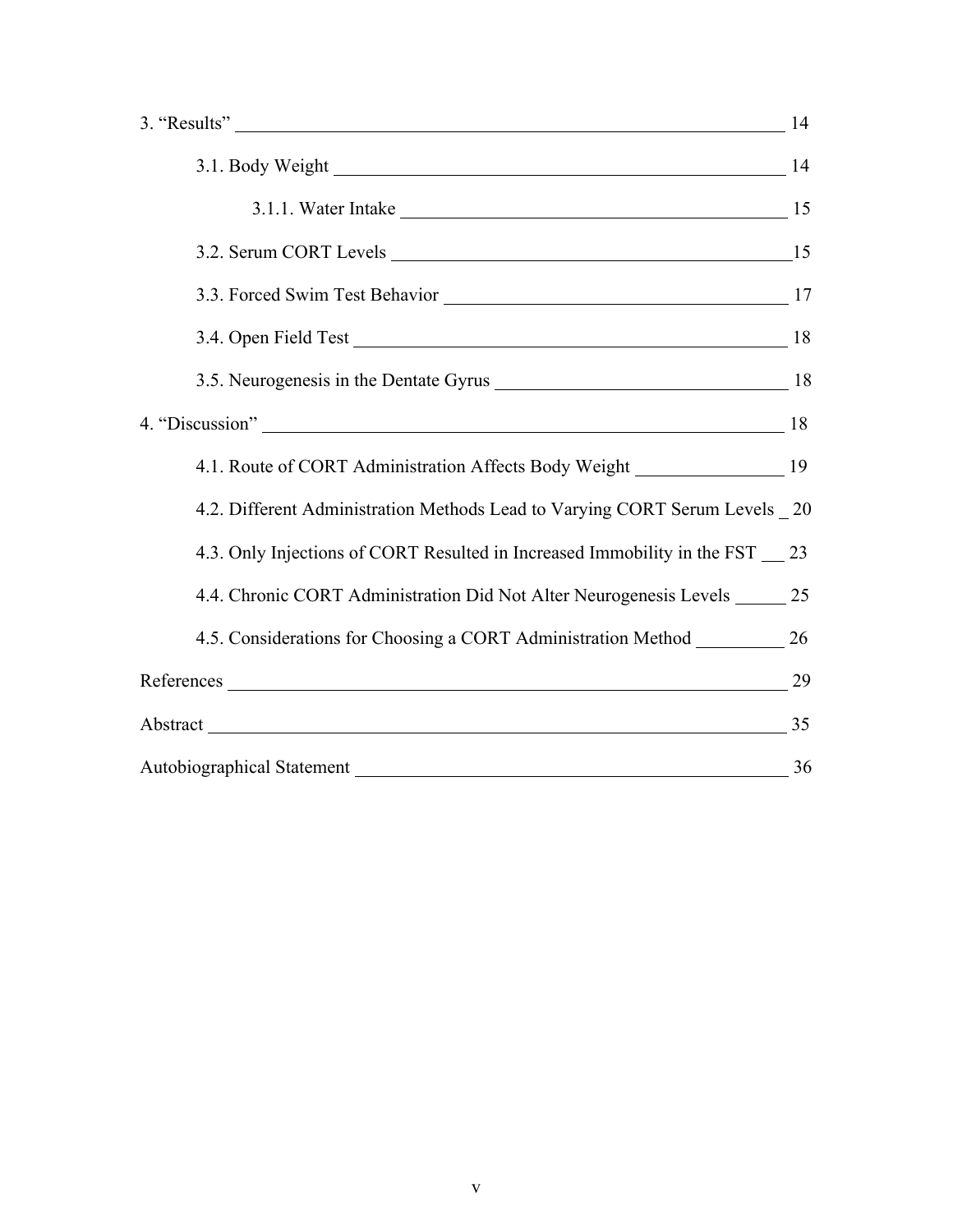### **LIST OF TABLES**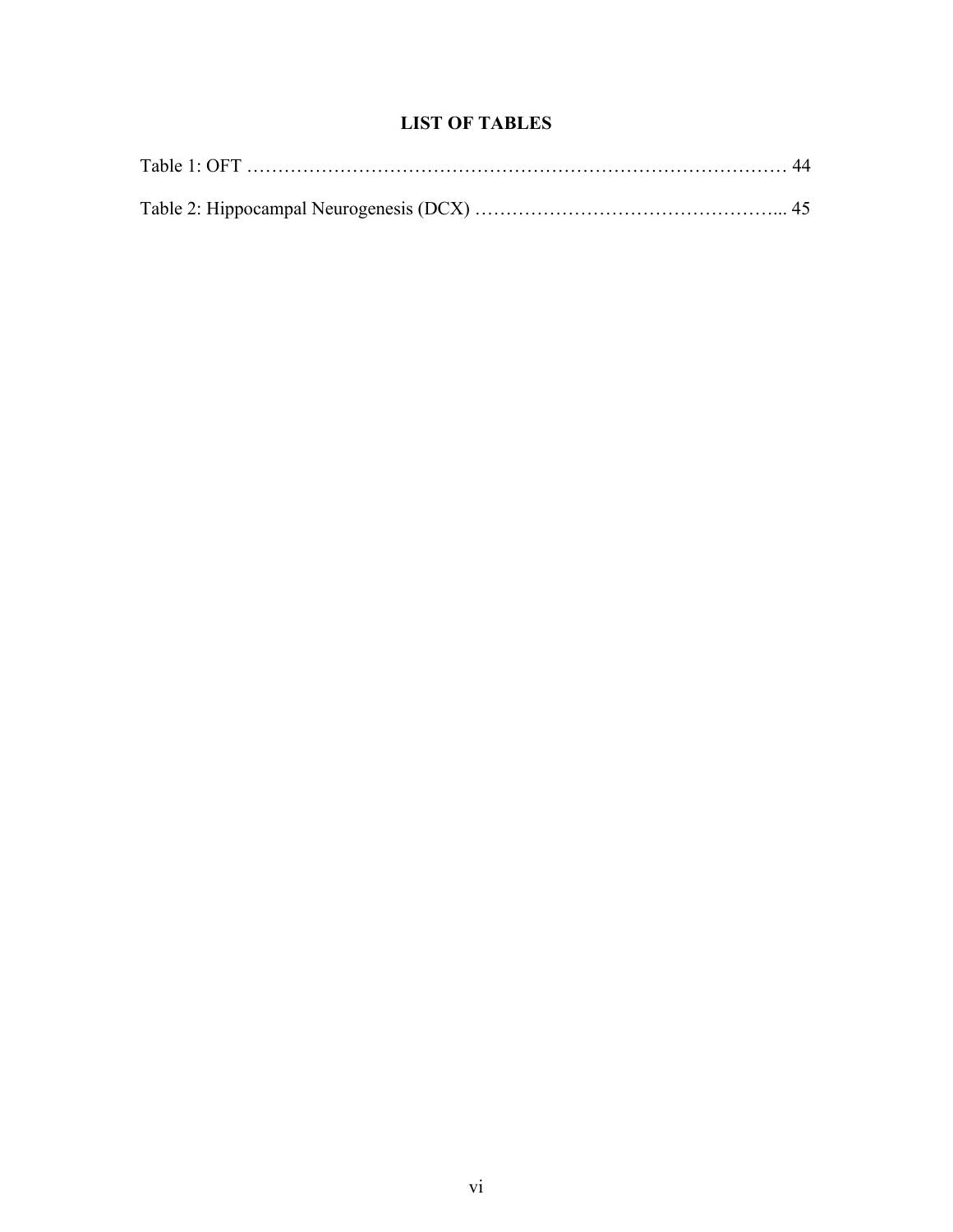### **LIST OF FIGURES**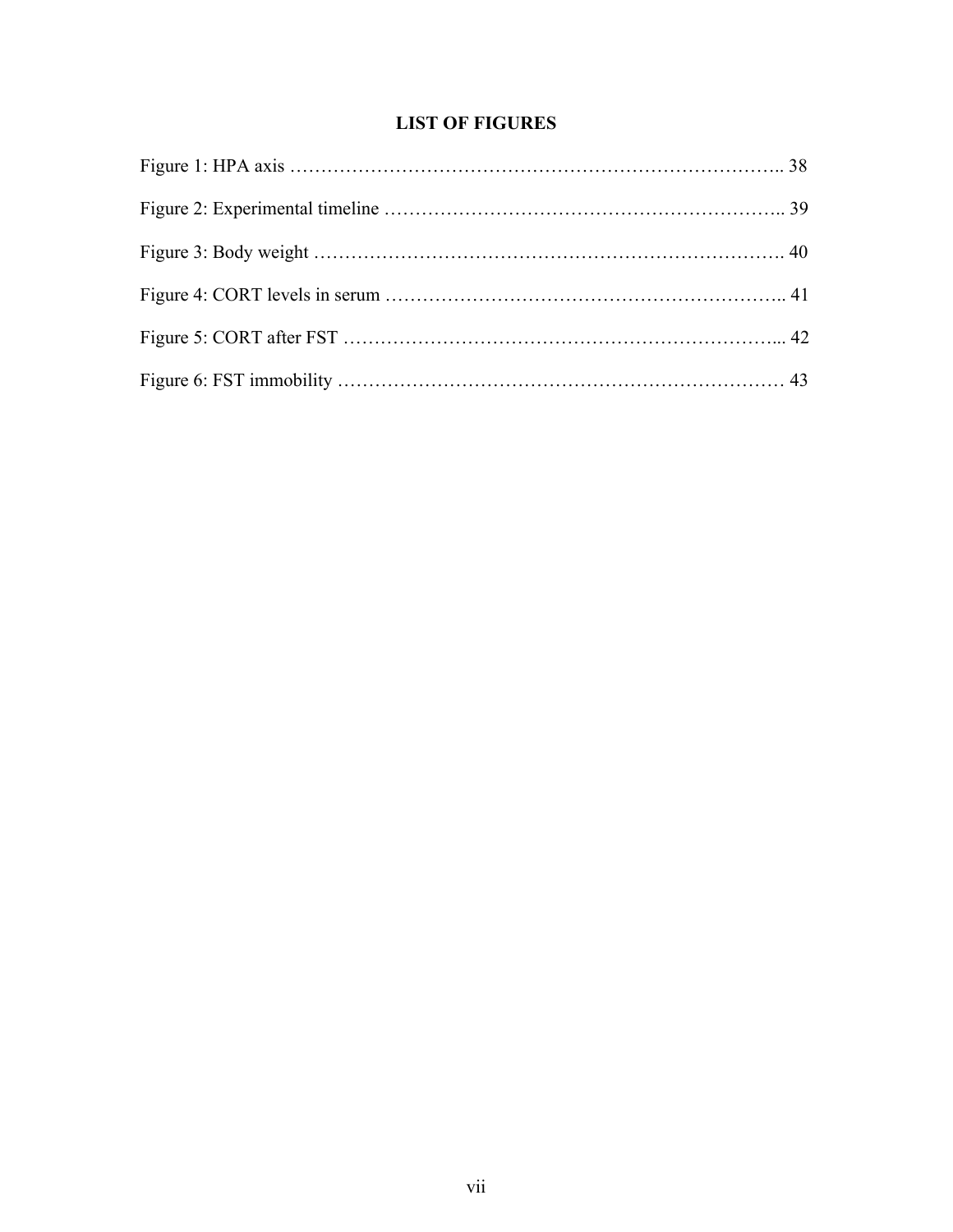#### **1. INTRODUCTION**

Stress is defined as a state that threatens or gives the perception of a threat to a person's physiological equilibrium (Weinstock, 2005). Stress is experienced when an individual encounters a perceived threat and undergoes the biological response that prepares the body for a reaction. A common term to describe this reaction is the "fight-orflight" response. In this response, stress from the environment activates the hypothalamus to release corticotropin-releasing hormone (CRH). CRH then signals the pituitary gland to release adrenocorticotropic hormone (ACTH), which stimulates the adrenal gland to release stress hormones, most notably cortisol, into the bloodstream (see Figure 1). This network of structures that prepares the body to react to the perception of a threat is known as the hypothalamus-pituitary-adrenal (HPA) axis. It is through this network that stress, especially when experienced chronically, is able to exert its detrimental effects on the body. If there is an over-activation of this system, inflammatory markers may become elevated, due to what is known as stress-induced immunocompromise. Elevated levels of inflammatory markers are associated with pathophysiologic states such as an increased risk for contracting infectious diseases and poor ability to heal (Stix, 2007).

The involvement of these inflammatory markers in the experience of stress makes women especially vulnerable to the effects of stress, especially during pregnancy. This is particularly important, as there is high comorbidity between stress and depression in women, particularly during their reproductive years. Pregnant women undergoing high levels of stress or depression are increasingly vulnerable to effects such as preterm birth and lower birth weight of the infant. These results stem directly from the HPA axis activation in response to stress. Increased inflammatory response stimulates lymphocytes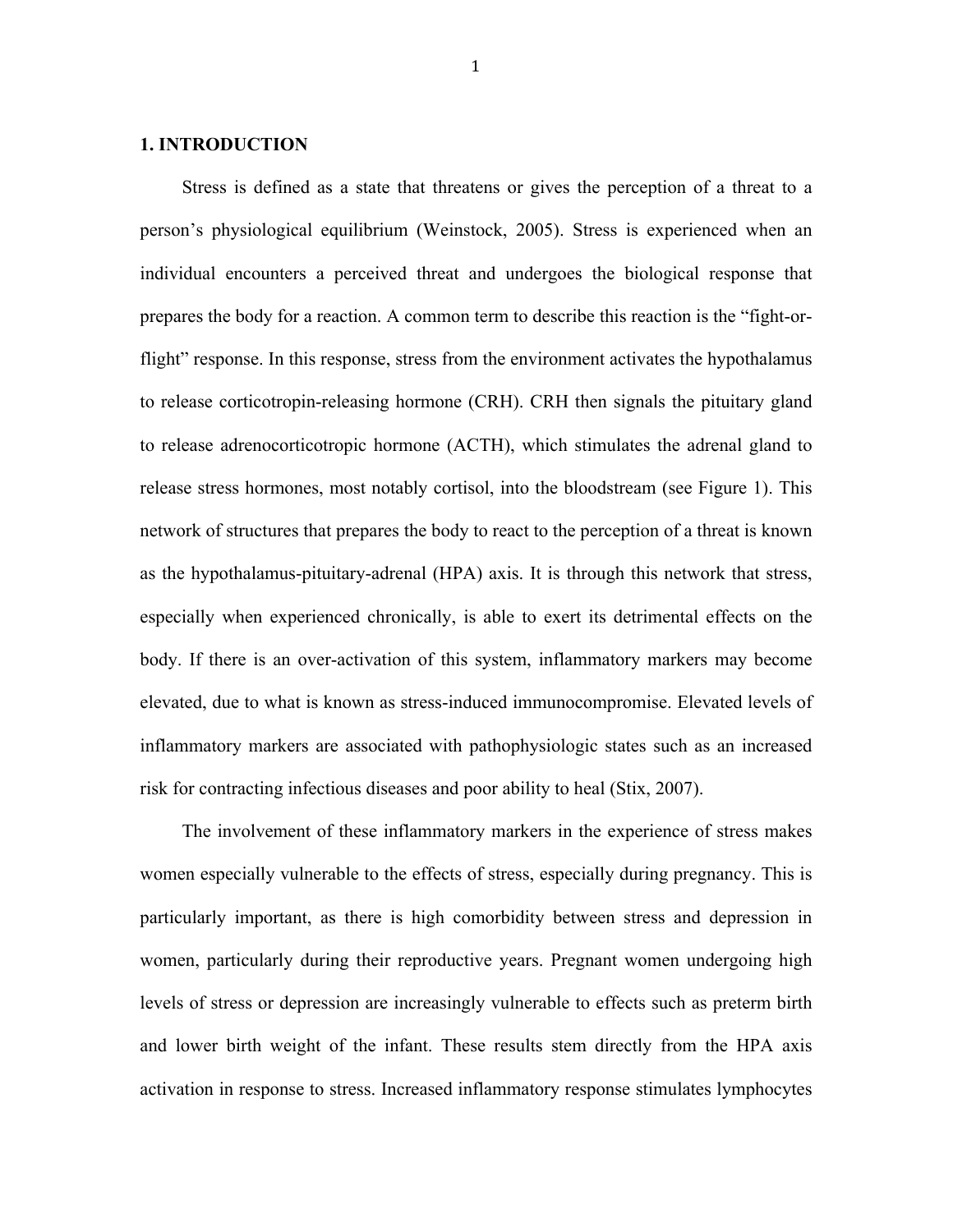to release cytokines, prostaglandins, and interleukins. Cytokines and prostaglandins are involved in controlling the contractions of uterine muscle, which may affect preterm labor and delivery, and cortisol released in response to stress is also closely linked to the process of childbirth. Most notably, cortisol is the most important modulator of the timing of normal parturition (Bulletins--Obstetrics, 2003). Cortisol is also involved in oxytocin release from the pituitary gland, which is a necessary process for the occurrence of the uterine contractions required for childbirth. Stress can complicate this experience by causing a premature release of cortisol, which could lead to preterm labor and delivery. This possibility depends on the stressor itself, the duration of pregnancy at the time of the stress, and other risk factors such as anxiety, depression, and other psychosocial factors (Cardwell, 2013). Due to the unique role of these hormones in women and the prevalence of stress and depression in women during pregnancy, it is necessary to study the effects of stress particularly in women and not just generalize findings from studies on the effects of stress in males.

Due to the subjective nature of stress in humans and the large variety of confounds incorporated in human research, a rodent model to study the effects of stress on pregnancy and the subsequent development of the offspring is essential. In the process of developing this model to study development, it is first necessary to determine how best to administer stress to female rodents to induce a depressive-like phenotype. This goal is hindered by variation in the results in current research, both based on administration of stress and differential results between stress administered to male rodents and stress administered to females, making it difficult to draw conclusions.

2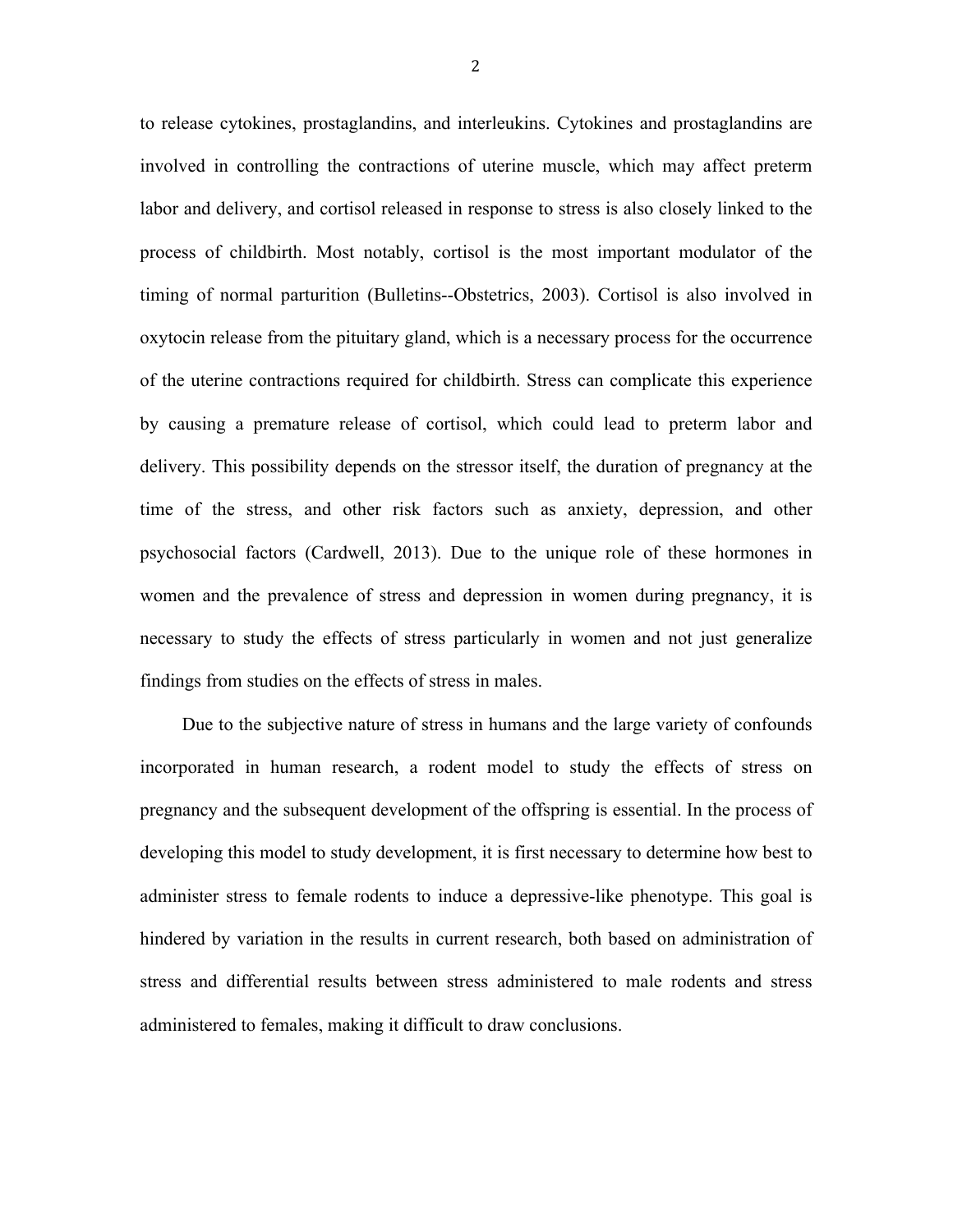There are many commonly used methods for inducing stress in rodents. Most frequently, these involve paradigms such as restraint stress, chronic mild stress, or cold stress. Stress by these methods are subject to several confounds, including variation in techniques between labs and individual differences in rodents between stressful measures. For example, one animal may be particularly sensitive to the effects of cold stress but less so to restraint stress. There are also several different protocols for chronic mild stress paradigms and each method likely produces variability in the results. Furthermore, rats are readily habituate to predictable stressors which means these types of stressors eventually do not elicit elevated levels of CORT over time (De Boer et al., 1989; Herman, 2013). In order to avoid these pitfalls, we decided to employ an alternative method of stress by administering exogenous corticosterone (CORT). Corticosterone is the analog to cortisol, and both are the end-products of HPA activation in humans and rats, respectively. Previous research has given CORT through 3 different administration methods: a) time-release pellet implantation, b) in the drinking water, and c) subcutaneous injection.

These 3 administration methods are frequently used and well-established in the literature to induce a depressive-like phenotype in rodents. Interestingly, previous research has shown that these administration methods produce differential effects in females as compared to male rats (Dalla et al., 2010). While females appear to be more sensitive to the stressful effects of the forced-swim test than are males, females display less helplessness behavior in response to foot shock than do males (Dalla et al., 2008). The sex differences in stress response may result from the unique physiology of females and may be related to the female's role as a caregiver in many mammalian species.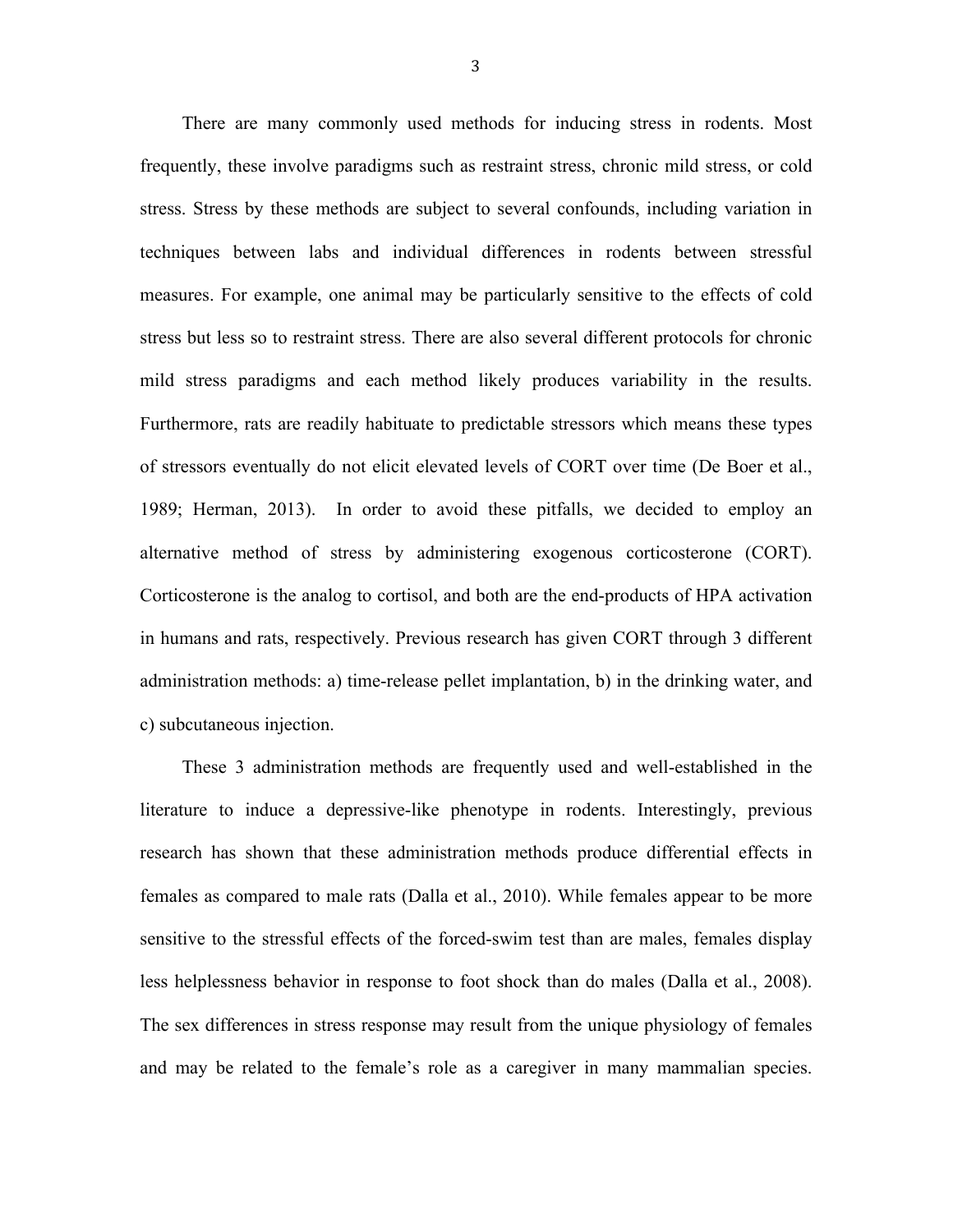Indeed it has been hypothesized that females may have developed a different behavioral response to stress than males that serves to be more adaptive during their vulnerable states during pregnancy and nursing. Further, females have naturally higher levels of circulating CORT as compared to males, which may contribute to the significant sex difference in stress sensitivity between males and females. Due to these differences, it is necessary to find a method to administer exogenous CORT that is effective to develop a depressive-like phenotype in female rats.

A depressive-like phenotype in rodents has been characterized by several features: elevated CORT levels in blood serum, decreased body weight, an increase in immobility in the forced swim test, and a decrease in hippocampal neurogenesis. It has been hypothesized that HPA axis dysregulation is incorporated in that pathology of depression, and as such, is able to modulate the behavioral effects of stress. This theory is supported in the human literature. One study in particular demonstrated that patients suffering from depression whose HPA axis regulation improved after one week of pharmacological treatment had lower depression scores and shorter admission times compared to patients that continued to display HPA axis dysregulation (Schule et al., 2009). Therefore, it is likely that the HPA axis serves to regulate the body's response to stress and is incorporated in its behavioral and physiological manifestations. As it may be impossible to achieve a true model of depression in rodents, the goal of this research was to mimic as many characteristics of the depressive-like phenotype of rodents as possible. To do this, this study used 3 administration routes (a) time-release pellet implantation, b) in the drinking water, and c) subcutaneous injection) to determine the efficacy of each in the development of a depressive-like phenotype in female rodents.

4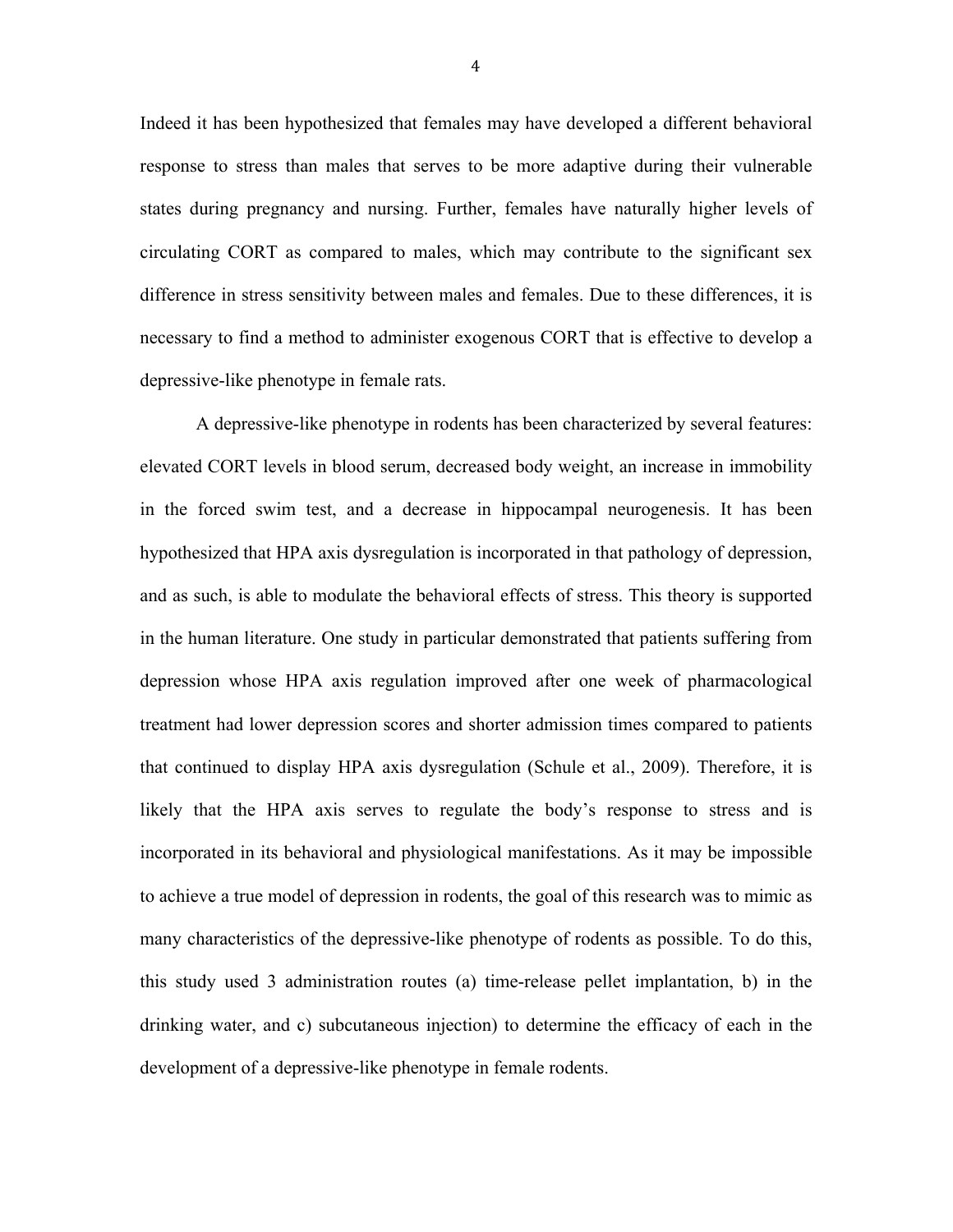#### **1.1. Administration by Subcutaneous Pellet**

Time-release pellets have been used in the literature to administer CORT in rodents (Claflin et al., 2014; Claflin et al., 2005; Kraszpulski, et al., 2012; Murray et al., 2008). Briefly, the rat is placed under anesthesia and the pellet is surgically implanted in a pocket under the skin in the lateral neck area. The pellets are designed to release a specific dose of CORT over 21 days before dissolving completely. In addition to the surgical implantation and necessity of anesthesia, another factor that must be taken into account with the time-release pellets is that the dose cannot be adjusted after implantation, i.e., for weight loss or grain. However, there are no further invasive procedures after the surgery and CORT is delivered at a constant dose throughout the testing period. Research using these pellets has demonstrated their efficacy in increasing CORT levels in serum, increasing immobility in the forced swim test, and decreasing hippocampal neurogenesis in male rodents (Murray et al., 2008).

#### **1.2. Administration by Drinking Water**

While CORT has very limited water solubility, a related compound, corticosterone hemisuccinate, is readily water soluble and can be easily incorporated into a drinking water solution for administration to rodents, as demonstrated in previous research (Casolini et al., 207; Catalani et al., 2002; Catalani et al., 2000; Catalani et al., 1993). This method using CORT hemisuccinate has been frequently used to study the effects of prenatal stress on development due to the minimally invasive nature of its administration (Casolini et al., 207; Catalani et al., 2002; Catalani et al., 2000; Catalani et al., 1993). Administration of CORT via drinking water has been shown to elevate levels of CORT in serum in female rats (Catalani et al., 1993; Catalani et al., 2000; Catalani et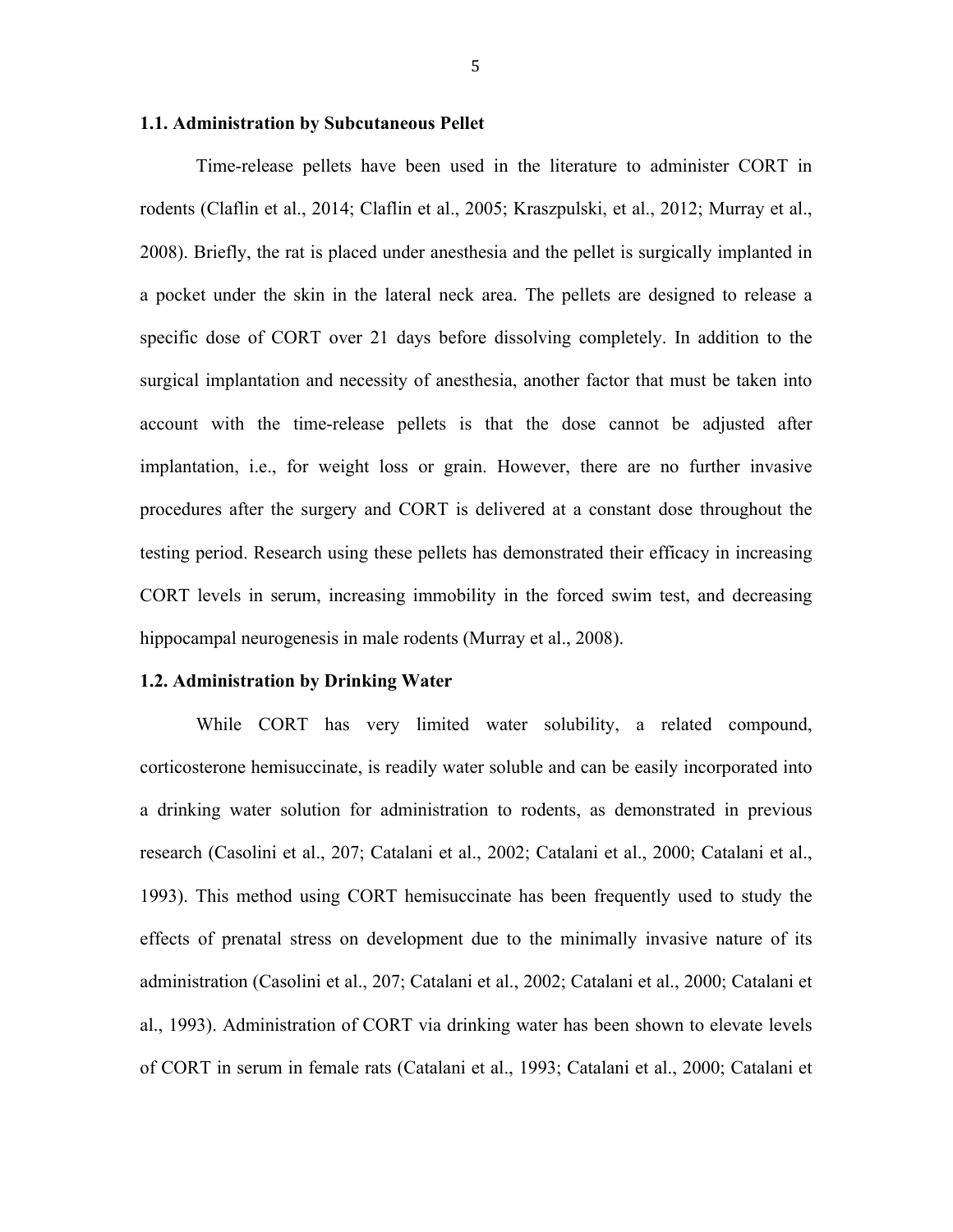al., 2003) and increase immobility in the forced swim test in male rats (Donner et al., 2012). A consideration that needs to be made for administration via drinking water is that the solution will be consumed *ad libitum*, and as such, the dose or time of consumption cannot be directly controlled by the researcher.

#### **1.3. Administration by Subcutaneous Injection**

Administering CORT through a subcutaneous injection has the advantage of being under a great deal of control by the investigator. The experimenter is able to ensure the exact dose is given and is able to adjust the dose in the event of weight loss or weight gain throughout the course of the experiment. This method has been shown effective in increasing immobility in the forced swim test in male rats (Hill et al., 2003) and alter levels of hippocampal neurogenesis (Brummelte & Galea, 2010; Mirescu & Gould, 2006; Wong & Herbert, 2006). A limitation of administration by injection, however, is that the full dose of CORT is administered at the time of the injection and is not steadily increased throughout the day.

This study aimed to evaluate the effectiveness of these 3 administration methods to generate a depressive-like phenotype in female rats by chronic CORT administration (21 days) at a dose of 40 mg/kg as used in the literature. As the majority of the literature on this topic is in male rats, it is critical to elucidate the most effective method for CORT administration in female rats. The goal of this experiment is to provide data for the future investigation of the effects of stress before pregnancy on development, so in addition to the efficacy of these methods, the levels of their invasiveness were also considered for future use. The measures taken were: CORT levels in serum, body weight, immobility in the forced swim test, and reduced levels of hippocampal neurogenesis using doublecortin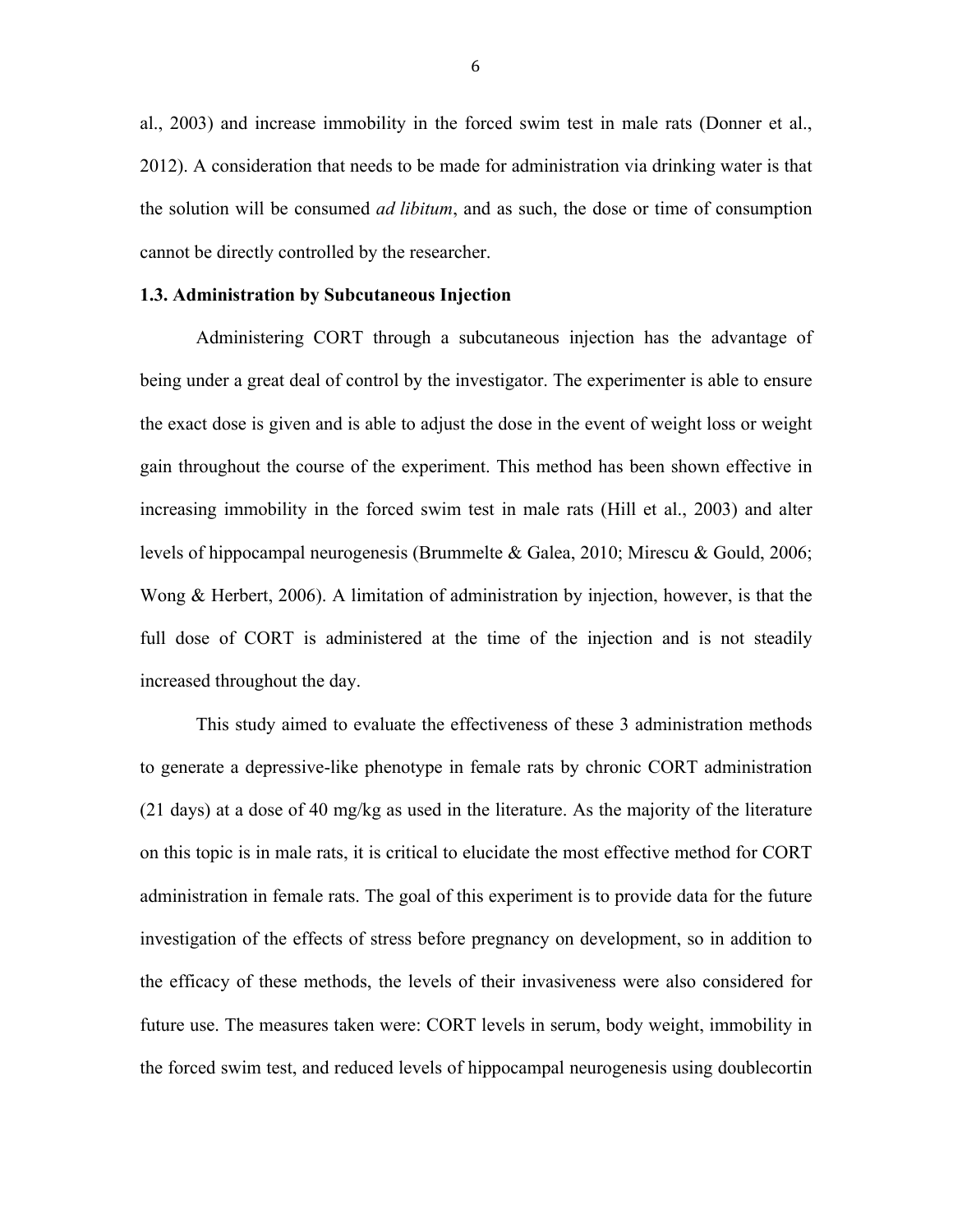(DCX), which taken together are indicative of a depressive-like phenotype. To our knowledge, this is the first study to compare across CORT administration methods in female rodents on their ability to produce a depressive-like phenotype.

#### **2. METHOD**

#### **2.1. Subjects**

Thirty-six female rats (Sprague-Dawley, age 77-84 days) were purchased from Charles River Laboratory (Portage, MI, USA) and were housed in a 12:12 hour light:dark cycle (lights on at 06:00) with food (Rodent Lab Diet 5001; PMI, Nutrition International, Inc., Brentwood, MO) and water available *ad libitum*. Animals were group-housed upon arrival and single-housed after a 3-day acclimation period. CORT was administered via 3 different routes, each with a corresponding control group for which the female rats were randomly assigned to 1 of 6 total groups: CORT pellet  $(n=6)$ , control pellet  $(n=6)$ , CORT injection  $(n=6)$ , vehicle injection  $(n=6)$ , CORT in drinking water  $(n=6)$ , and control drinking water (n=6). All animals were weighed every 3 days.

#### **2.2. Hormone Preparation and Administration**

CORT or vehicle was administered for 23 days with a wean-off period from days 21 to 23 (see Fig. 2). The wean-off period for the injection and drinking water groups was to mimic the potential decrease in CORT release in the implanted pellets. The dosages for each administration group were calculated to reflect  $\sim$ 40 mg/kg/day (i.e.,  $\sim$ 10 mg/day for a 250 g female rat). Thus, the injection group received 40 mg/kg/day via injection. The pellets contained 200 mg, which was designed to be released over 21 days (200 mg/21 d  $= 9.52$  mg/day; highest dose available). The dose for the drinking water (200  $\mu$ g/mL) was based on previous studies using CORT in the drinking water with the same concentration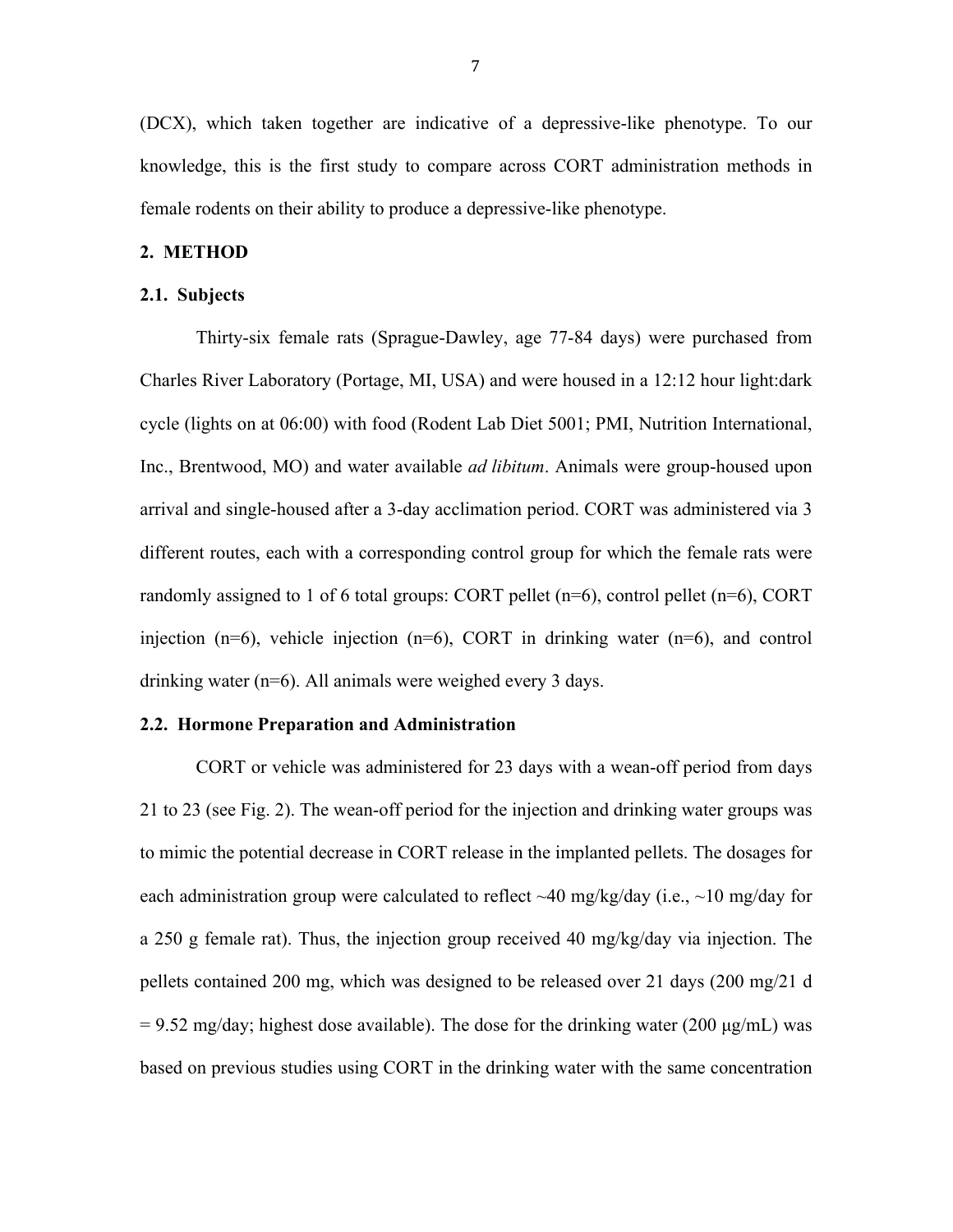which has previously been reported to result in  $13.5 \pm 1.5$  mg daily CORT intake (Catalani et al., 2002; Catalani et al., 2000; Catalani et al., 1993). An average daily water consumption of 30-50 mL in rats would reflect  $\sim$ 10 mg/day of CORT exposure (200)  $\mu$ g/mL \* 50 mL/day = 10mg/day; Ray & Behari, 1990; Stricker et al., 1997).

#### *2.2.1. Pellet Implantation*

Both CORT (#G-111, 200 mg, 21-day release) and placebo pellets (#C-111) were purchased from Innovative Research of America (Sarasota, FL, USA) and implanted as instructed by the manufacturer. Briefly, animals were anesthetized with isoflurane and the flow rate was maintained at a rate of 2.5-3% throughout the procedure. While the use of anesthesia may have been a potential limitation in these groups, it was required for the implantation surgery. Once deeply anesthetized, eye-lubricant was applied and animals received a subcutaneous injection of the non-steroidal anti-inflammatory analgesic, Carprofen (5 mg/kg). The surgical site was shaved and disinfected and a small incision  $(\sim 2.5-3$  cm) was made in the left shoulder area using aseptic techniques. The pellet was placed in a subcutaneous pocket in the lateral neck area in accordance with the manufacturer's instructions. The incision site was sealed using sterile wound clips. Animals were weighed before being returned to a clean cage. Post-surgical monitoring was conducted every 5 minutes for 45-60 minutes until the animal was mobile and alert. Monitoring continued at less frequent intervals after the animal was returned to the standard housing cage and once daily for 3 weeks after surgery. Triple antibiotic ointment was applied to the incision site daily for 3 days following surgery and as needed after the third day. Wound clips were removed 7 to 10 days after the surgical procedure under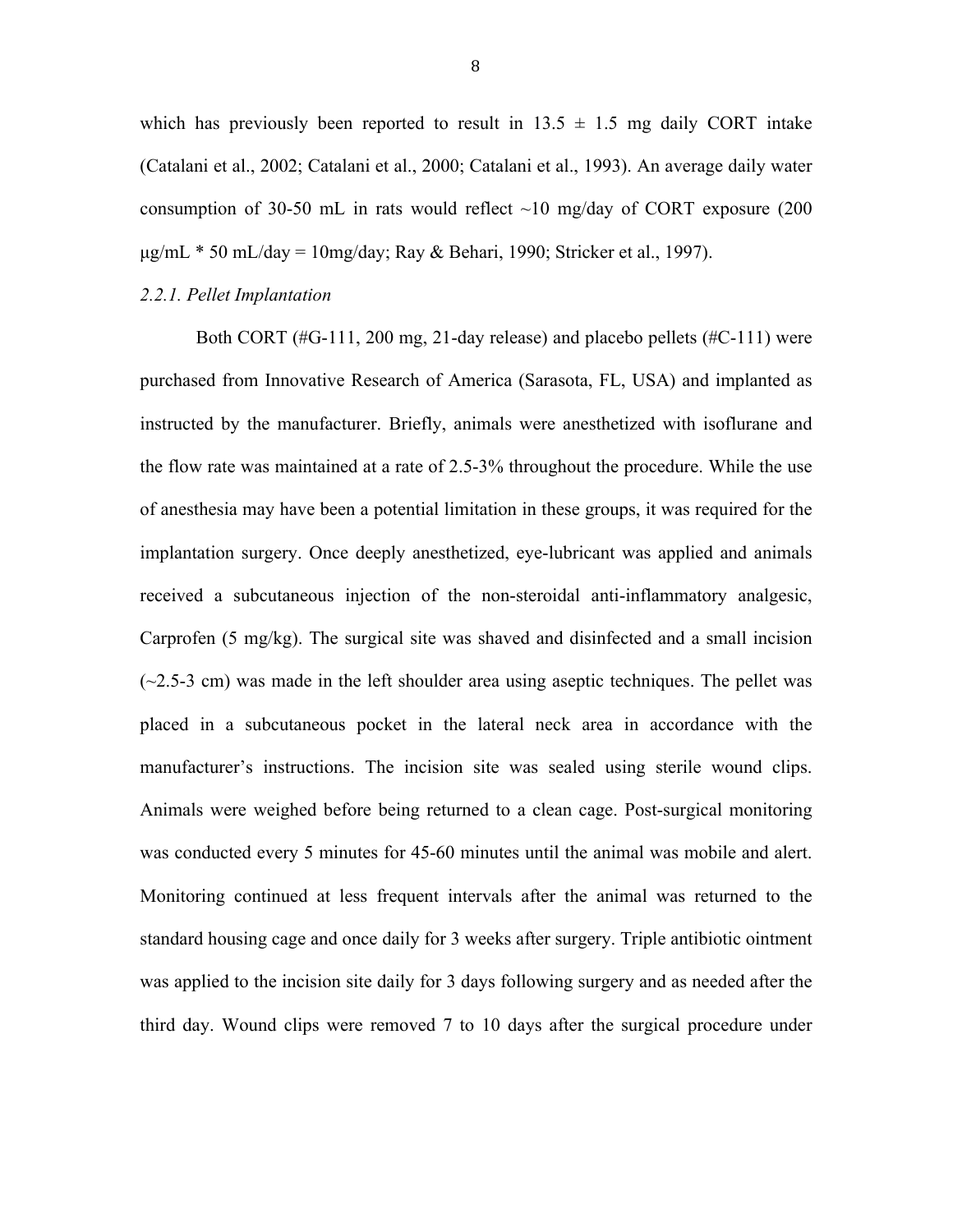brief isoflurane anesthesia. As the pellets should have been fully dissolved after the 23 day period, there was no attempt to surgically remove them at the end of this period.

#### *2.2.2. Subcutaneous Injection*

CORT (C2505, Sigma-Aldrich, St. Louis, MO, USA) was administered daily subcutaneously at a dose of 40 mg/kg. CORT was prepared fresh every 2 to 3 days by suspending 40 mg/ml CORT in sesame oil containing 10% ethanol. The control group received an injection of sesame oil vehicle alone. Ethanol was deemed unnecessary to incorporate into the control group, as it acts only to assist in dissolving the CORT into solution and would only evaporate if incorporated into the sesame oil vehicle. Injections were performed between 08:00 and 10:00 for 23 days. The dose of corticosterone was decreased over the last injection days (days 21-d23) so that animals received 30 mg/kg on day 21, 20 mg/kg on day 22, and 10 mg/kg on day 23 to mimic the wean-off period that would be experienced with the pellet implantation.

#### *2.2.3. Drinking Water*

CORT hemisuccinate (#Q1562-000, Steraloids, Newport, RI, USA) was dissolved at a dose of 200 µg/mL in drinking water. The use of CORT hemisuccinate was necessary as CORT is difficult to dissolve in water. The added salt group in CORT hemisuccinate makes it readily soluble in water and its efficacy has been demonstrated previously (Catalani et al., 2002; Catalani et al., 2000; Catalani et al., 1993). The CORT-water was administered in standard drinking bottles that were wrapped in aluminum foil due to the potential light sensitivity of the solution. The control group received regular tap water, also in bottles wrapped in aluminum foil to control for any effects of the novelty of aluminum foil impacting drinking behavior. All bottles were weighed daily and refilled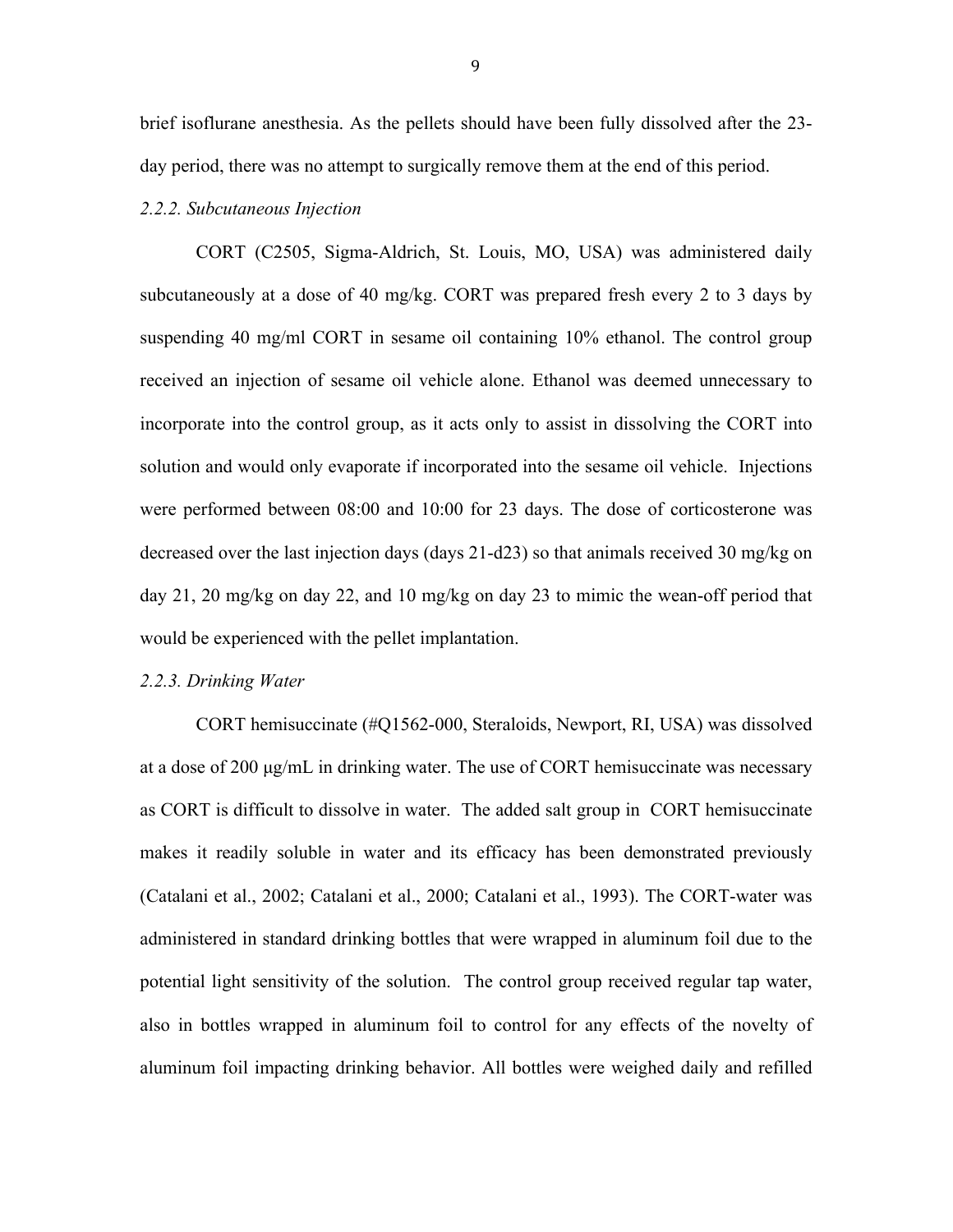with fresh CORT or control water every 4 days or as needed. After 20 days, the dose of the CORT water was reduced to 150 µg/mL on day 21, 100 µg/mL on day 22, and 50 µg/mL on day 23 to mimic the wean-off period that would be expected with the pellet administration. On day 24, all injections were stopped and all animals were returned to normal tap water. We confirmed that all pellets were fully dissolved on the day of sacrifice.

#### **2.3. Vaginal Lavage**

All animals were lavaged on the days of testing to determine the estrus cycle phases. This data was used as a covariate in the analysis of the behavioral data to ensure that the phase of the estrus cycle did not affect behavior in the tasks. Vaginal lavage was performed by administering 3 to 4 drops of water into the vagina with an eyedropper and immediately reabsorbing the fluid with the same eyedropper. The sample was then placed on a glass microscope slide and stained with Cresyl Violet before the sample was dry. Once completely dry, each sample was examined under a microscope and the estrous cycle phase (metestrus, diestrus, proestrus, estrus) was determined based on the type of cells present as previously described (Marcondes et al., 2002; McLean et al., 2012). This data was later used to control for effects of phase of the estrous cycle on behavior in the data analysis.

#### **2.4. Blood Collection and CORT Assay**

Blood samples were collected early during the CORT administration on day 3 (d3), near the end of the administration period (d18), and a full day after being weaned off of the corticosterone (d25). Further, a blood sample was collected right after the first forced swim test session on day 20 to measure the CORT levels evoked by the test as an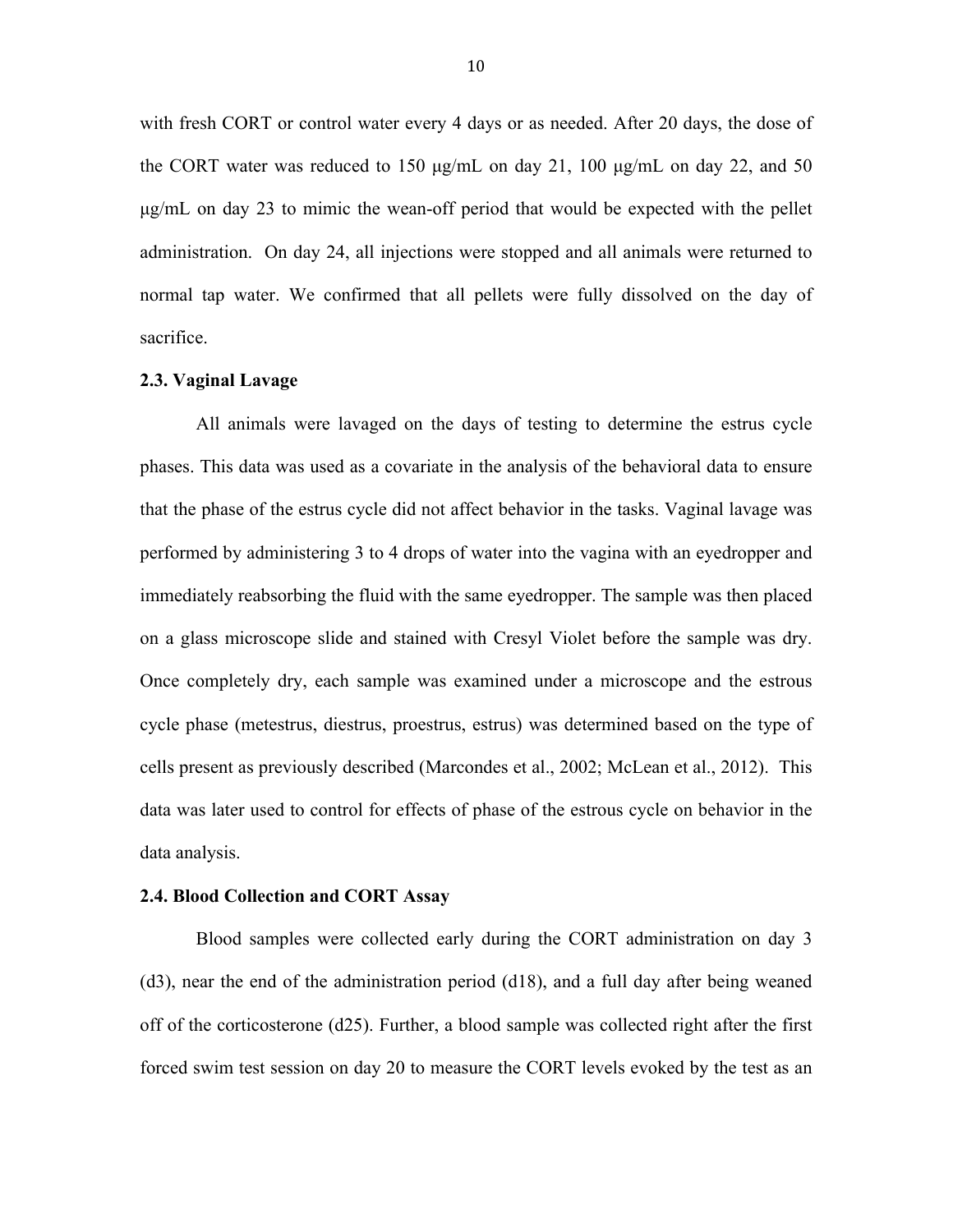acute stressor. Blood was collected by poking the saphenous vein with a sterile 25-gauge needle and allowing the sample to fall into a blood collection tube. The collection area was shaved the day before collection to ensure rapid blood collection that lasted less than 3 minutes from the time the experimenter first touched the animal's cage. CORT levels quickly rise in response to stress, so the 3-minute time limit ensures consistent collection points across animals with the stressful experience being the experimenter touching the cage. All basal samples were collected in the morning between 08:00 and 10:00 to ensure consistency in the CORT levels by being taken at the trough of the diurnal CORT rhythm and kept on ice. Blood samples were allowed to clot overnight and spun down at 8,000G for 10 minutes the next day. Serum was extracted and stored at -20C until further processing. Serum CORT was analyzed using a standard corticosterone EIA kit (Arbor Assays; Cat. # K014-H5, Ann Arbor, MI, USA) following the manufacturer's instruction.

#### **2.5. Behavioral Testing**

#### *2.5.1. Forced Swim Test*

Depressive-like behavior was assessed in the Porsolt Forced Swim Test (FST) on days 20, 21, and 29 as previously described (Porsolt et al., 1978). Briefly, animals were placed individually into a Plexiglas container (44cm deep, 30cm in diameter, Noldus Information Technology, Leesburg, VA, USA) filled with tap water at  $25 \pm 1$ C. The animal was placed in the tank for 15 minutes during the first session (d20) for habituation to the task, and 10 minutes for sessions 2 (d21) and 3 (d29). Session 2 was conducted at the end of the CORT administration period and session 3 was conducted after the washout from the CORT administration. All sessions were videotaped and later manually scored by an investigator blind to the animals' conditions for swimming, struggling, or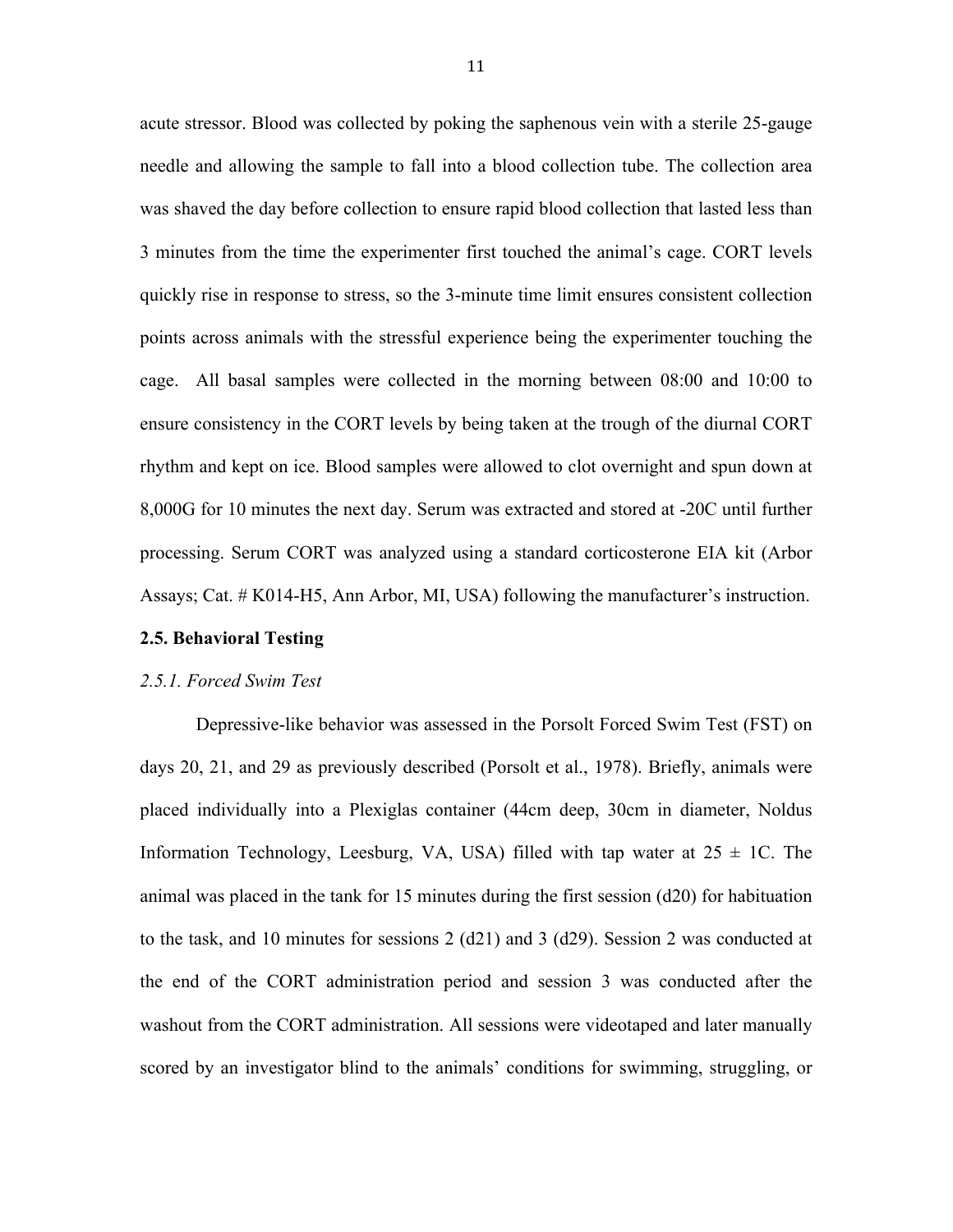immobile behavior. The investigator would press a key on the keyboard at the start of each behavior and the Noldus computer software would total the duration of time spent in each behavior. Behaviors were defined as (1) swimming – movement of the forelimbs or hind limbs in a paddling fashion; (2) struggling – quick movements of the forelimbs with the front paws breaking the surface of the water; or  $(3)$  immobility – floating with no additional movement than what is required to stay afloat. *2.5.2. Open Field Test*

The Open Field Test (OFT) was conducted on d19 to assess activity level of the animals. This was conducted in a circular arena with a diameter of 180cm and 50cm high walls (Jain et al., 2011). Movement was tracked during a 5-minute session using Noldus Ethovision® XT Version 7.0 software (Leesburg, VA, USA). The arena was cleaned with 70% ethanol between animals. Measures taken were central entries, defined as entries into the inner circle (30cm from the wall) and overall distance travelled.

#### **2.6. Immunohistochemistry**

To probe for effects of the different delivery methods on hippocampal neurogenesis, we collected brains from all animals on d30. To do this, animals were deeply anesthetized with sodium pentobarbital and perfused transcardially. Following extraction, brains were post-fixed in 4% paraformaldehyde for 24 hours and then transferred to 30% sucrose in phosphate buffered saline (PBS until sectioning. Coronal sections (40µm) were obtained using a freezing microtome (Microm HM 450, Thermo Scientific, Ann Arbor, MI, USA) and stored in antifreeze until staining. Every  $10<sup>th</sup>$  slice was processed for Doublecortin (DCX), an endogenous marker of new neurons. Slices were rinsed in 0.1M PBS overnight to remove traces of antifreeze. If not stated otherwise,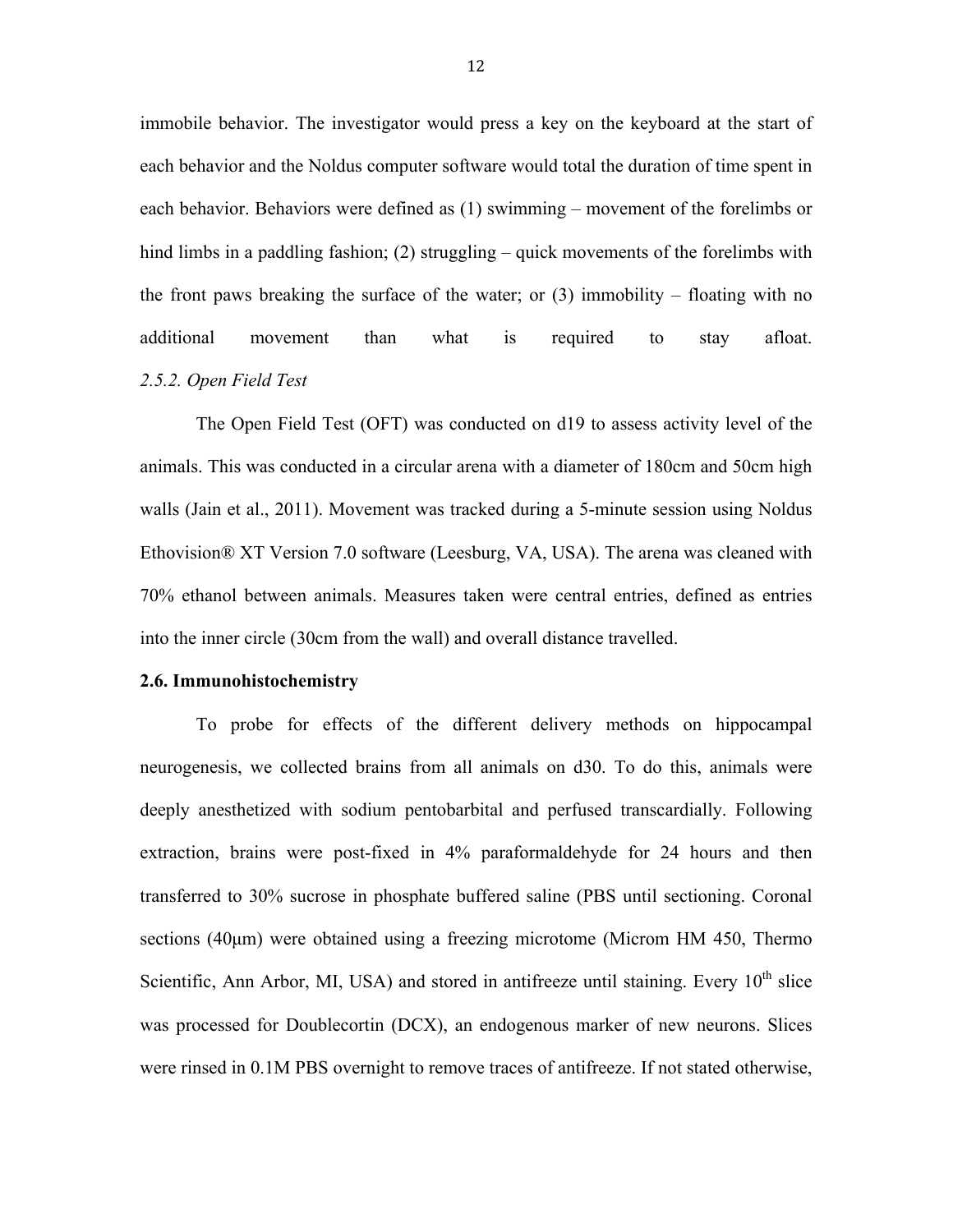tissue was rinsed 3 times for 8 minutes each in 0.1M PBS between each step. Tissue was incubated in  $0.3\%$  hydrogen peroxide  $(H_2O_2)$  for 30 minutes, before being incubated in goat anti-DCX (0.1 M PBS, 0.5% Triton-X, 1:1000 goat anti-DCX) for 24 hours on a rotator at room temperature.

The following day, tissue was incubated in biotinylated rabbit anti-goat in 0.1M PBS (1:200 Vector Laboratories, Burlingame, CA, USA) for 90 minutes on a rotator. Afterward, tissue was incubated in ABC Complex (Vector Laboratories, Burlingame, CA, USA) for an hour on a rotator at room temperature, before reacting with 3,3' daminobenzidine (DAB kit, Vector Laboratories, Burlingame, CA, USA) for 4 minutes using the provided Nickel from the DAB kit to enhance the staining. Tissue was mounted on glass microscope slides. Once dry, slides were dehydrated and then cover-slipped using Permount.

#### **2.7. Cell Counting**

Counting was performed by an experimenter blind to the animal's group designation. DCX-positive cells were counted at 400x magnification. Due to the potential functional differences between the dorsal and ventral hippocampus, we examined the density of cells in both the dorsal and ventral regions separately For this, all slices on which the ventral portion of the dentate gyrus (DG) at the bottom of the slice was obviously present (-5.2 mm to -6.7 mm below Bregma according to the dorso–ventral coordinates of Paxinos and Watson (2005)) were considered "ventral," while all slices rostral to this section were considered "dorsal," (-1.8 mm to -5.2 mm below Bregma) as previously described (Brummelte  $\&$  Galea, 2010). The area of the dentate gyrus was measured using image analysis software (ImageJ, NIH, Bethesda, MD, USA), and the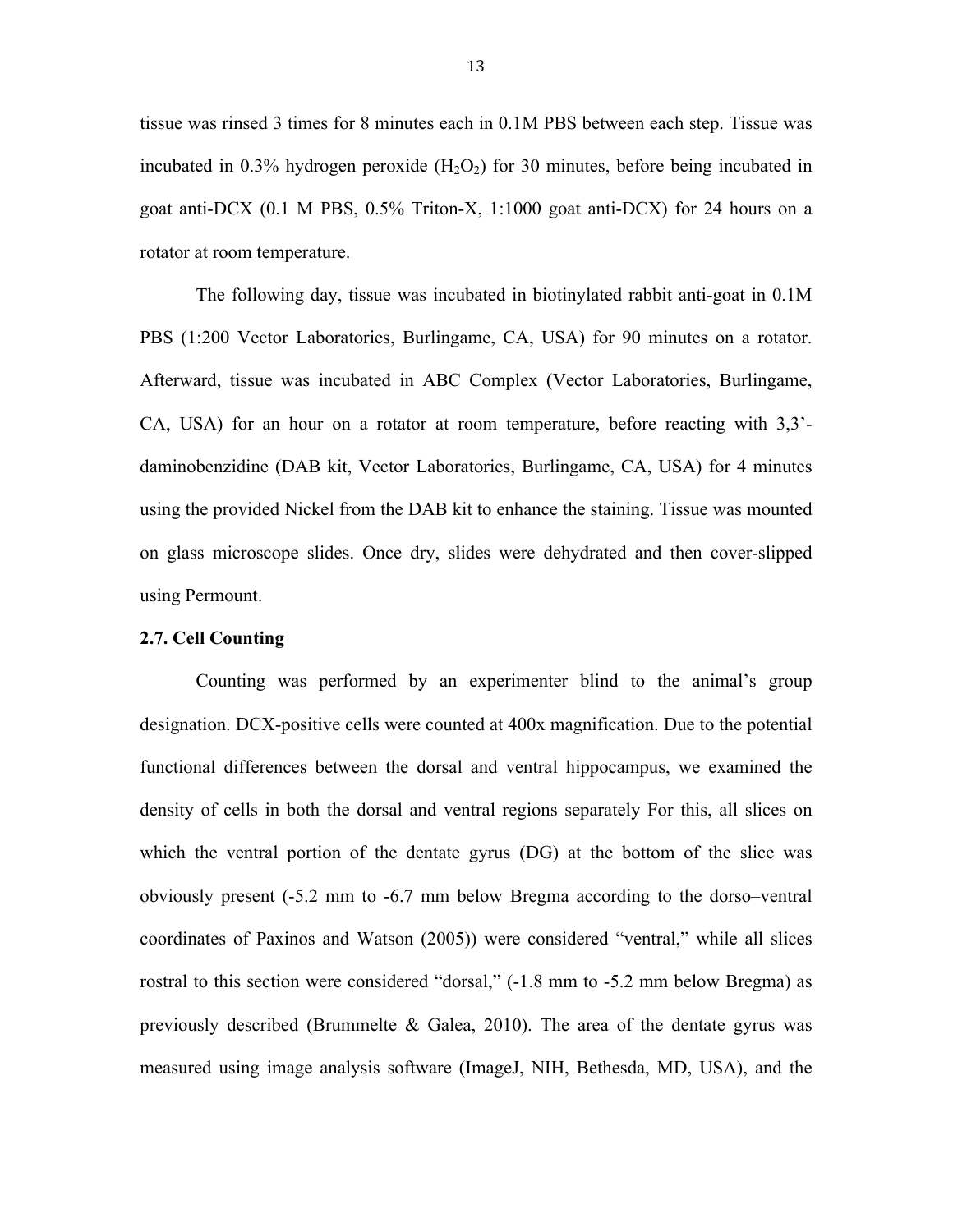total volume for the dorsal and ventral portion of the DG was estimated using Cavalieri's principle (Gundersen et al., 1978), i.e. by multiplying the total area measured by the distance between measured sections (400 µm). Densities were calculated by dividing the total number of cells for each area (estimated by multiplying the total number counted by 10, as we counted every 10th slice) by the volume of that area (dorsal or ventral).

#### **2.8. Data Analysis**

Repeated measures analysis of variance (ANOVA) were used to analyze body weight (d1, d6, d13, d20, and d23 of CORT administration as within-subject factors), immobility in the FST (sessions 2 and 3 as within subject factors), volume of the dentate gyrus, and density of DCX-positive cells (dorsal and ventral as within subject factors). Treatment (control, CORT) and administration route (injection, pellet, drinking water) were treated as the between-subjects factors. Further, factorial ANOVAs with treatment (control, CORT) and administration route (injection, pellet, drinking water) as the between-subjects factors were performed to analyze body weight on d30, serum CORT levels taken on d3, d18, d25, and after the FST on d20, and open field test behaviors for anxiety-like behavior. After initial analysis, estrous-cycle phase was added as a covariate to the analysis to test whether it had an impact on the reported group differences. All post-hoc tests utilized Fisher LSD. Data was analyzed using STATISTICA (Statsoft, Tulsa, OK, USA).

#### **3. RESULTS**

#### **3.1 Body Weight**

A factorial repeated-measures ANOVA revealed no main effect of CORT treatment or route  $(p > 0.11$ , for both). There was, however, a significant interaction of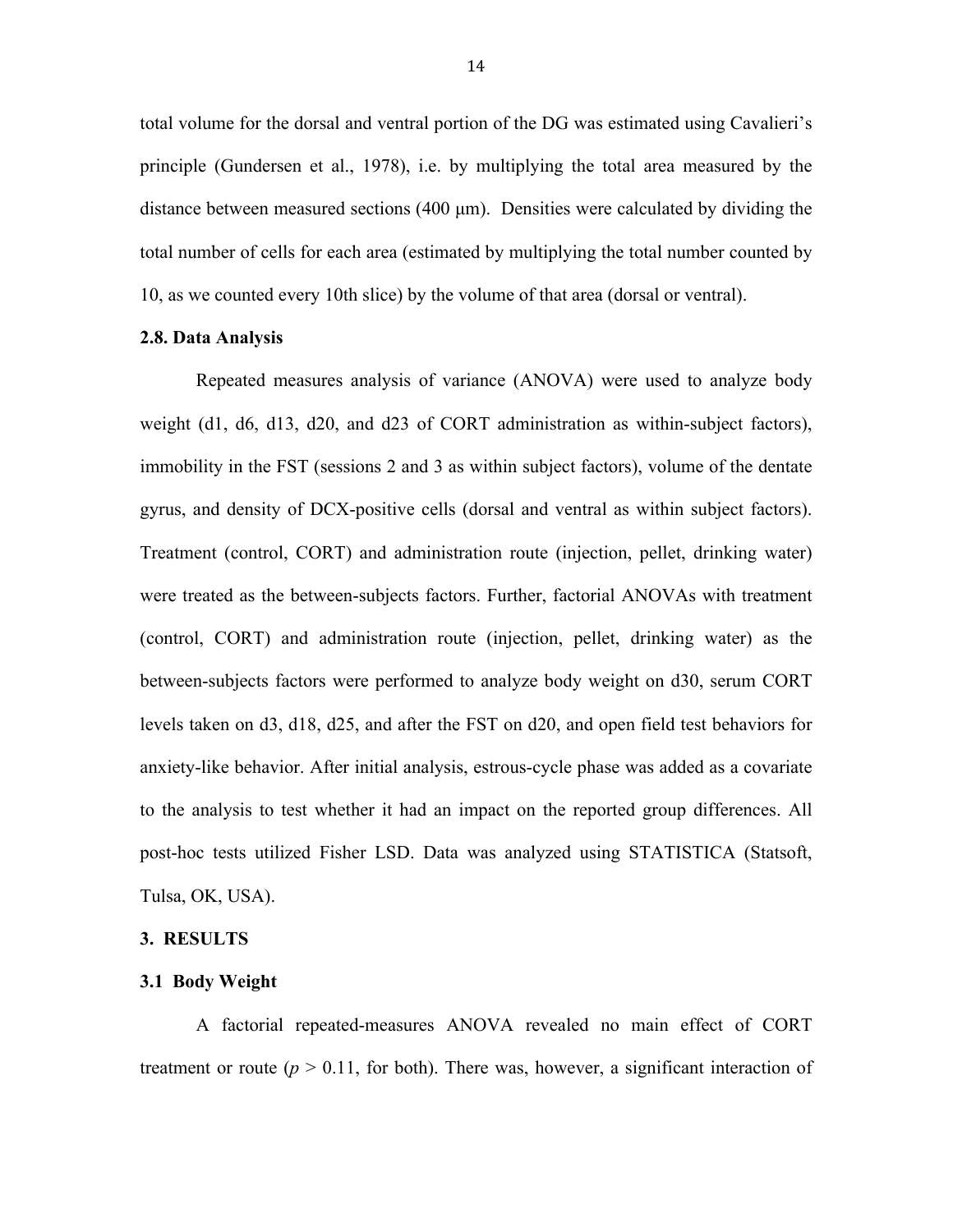CORT treatment and administration route  $(F(2,26) = 3.95, p < 0.03)$ , as well as an interaction of days and CORT treatment ( $p < 0.001$ ), and days and administration route ( $p$ )  $< 0.04$ ). An LSD post-hoc test further revealed that these interaction effects were due to the CORT injection group, which had significantly lower body weight compared to their control group ( $p < 0.004$ ) and compared to the other 2 CORT treatment groups ( $p < 0.04$ ). Looking at the post-hoc results by day revealed that this lower body weight began on d6  $(p < 0.04)$  of CORT administration and continued throughout the rest of the experiment with the difference between the groups increasing towards  $d23 (p \le 0.001)$  (see Fig. 3A).

Body weight on the day of perfusions (d30) was analyzed with a factorial ANOVA, as the wash-out period between d24 and d30 would disqualify this measure from being incorporated in the repeated-measures ANOVA. This analysis specifically assessed whether or not the difference in body weight remained constant between groups after the wash-out period. The factorial ANOVA for body weight on d30 revealed a significant CORT by administration route interaction effect  $(F(2,23) = 4.84, p < 0.02)$ . A LSD post-hoc test revealed that this effect was driven by the CORT injection group, which still had lower body weight compared to all other groups ( $p < 0.04$ ), except the water control group  $(p < 0.06)$  (see Fig. 3B).

#### *3.1.1. Water Intake*

There was no difference in average daily water intake between the 2 groups receiving either normal tap water or CORT in their drinking water  $(p < 0.38$ , No CORT:  $39.06 \text{mL} \pm 1.5 \text{mL}$ ; CORT:  $40.97 \text{mL} \pm 1.4 \text{mL}$ ). This amount of daily water consumption means that animals received only  $\sim$ 8mg of CORT daily (40ml\* 200 $\mu$ g/ml = 8mg).

#### **3.2 Serum CORT Levels**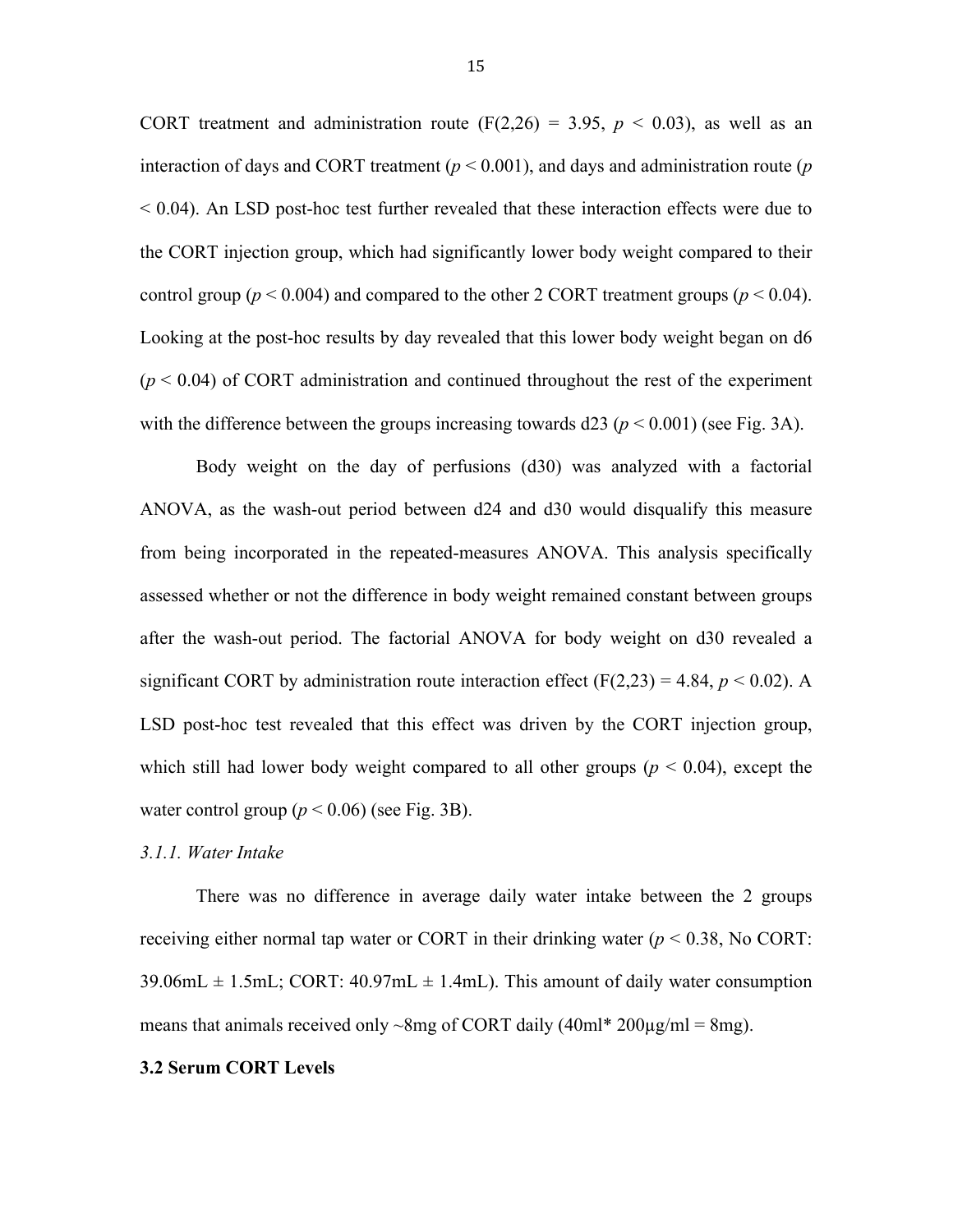Serum CORT levels were analyzed separately for each collection time point (d3, d18, and d25) with factorial ANOVAs, as day 25 was after the wash-out period, and due to the fact that CORT levels can vary substantially between days due to environmental circumstances. The use of factorial ANOVAs aided in reducing any confounds created by intermittent behavioral testing on CORT serum levels. On d3 there was a significant main effect of treatment (F(1,28) = 150.2;  $p < 0.001$ ) and route of administration (F(2,28) = 85.1,  $p < 0.001$ ), and an interaction effect of CORT and route (F(2,28) = 80.8,  $p < 0.001$ ). The post-hoc test revealed that the CORT pellet and injection groups had significantly elevated levels compared to their own and all other vehicle groups ( $p$ 's < 0.001). Interestingly, the CORT-water group had similar levels to all the control groups (*p* <  $0.37$ ).

On d18 there was a significant effect of route  $(F(2,22) = 11.76, p \le 0.001)$  and treatment  $(F(1, 22) = 9.23, p < 0.006)$ , and an interaction effect of route and CORT treatment  $(F(2,22) = 14.53, p < 0.001)$ . The post-hoc test showed that only the injection group had significantly elevated CORT levels compared to all control groups (*p*'s < 0.001).

On d25, one full day after the last reduced dose CORT administration, there was a significant interaction effect of route and CORT treatment  $(F(2,23) = 4.22, p \le 0.027)$ , but no significant main effect. The post-hoc test revealed that the injection group had still slightly higher CORT levels compared to their control group  $(p < 0.01)$  (See Fig. 4).

CORT levels were analyzed in response to the stress of the first swim test session (d20). The factorial ANOVA revealed a significant main effect of treatment  $(F(1,26) =$ 19.5,  $p < 0.001$ ) and route of administration (F(2,26) = 4.1,  $p < 0.028$ ), but no interaction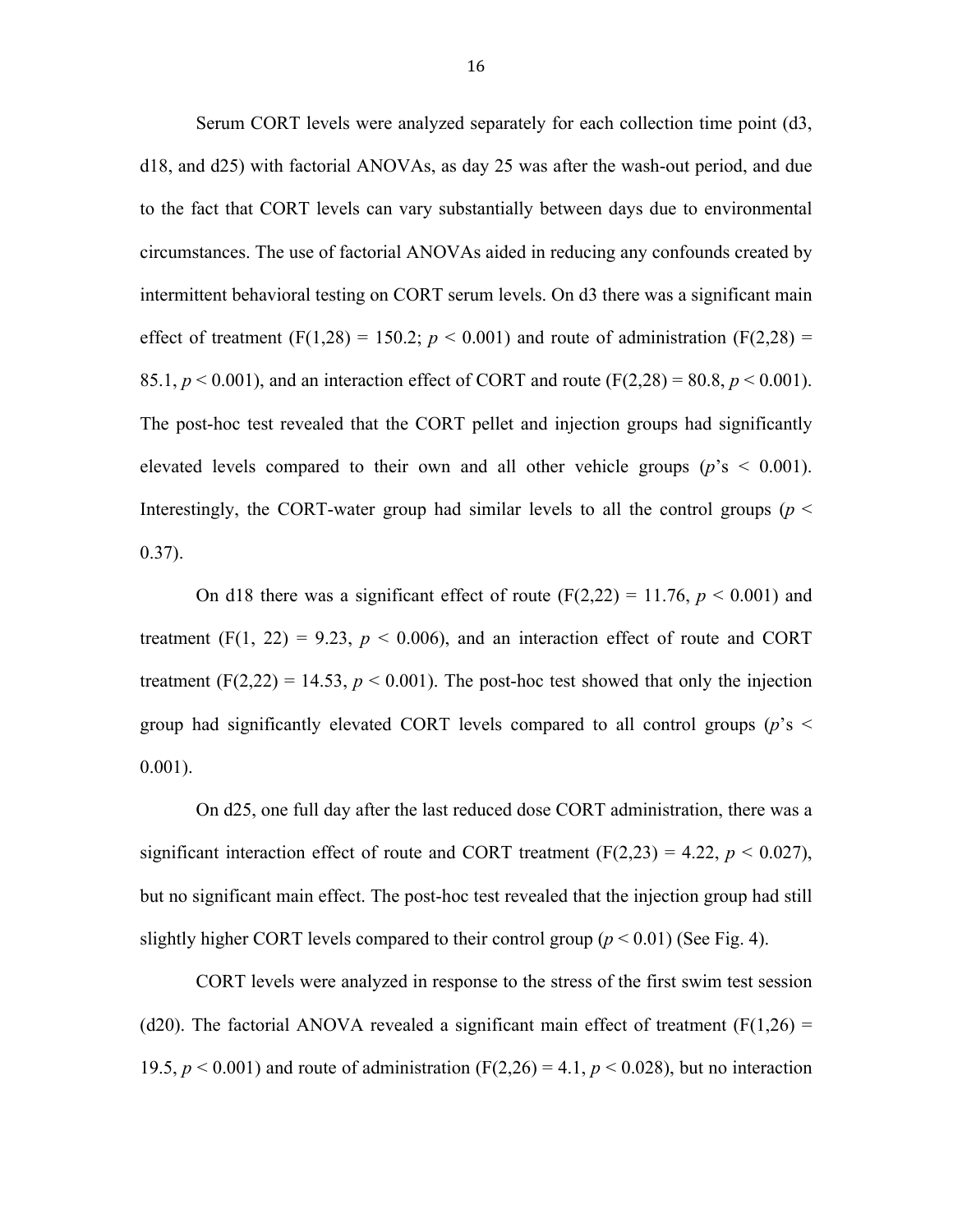effect. Post-hoc tests showed that CORT-treated animals had significantly lower stress CORT levels than their controls (pellet:  $(p < 0.04)$ , water:  $(p < 0.01)$ , injection:  $(p <$ 0.007)). We repeated the analysis and included the estrous cycle phase for the first FST session to control for potential variation in stress CORT levels due to the estrous phase, however, the estrous cycle phase was a non-significant covariate ( $p < 0.87$ ) and did not impact the significant effects (See Fig. 5).

### **3.3 Forced Swim Test Behavior**

Animals were tested in the FST at the end of the CORT administration period (d20/21) and again 6 days after weaning off the CORT (d29). A repeated measures ANOVA with time spent immobile in FST 2 and FST 3 as the within subject factor revealed a significant CORT by route of administration interaction effect ( $F(2,26) = 9.5$ ,  $p < 0.001$ ) and a significant effect of the test session (F(1,26) = 11.3,  $p < 0.002$ ), with animals being generally more immobile in the third compared to the second FST session. The post-hoc test further showed that CORT injection animals spent significantly more time immobile compared to their vehicle control  $(p < 0.001)$ . Further, the CORT in drinking water group spent significantly less time immobile compared to their control group  $(p < 0.02)$ . However, this may be an alpha error as the water control group had significantly higher immobility scores compared to the other 2 control groups ( $p < 0.04$ ) and 0.006, respectively; See Fig. 6).

To account for variability in FST performance due to estrous-cycle phase, we repeated the analysis separately for each session while including the estrous-phase as a co-variant. The estrous cycle was a non-significant contributor to FST 3 performance (*p* <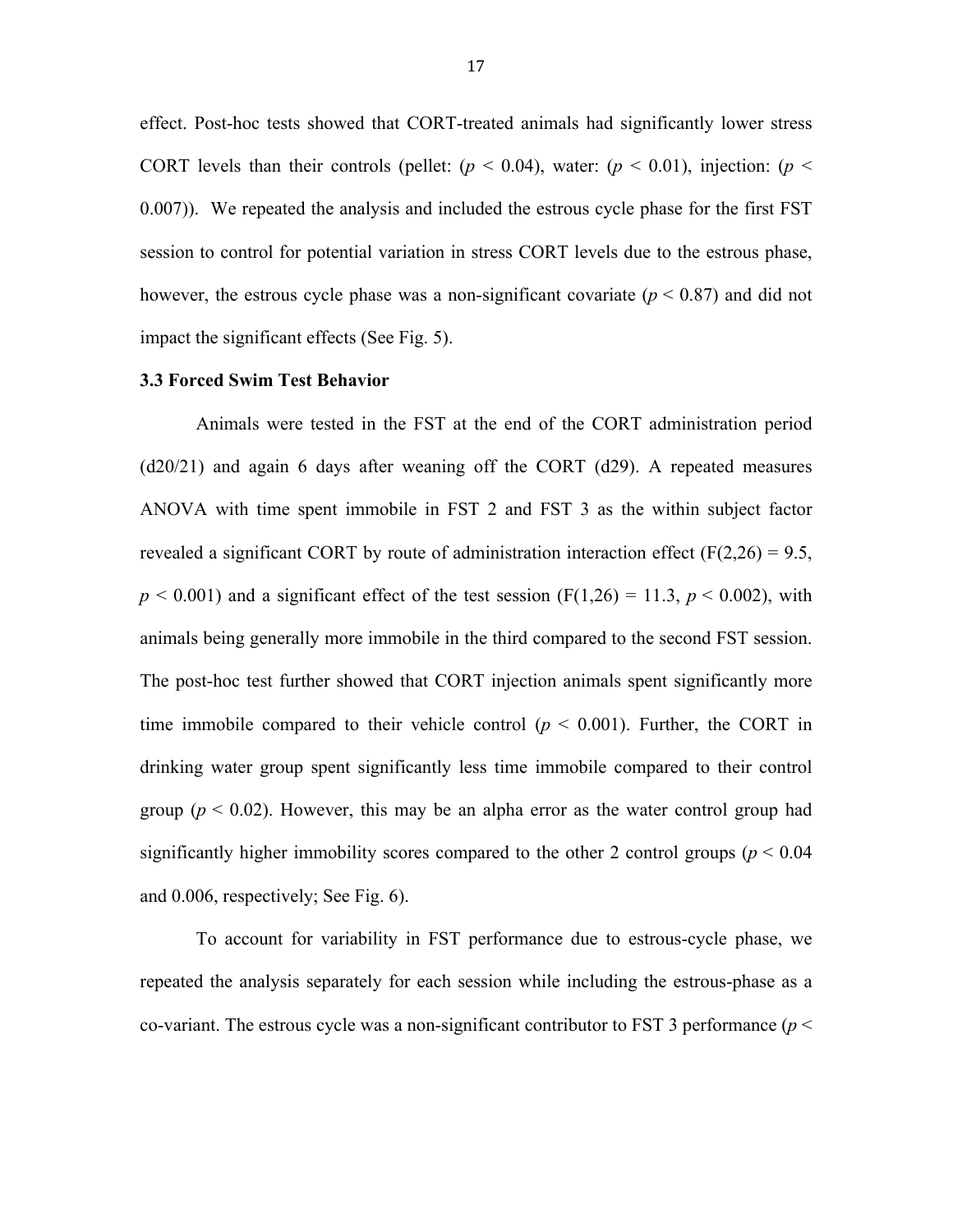0.98). However, estrous cycle was a significant co-variable in the FST 2 immobility scores analysis ( $p < 0.002$ ), but with no effect on the main outcomes.

#### **3.4. Open Field Test**

There was no significant difference for treatment or route of administration for the distance travelled in the open field between the groups (all  $p$ 's  $> 0.19$ ), nor was there a difference in the time spent in the center (all  $p's > 0.07$ ; See Table 1).

#### **3.5. Neurogenesis in the Dentate Gyrus**

A repeated-measures ANOVA (controlling for the estrous cycle) revealed no significant main effects of treatment ( $p < 0.90$ ), route ( $p < 0.69$ ), or their interaction ( $p <$ 0.21), and no effect by area (dorsal versus ventral; all  $p$ 's  $> 0.21$ ) for the density of DCXpositive cells (Table 2). Also, the estrous cycle did not significantly impact these results  $(p < 0.68)$  as almost 80% of the animals were either in estrus or pro-estrus at the time of sacrifice.

#### **4. DISCUSSION**

The present study is the first to compare methods of administering exogenous CORT in female rodents on their efficacy in producing a depressive-like phenotype. It was found that CORT via injection alone was able to produce an increased level of CORT in serum, decreased body weight, and increased immobility in the forced swim test. None of the methods investigated impacted hippocampal neurogenesis. Results from the present study indicate that body weight, CORT serum levels, and FST behavior were very different depending on the method used for CORT administration. Female rats that were administered CORT through injections weighed less, were more immobile in the FST, and had the highest CORT serum levels, which is consistent with previous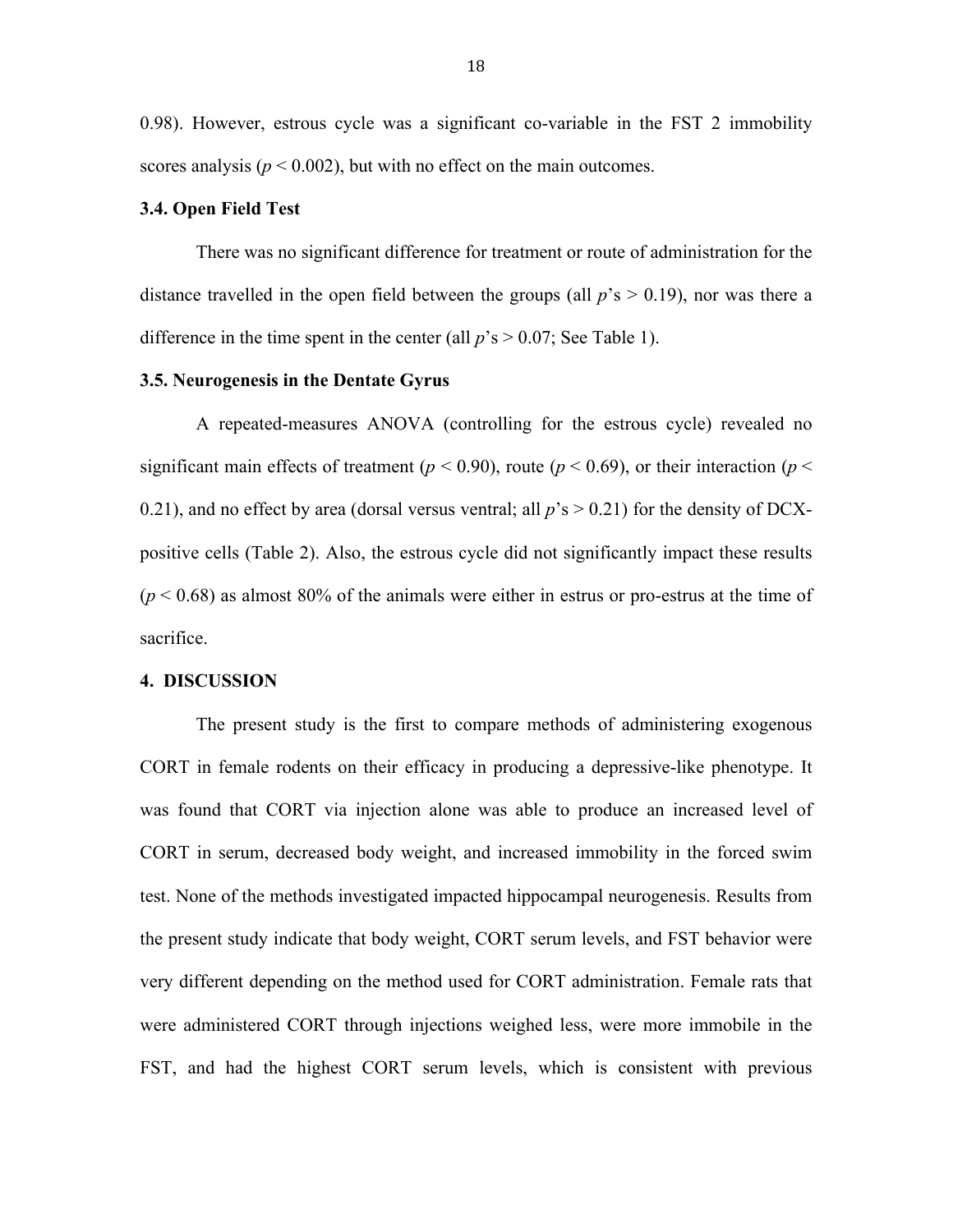publications (Brummelte & Galea, 2010; Gregus et al., 2005). Conversely, animals that received CORT in their drinking water or through subcutaneously inserted 21-day release pellets showed no significant weight loss or increased immobility in the FST. Only the pellet group had transiently increased serum levels of CORT that returned back to normal on day 18.

#### **4.1 Route of CORT Administration Affects Body Weight**

Starting on the  $6<sup>th</sup>$  day of CORT administration, injection animals weighed less than their controls and this difference remained significant until the last day of the experiment, even after the animals were weaned off the CORT. This effect is consistent with previous reports on reduced body weight after CORT injections (Brummelte et al., 2006; Gregus et al., 2005). However, we did not observe significant reductions in body weight in the CORT pellet or drinking water group. Previous studies using CORT in the drinking water found that male animals receiving CORT via drinking water at 40 and 100 µg/mL displayed significantly less weight gain as compared to control groups while animals receiving 400 µg/mL showed significant weight loss compared to control animals (Donner et al., 2012; Pekary et al., 2008). Similarly, several previous studies using CORT pellets have reported some reductions in body weight (Claflin et al., 2005). This apparent discrepancy with our results may be due to the fact that we used only females in our study. Females are known to have naturally higher circulating CORT levels and adult females do not show the continued significant weight increases observed in males. Thus, CORT delivered by drinking water to the female rats in our study may not have been as effective in altering body weight as it is males. For the pellet group, there was a trend for reduced body weight on day 6 which became significant if the pellet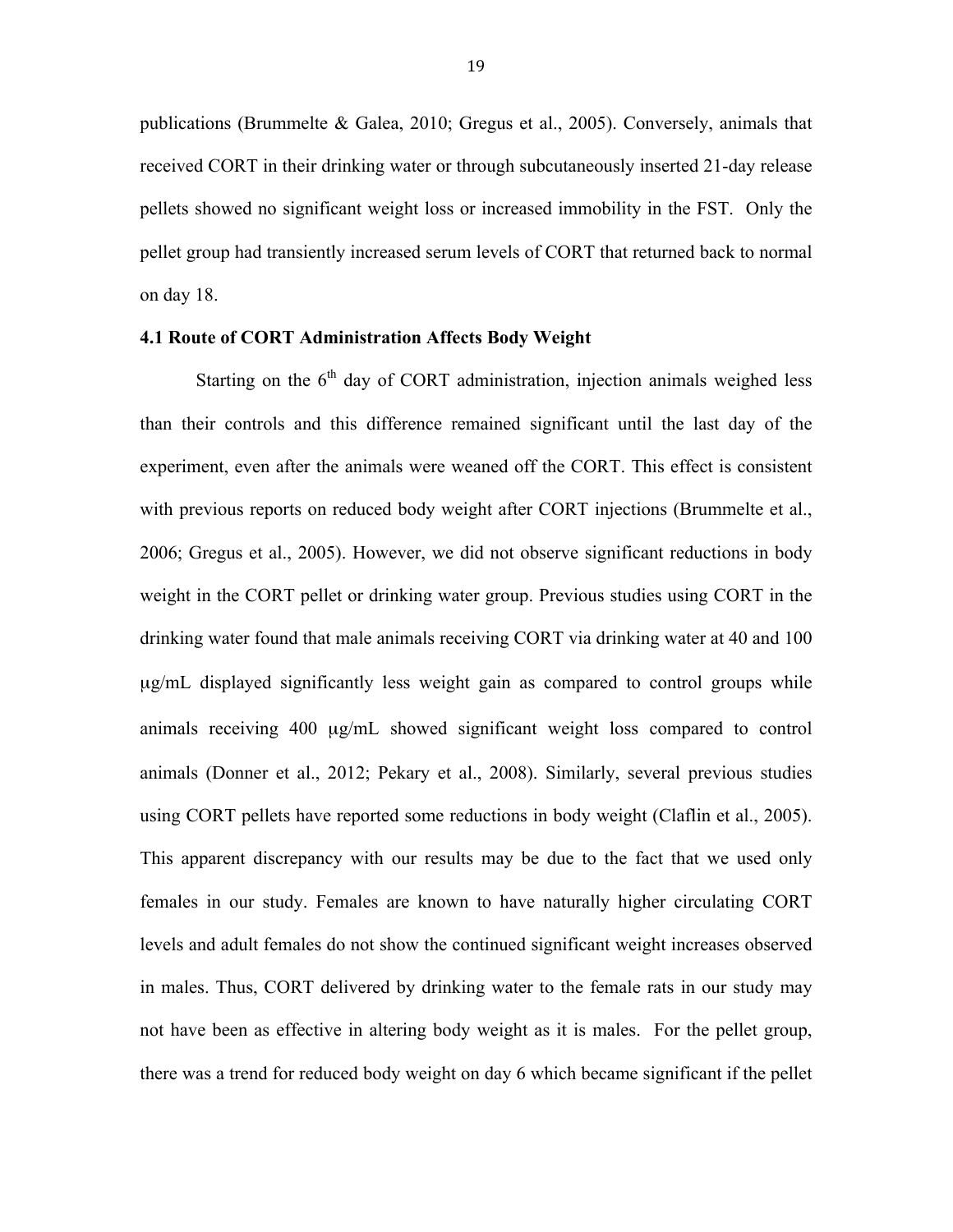group was analyzed separately without the injection group included in the analysis. It is not surprising that this effect disappears after day 6, as it seems that all CORT may have been released from the pellet too early.

The larger effect of CORT on body weight when given via injection correlates with the higher serum levels observed in this group. The ability of stress to exert physiological effects through the HPA axis could result in this observed reduced body weight and decreased weight gain. Interestingly, s.c. injections of 10mg/kg led to significantly elevated CORT serum levels and reduced body weight in males in a previous investigation, but non-significant changes in females in the present investigation, again suggesting that females are less sensitive to lower levels of CORT (Brummelte & Galea, 2010). This highlights the importance of taking sex differences into account as many studies have investigated the effects of chronic CORT exposure in only males (Bush et al., 2003; Gregus et al., 2005).

#### **4.2 Different Administration Methods Lead to Varying CORT Serum Levels**

Rats in the injection group had elevated CORT levels on days 3 and 18 of the experiment, while animals in the drinking water group did not reveal any alterations in basal CORT levels during the administration period. Animals that received CORT pellets had higher CORT serum levels 3 days after the implantation, but levels were back to baseline on day 18. All doses were originally calculated to reflect  $\sim$ 10mg of CORT per day; however, there were certain limitations on ensuring that all groups received exactly the same amount of CORT. The pellet animals received  $\sim$ 9.5mg per day if the pellet released CORT at a constant rate, while the drinking water group ended up taking in  $\sim$ 8mg a day based on  $\sim$ 40mL of water intake per day. Further, with the 21-day release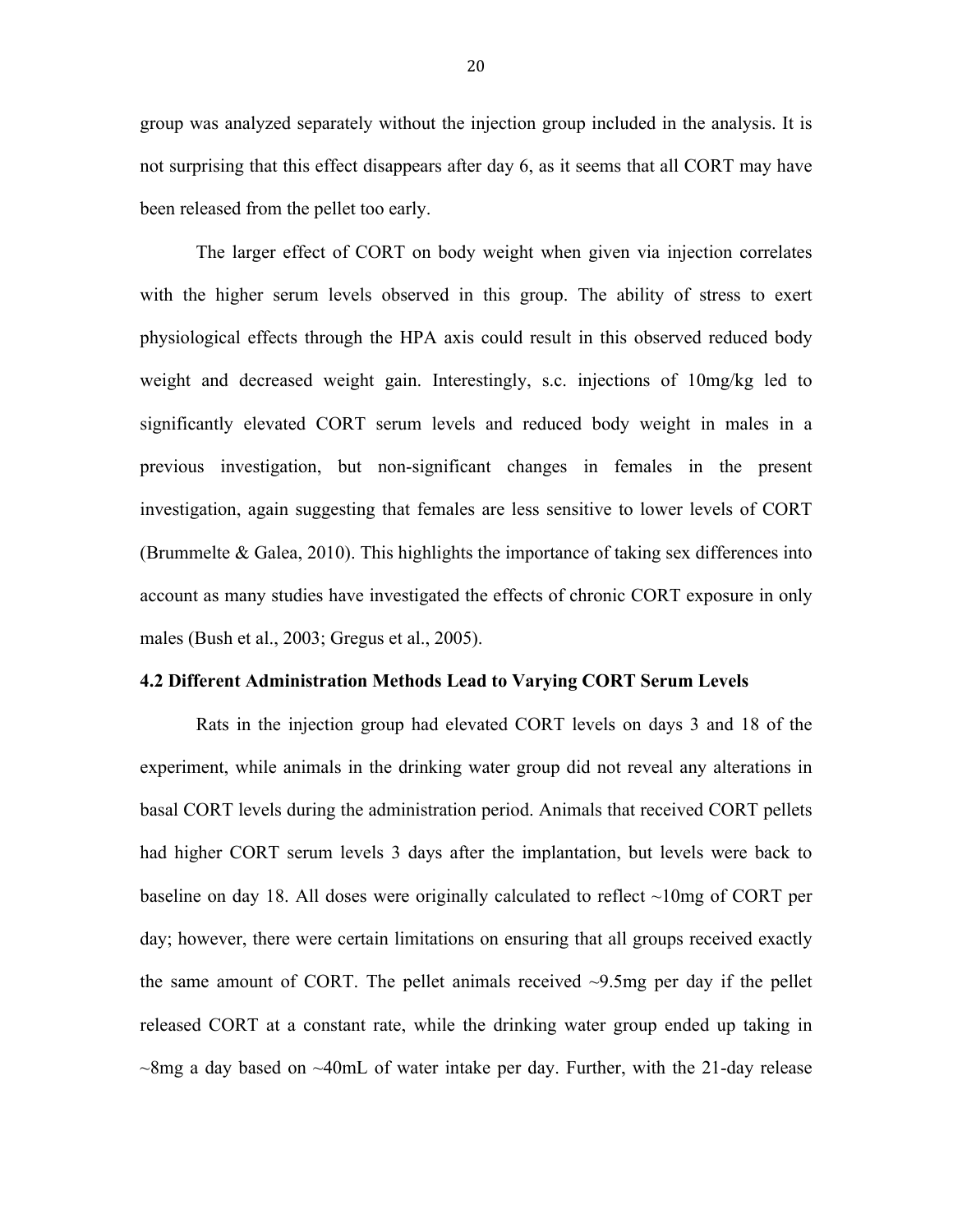pellets and CORT in the drinking water, it is impossible to adjust the dose of CORT given for weight changes in the animals during the experiment. All but the CORT injection group continued to gain weight throughout the experiment, so that by the last day of CORT administration animals in these 2 groups may have received less CORT per body weight than they received in the beginning. These slightly lower doses in the pellet and water group and the unintentional but unavoidable tapering off of the dose due to increasing body weight, may partly explain why these animals had lower serum concentrations and seemed better adjusted to the CORT treatment.

Our study was designed to compare the different administration methods of CORT exposure as well as compare our results to previously used doses in other studies investigating the developmental effect of CORT exposure (Catalani et al., 2002; Catalani et al., 2000). These papers reported serum levels of  $4.3 \pm 0.5$  to  $9.5 \pm 1.8 \mu$ g/100mL (equivalent to 43-95ng/mL) after 200µgl/mL in the drinking water in postpartum female rats (Catalani et al., 1993). These levels are within the normal range of basal CORT serum levels for adult females, and thus in line with our findings in the present study of similar CORT levels in control and CORT water females. This effect was also displayed in male rats at doses varying from  $25\mu g/L$  to  $400\mu g/L$ , where CORT levels in serum were only elevated at the 400µg/L, but not at 25µg/L (Pekary et al., 2008). Other studies using 400µg/mL of CORT in drinking water for 21 days in males reported significant increases in morning CORT levels, but not beyond the natural evening peak in CORT (Magarinos et al., 1998). These studies collectively are in agreement with our finding in the present study that CORT administered via drinking water did not significantly increase CORT levels in serum. It should be noted that the drinking water group in the present study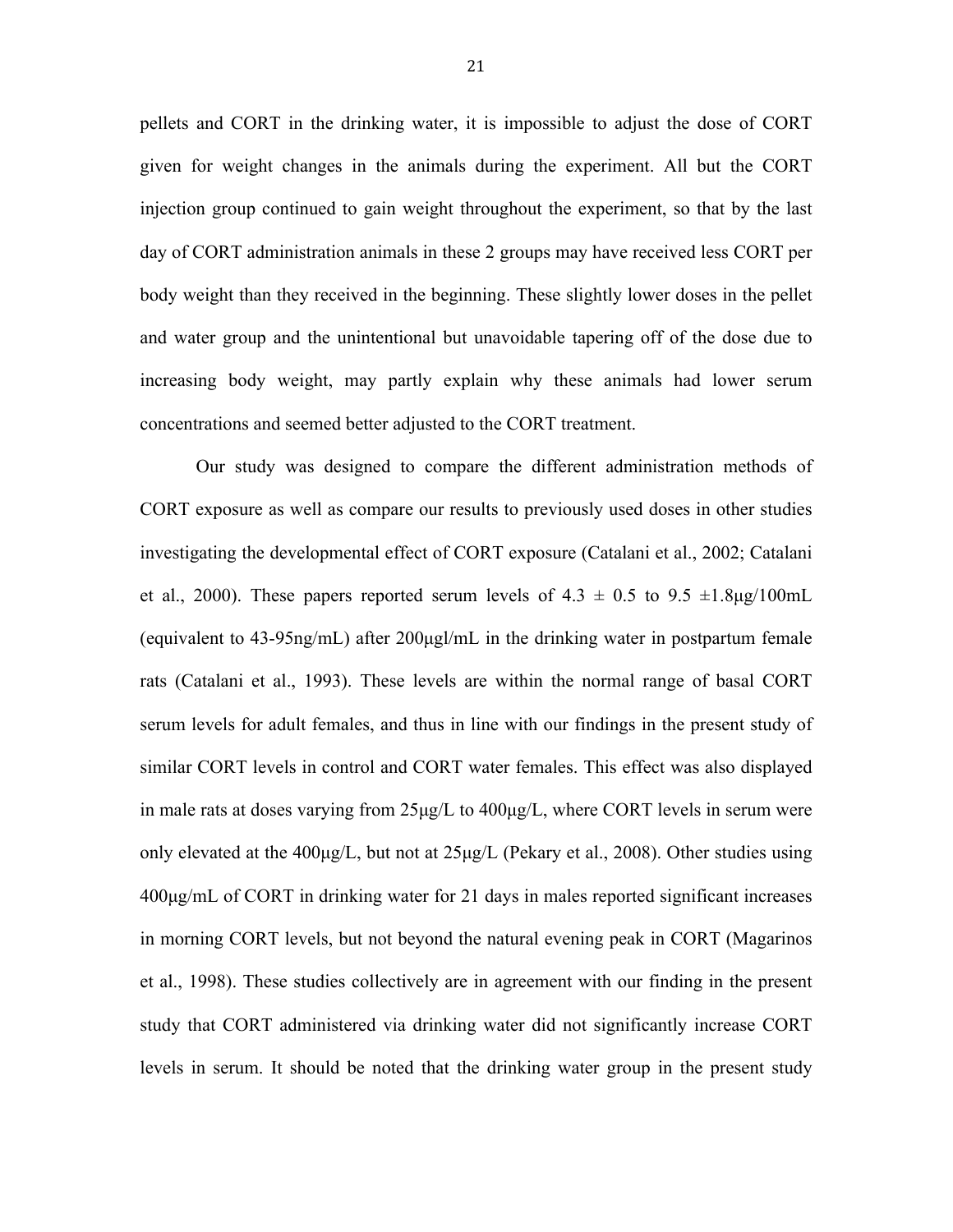received CORT hemisuccinate, instead of CORT, which does not go into a water-based solution as easily. The use of CORT hemisuccinate versus CORT may have also contributed to the lower serum levels observed in the present group. Also, the timing of blood collection (early morning, in this study) compared to the peak drinking time of the animals (beginning of dark cycle) may explain why increases in CORT serum levels are not consistently found across studies using water drinking administration.

The pellet group displays elevated CORT serum levels on day 3, but these levels were less than half the CORT serum levels of the injection group. The fact that the CORT serum levels were back to normal by day 18 indicates that the pellets may have released its contents earlier than the 21-day period. This idea is in line with previous studies that have found similar effects with these pellets releasing most of their CORT within a few days rather than over the period of 21 days (Claflin et al., 2014; Claflin et al., 2005; Kraszpulski, et al., 2012; LaPlante & Tomaszyki, 2012). However, it is possible that these results may be specific to the brand of pellet that was used and other pellets may be more reliable in their delivery.

Interestingly, all 3 CORT groups revealed lower stress-induced CORT levels after the FST on day 20 as compared to the control groups. This indicates that even the groups that did not show measurable increases in baseline CORT levels experienced alterations in HPA axis functioning in response to the exogenous CORT administrations. The fact that CORT levels were lower may suggest that the animals down-regulated their endogenous CORT production as a consequence of the excess amount of exogenous CORT circulating in their systems. All groups were still able to mount a stress-induced response, though the magnitude was lower in the injection group, probably due to the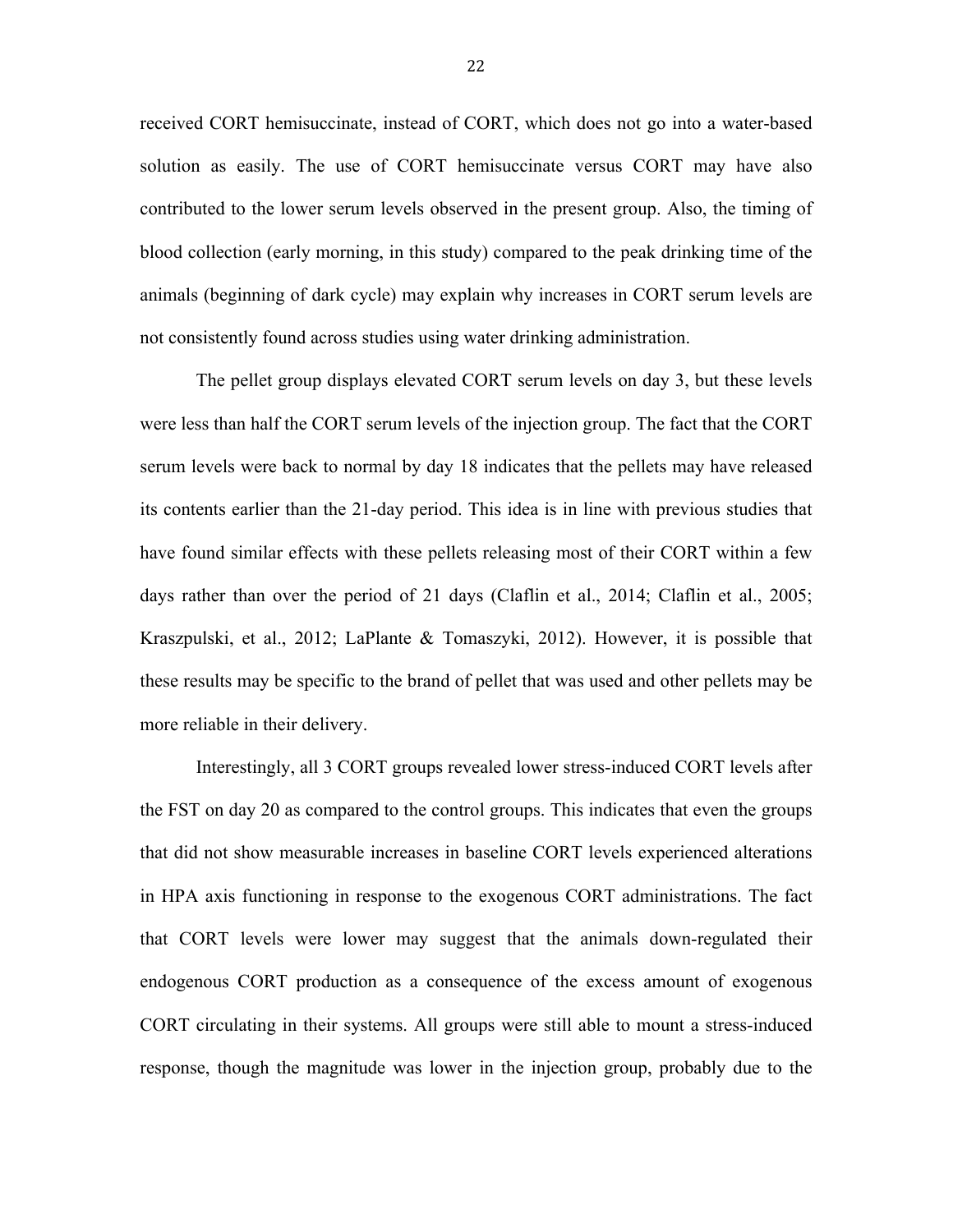already high baseline levels. These results agree with previous research showing that high levels of CORT are able to alter HPA axis function (Dallman et al., 1994). For instance, exposing rats to a series of acute stressors for 14 days resulted in reduced HPA response following acute immobilization stress on day 15 (Roth et al., 2012).

One limitation of our study is that we did not measure levels of Corticosteroidbinding globulin (CBG). While only free CORT is biologically active and can induce effects in the body, serum CORT levels reflect the total amount of CORT (i.e., free and CBG-bound CORT). We cannot exclude the possibility that the CORT-treated animals up-regulated their CBG levels to bind most of the excessive CORT. However, the fact that we did observe behavioral (FST) and body weight changes in at least the injection group, suggests that the elevated total levels of CORT did have an impact on the animals' brain and behavior. Another potential limitation is that only one dose of CORT was used in this study. However, this dose has been frequently and successfully used in the literature, so we don't think this is a major limitation in this study. Another limitation in this study is the inconsistent delivery of CORT in the CORT pellet group. It seems that the pellets released too much CORT too soon and had stopped working before the end of the experiment, as evidenced by the CORT levels in serum which were only significant at the first time point. It is also noteworthy that the rats receiving the CORT placebo pellets developed fluid-filled seromas around the site of the pellet which may have impacted their body weight. A valuable future direction may include repeating the study with the inclusion of males or a different brand of pellets to test the theory that some of these methods are effective in males at similar doses, but less so in females.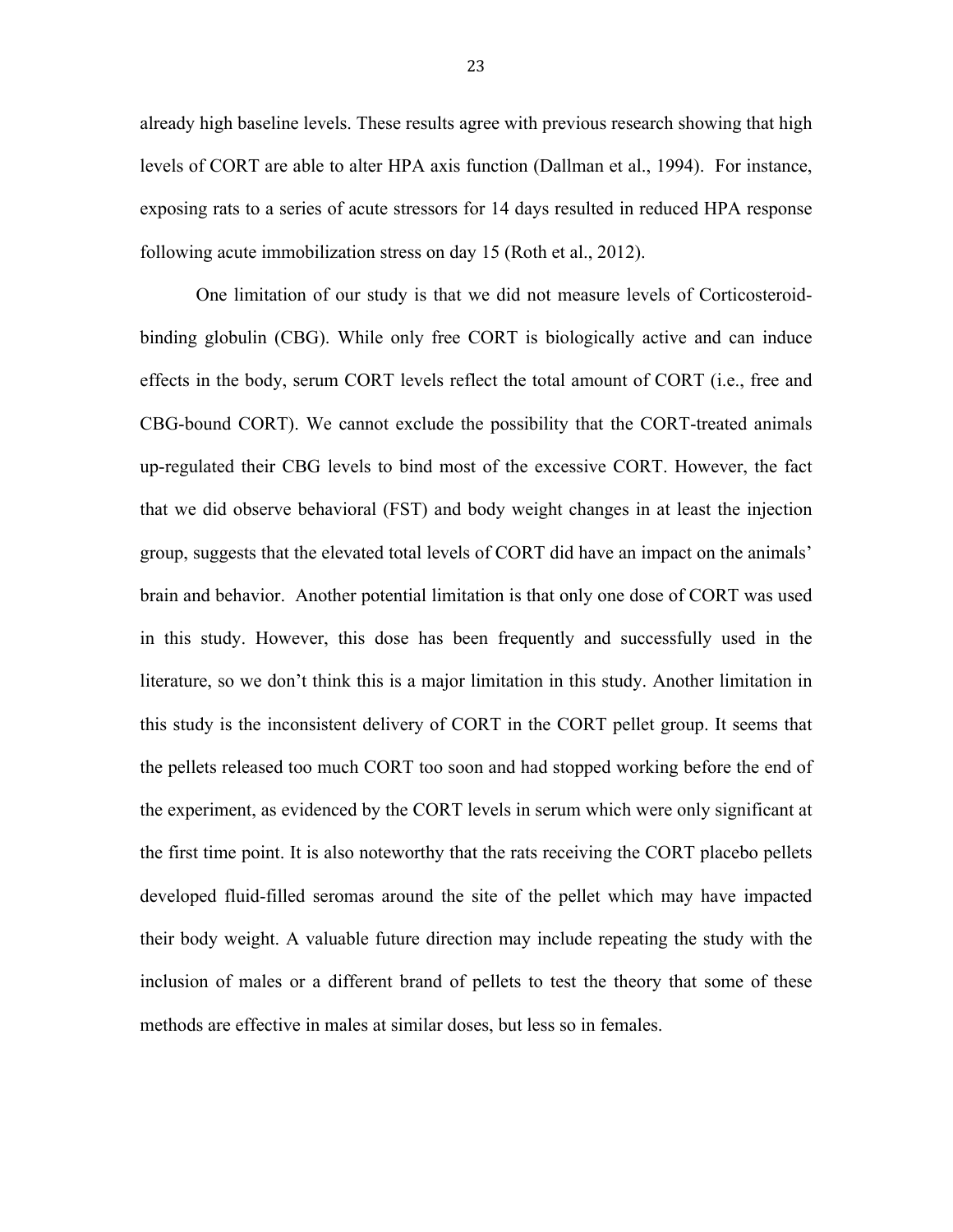**4.3. Only Injections of CORT Resulted in Increased Immobility in the Forced Swim Test**

High levels of CORT have repeatedly been shown to induce depressive-like behavior in the FST in males and females (Galea et al., 2008; Gregus et al., 2005; Hill et al., 2003). However, this was only evident if using sufficiently high doses. For instance, 10mg/kg of CORT s.c. injections into postpartum dams did not increase immobility levels in female rats (Brummelte et al., 2012) whereas 20mg/kg per day for 20 days increased immobility in males, but not female rats (Hill et al., 2003).

Similar results to this study have been previously reported for chronic CORT administered via pellet implantation. Male mice implanted with CORT pellets showed an increase in immobility in the FST 7 days after implantation, but this effect was abolished by days 14 and 21 (Murray et al., 2008). Studies administering CORT via drinking water demonstrated an increase in immobility in the FST at doses of 100 and 400µg/mL after 18 days of CORT treatment. However, this study utilized exclusively male rats and these results may reflect sex specific differences in CORT-sensitivity and behavior in the FST (Donner et al., 2012). One study using 80ug/ml CORT in drinking water of female mice failed to demonstrate differences in immobility in the FST based on CORT administration, further emphasizing the importance of assessing females in the FST (Zoratto et al., 2011). Thus, it is conceivable that females need higher levels of circulating CORT before their FST performance is affected, which may explain why we only saw an effect in our injection group that had significantly higher serum concentrations than the other groups.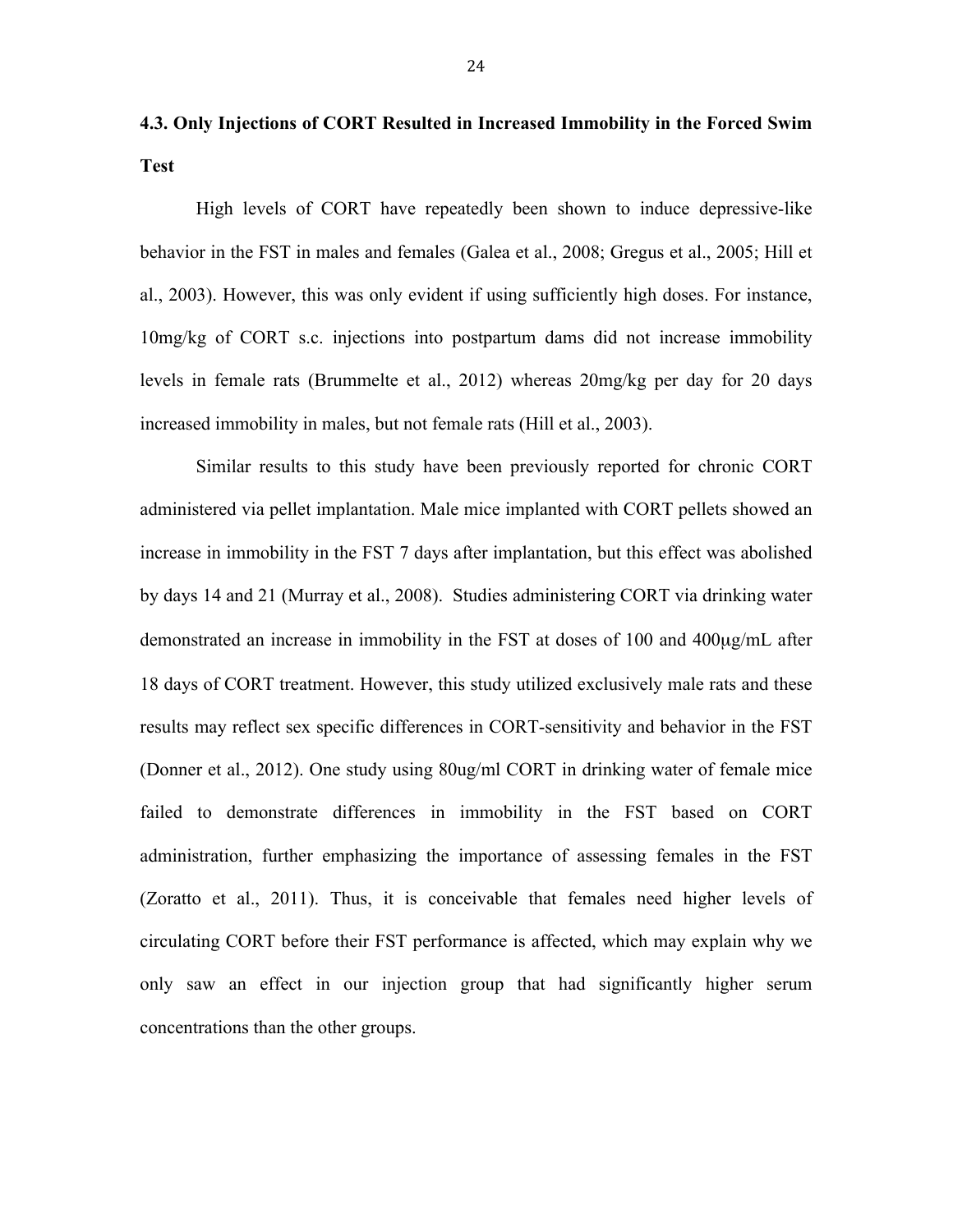A growing body of research indicates that heightened levels of stress or CORT in rodents can change levels of neurogenesis in the brain (Brummelte & Galea, 2010; Mirescu & Gould, 2006; Wong & Herbert, 2006). For example, previous work has shown that 40mg/kg of CORT led to slightly fewer Ki67-positive and DCX-positive cells in the ventral dentate gyrus of females rats, while the same dose led to fewer DCX-positive cells in the ventral and dorsal hippocampus of male rats (Brummelte & Galea, 2010). Surprisingly, none of the CORT-treated groups in the current study showed any alterations in the number of DCX-positive cells in the dentate gyrus. However, it should be mentioned that the previous study measures were taken immediately after the last day of injections while in the current study, females were weaned off the CORT for 3 days and sacrificed a week after the last reduced dose injection. The wean-off period in the present study was deemed necessary as the subcutaneous pellet would have a slow decay in CORT release and this effect needed to be mimicked in the other groups for consistency. Thus, neurogenesis levels may have recovered and returned to normal by the point we took measurements. In a previous study a lower dose of CORT via s.c. injection  $(10mg/kg)$  did not result in altered cell proliferation or neurogenesis levels (Brummelte  $\&$ Galea, 2010) consistent with our current finding of no difference in the water or pellet group. However, there may be other changes to the hippocampal structure as others found that 21 days of 400µg/mL of CORT in the drinking water led to reduced apical dendrites in the CA3 region and reduced number of DCX-positive cells in the piriform cortex layer II (Magarinos et al., 1998; Nacher et al., 2004).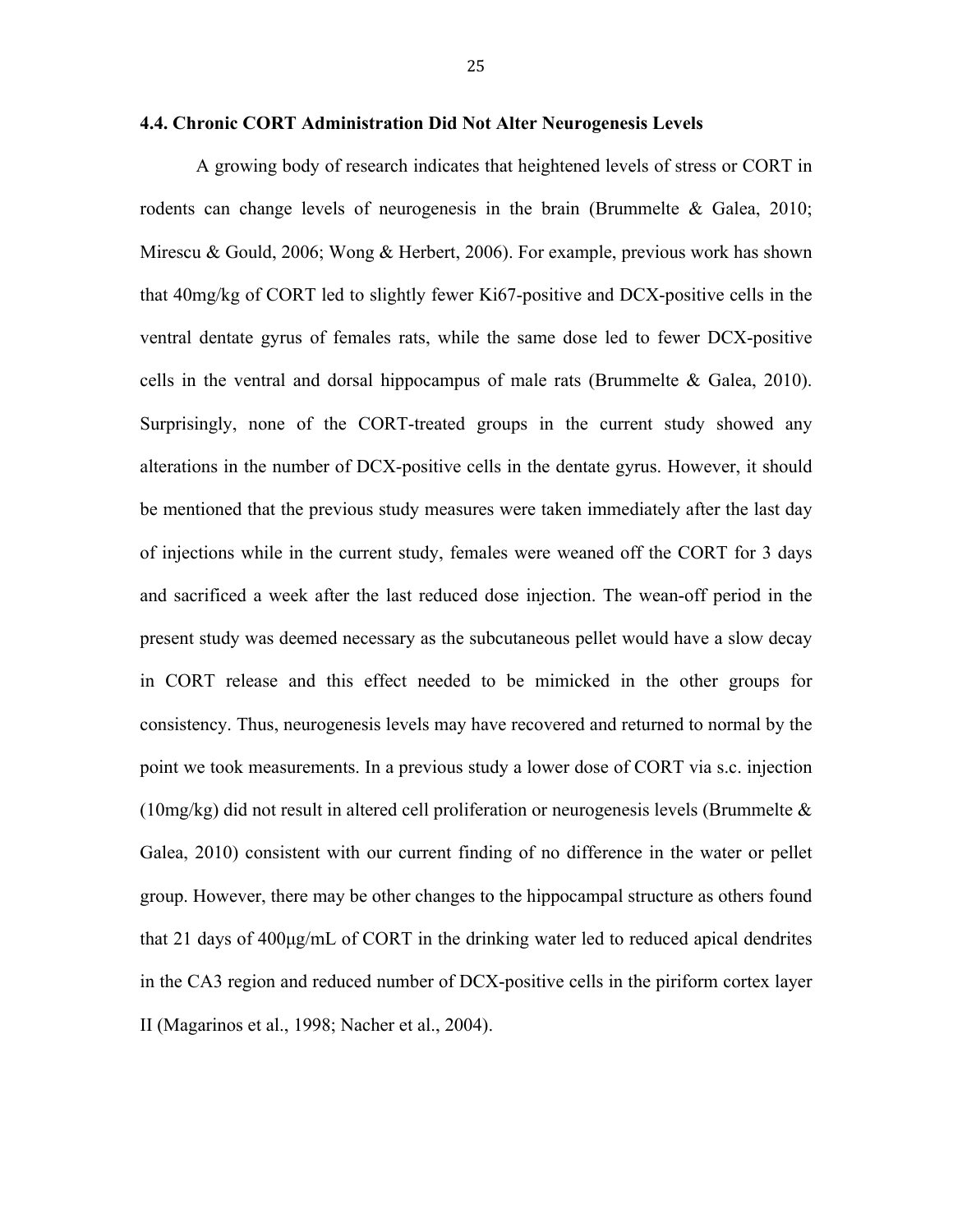Other studies focusing on the effects of CORT administration via pellet implantation on hippocampal neurogenesis have demonstrated that a 100mg CORT pellet was able to significantly reduce hippocampal neurogenesis after 21 days of implantation, which remained significant after a 7-day washout on day 28 (Murray et al., 2008). This study did measure CORT levels in serum at day 21, and saw a significant effect of CORT pellet implantation on CORT in serum, and also measured CORT levels at day 28 after a sevenday washout period where this effect was abolished. These results may differ from those of the present study due to the fact that in our study, CORT serum levels were not significantly elevated 18 days after pellet implantation. Thus, our animals had plenty of time to regain normal levels of neurogenesis by day 30 when they were sacrificed. The study (Murray et al., 2008) demonstrating significant differences in levels of neurogenesis may have utilized pellets that did not release their content entirely before the end of the 21-day period, as is theorized ours may have.

Significant sex differences exist in the effects of CORT administration or stress on neurogenesis levels. For example, adult males show diminished cell survival in response to chronic stress, whereas the same stressors in females demonstrate enhanced cell survival, further demonstrating the sex-specific effects of stress on hippocampal neurogenesis in adulthood (Kuipers et al., 2006). These studies suggest that we cannot generalize findings from males to females and need to pay particular attention to the unique physiology of females that may result in different or opposite effects of stress and corticosterone.

#### **4.5 Considerations for Choosing a CORT Administration Method**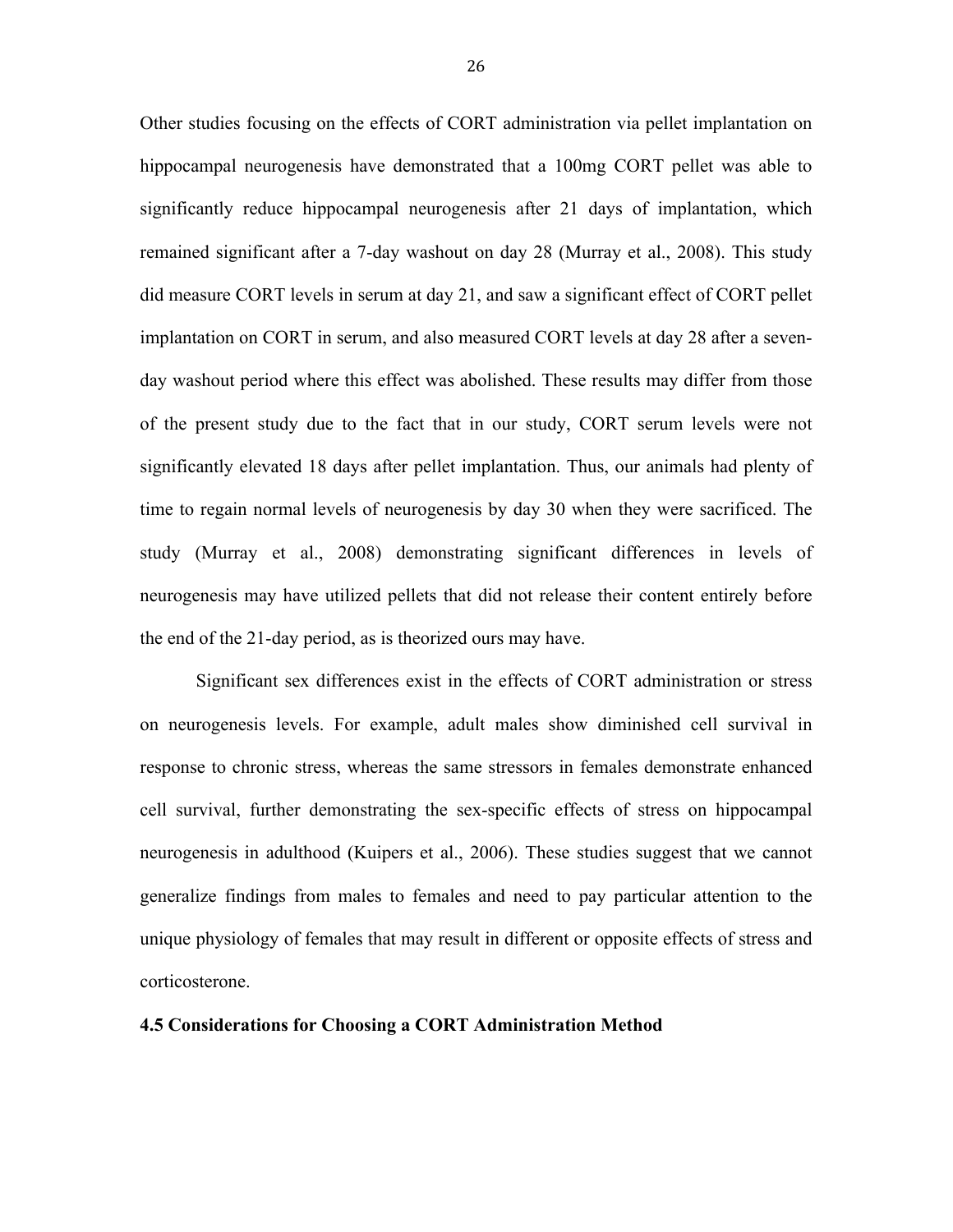Overall, CORT pellets and water administration were less controllable methods in regards to managing the CORT dose, but even if the final dose in these 2 groups was slightly lower than anticipated (due to less water intake or weight gain), it does not account for the drastic difference in CORT serum levels between these groups and the CORT injection group. More likely, the different pharmacokinetics involved with each administration method may play a role. The absorption and distribution of CORT from an oral route will be much slower and probably less effective compared to subcutaneous administrations, which may explain why the water group seems to be the least affected by the CORT treatment. Further, the timing and the natural diurnal rhythm of CORT are essential considerations. While the pellets provide a supposedly constant supply of exogenous CORT, the injections deliver one acute burst in increased CORT levels per day, and the drinking water dose results in varying amounts depending on the water consumption during a given day. Considering that the artificially increased amount of CORT in the system will lead to some form of HPA axis reprogramming or adjustment, it is conceivable that the HPA axis reacts to each delivery method differently.

Taken together, our least preferred administration method were the subcutaneous pellets, as they were apparently not reliable in their release pattern. This could however have been specific to the brand of pellet we used, as others have reported no such issues (Claflin et al., 2014, Claflin et al., 2005). We also had some trouble with wound healing in 3 animals of the CORT pellet group, and all of the placebo pellet rats developed a fluid-filled pocket around the implant several days after the implantation, which led to the exclusion of some of these animals from the study. None of the animals had infected incision sites or any indication that this was caused by the surgical procedure according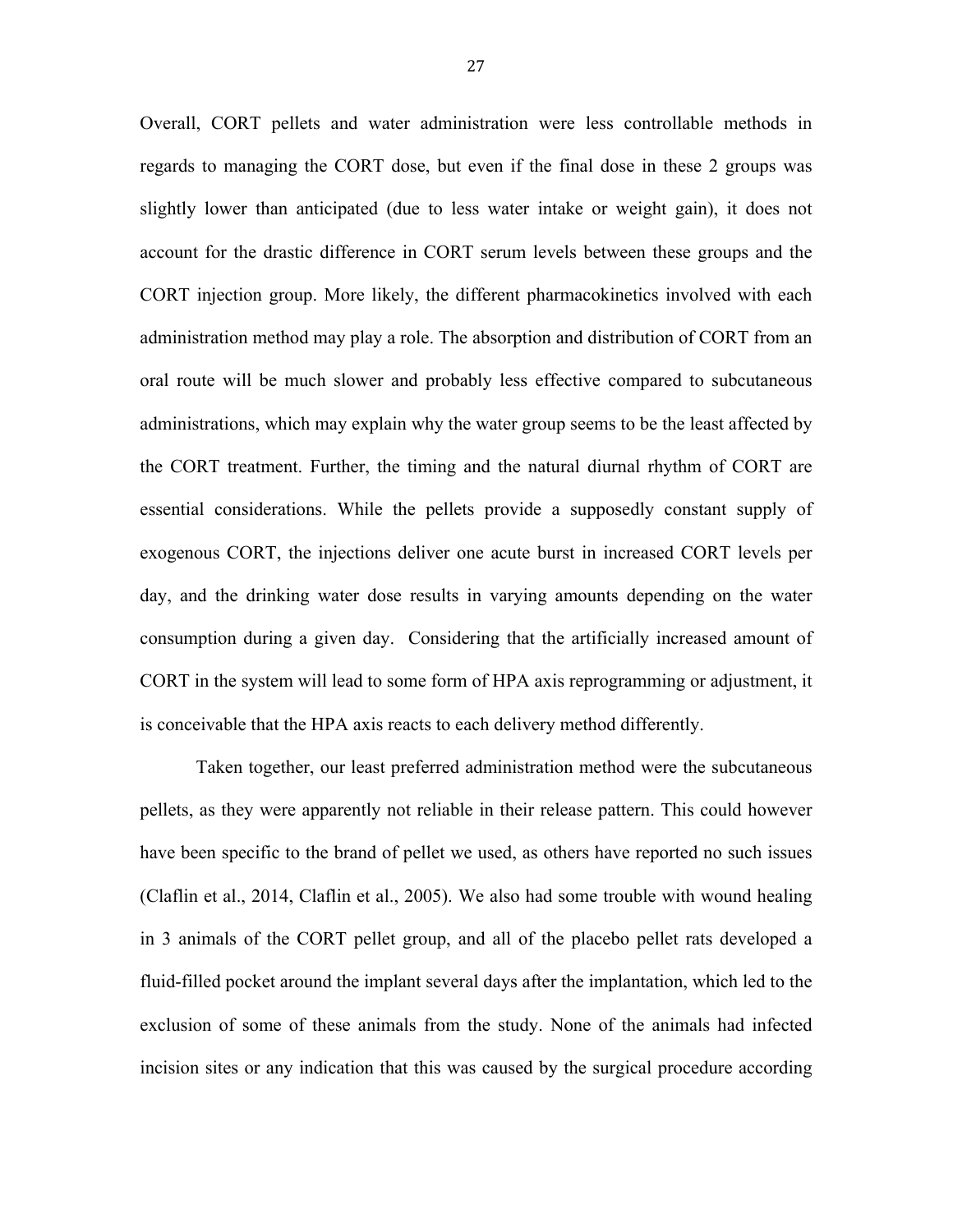the veterinarian consult, who further confirmed that the complications were unlikely due to surgical complications, as only the placebo animals developed seromas, while the CORT pellet group had trouble with wound healing. The extra fluid may also explain the temporary weight gain seen in the placebo pellet animals between days 6 and 9. Besides that, the placebo pellet animals looked very similar to the other 2 control groups in most measures, suggesting no significant impact of these complications on our measures.

To our knowledge, this is the first study to compare CORT levels by administration route in female rodents. The results confirm previous studies that only high CORT levels in serum reduce FST behavior and body weight, but neurogenesis levels seem to recover after a washout period. This study enables us to better understand how CORT levels are impacted by administration route, and we plan to use this to further investigate the effects of CORT administration during pregnancy on the development of the offspring. This study also indicates the necessity of verifying CORT levels in the system after administration regardless of administration route.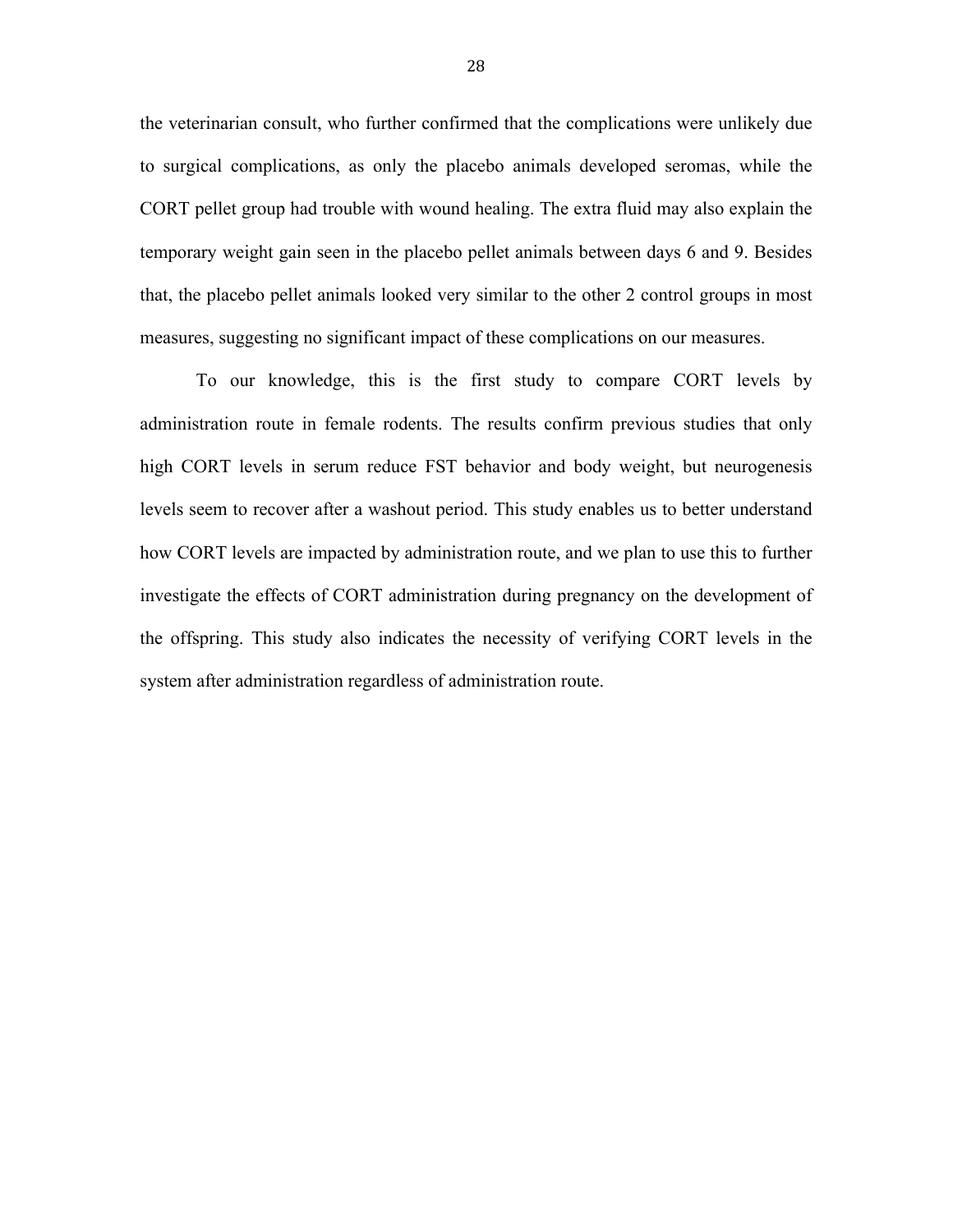#### **REFERENCES**

- Brummelte, S., & Galea, L. A. (2010). Chronic high corticosterone reduces neurogenesis in the dentate gyrus of adult male and female rats. *Neuroscience, 168*(3), 680-690.
- Brummelte, S., Lieblich, S. E., & Galea, L. A. (2012). Gestational and postpartum corticosterone exposure to the dam affects behavioral and endocrine outcome of the offspring in a sexually-dimorphic manner. *Neuropharmacol, 62*(1), 406-418.
- Brummelte, S., Pawluski, J. L., & Galea, L. A. (2006). High post-partum levels of corticosterone given to dams influence postnatal hippocampal cell proliferation and behavior of offspring: A model of post-partum stress and possible depression. *Horm Behav, 50*(3), 370-382.
- Bulletins--Obstetrics, A. C. o. P. (2003). Acog practice bulletin. Management of preterm labor. Number 43, may 2003. *Int J Gynaecol Obstet, 82*(1), 127-135.
- Cardwell, M. S. (2013). Stress: Pregnancy considerations. *Obstet Gynecol Surv, 68*(2), 119-129.
- Casolini, P., Domenici, M. R., Cinque, C., Alema, G. S., Chiodi, V., Galluzzo, M., .Musumeci, M., Mairesse, J., Zuena, A. R., Matteucci, P., Marano, G., Maccari, S., Nicoletti, F., & Catalani, A. (2007). Maternal exposure to low levels of corticosterone during lactation protects the adult offspring against ischemic brain damage. *J Neurosci, 27*(26), 7041-7046.
- Catalani, A., Casolini, P., Cigliana, G., Scaccianoce, S., Consoli, C., Cinque, C., Zuena, A. R., & Angelucci, L. (2002). Maternal corticosterone influences behavior, stress response and corticosteroid receptors in the female rat. *Pharmacol Biochem Behav, 73*(1), 105-114.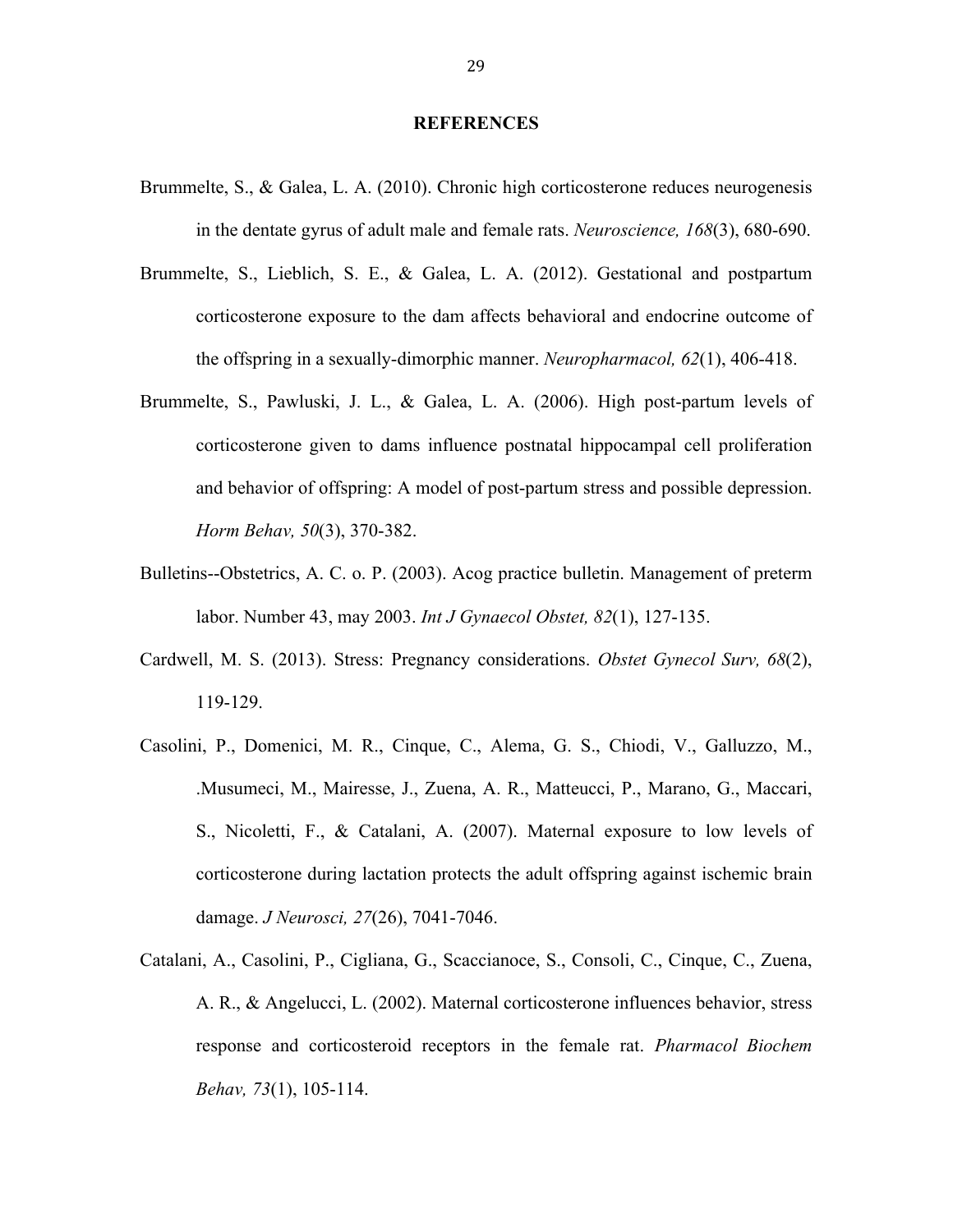- Catalani, A., Casolini, P., Scaccianoce, S., Patacchioli, F. R., Spinozzi, P., & Angelucci, L. (2000). Maternal corticosterone during lactation permanently affects brain corticosteroid receptors, stress response and behaviour in rat progeny. *Neuroscience, 100*(2), 319-325.
- Catalani, A., Marinelli, M., Scaccianoce, S., Nicolai, R., Muscolo, L. A., Porcu, A., Koranyi, L., Piazza, P. V., & Angelucci, L. (1993). Progeny of mothers drinking corticosterone during lactation has lower stress-induced corticosterone secretion and better cognitive performance. *Brain Res, 624*(1-2), 209-215.
- Dalla, C., Pitychoutis, P. M., Kokras, N., & Papadopoulou-Daifoti, Z. (2010). Sex differences in response to stress and expression of depressive-like behaviors in the rat. *Curr Top Behav Neurosci*, *8*, 97-118.
- Dalla, C., Edgecomb, C., Whetstone, A. S., & Shors, T. J. (2008). Females do not express learned helplessness like males do. *Neuropsychopharmacol*, *33*, 1559-1569.
- De Boer, S. F., Van Der Gugten, J., & Slangen, J. L. (1989). Plasma catecholamine and corticosterone responses to predictable and unpredictable noise stress in rats. *Physiol Behav*, *45*, 789-795.
- Donner, N. C., Montoya, C. D., Lukkes, J. L., & Lowry, C. A. (2012). Chronic noninvasive corticosterone administration abolishes the diurnal pattern of tph2 expression. *Psychoneuroendocrinology, 37*(5), 645-661.
- Gregus, A., Wintink, A. J., Davis, A. C., & Kalynchuk, L. E. (2005). Effect of repeated corticosterone injections and restraint stress on anxiety and depression-like behavior in male rats. *Behav Brain Res, 156*(1), 105-114.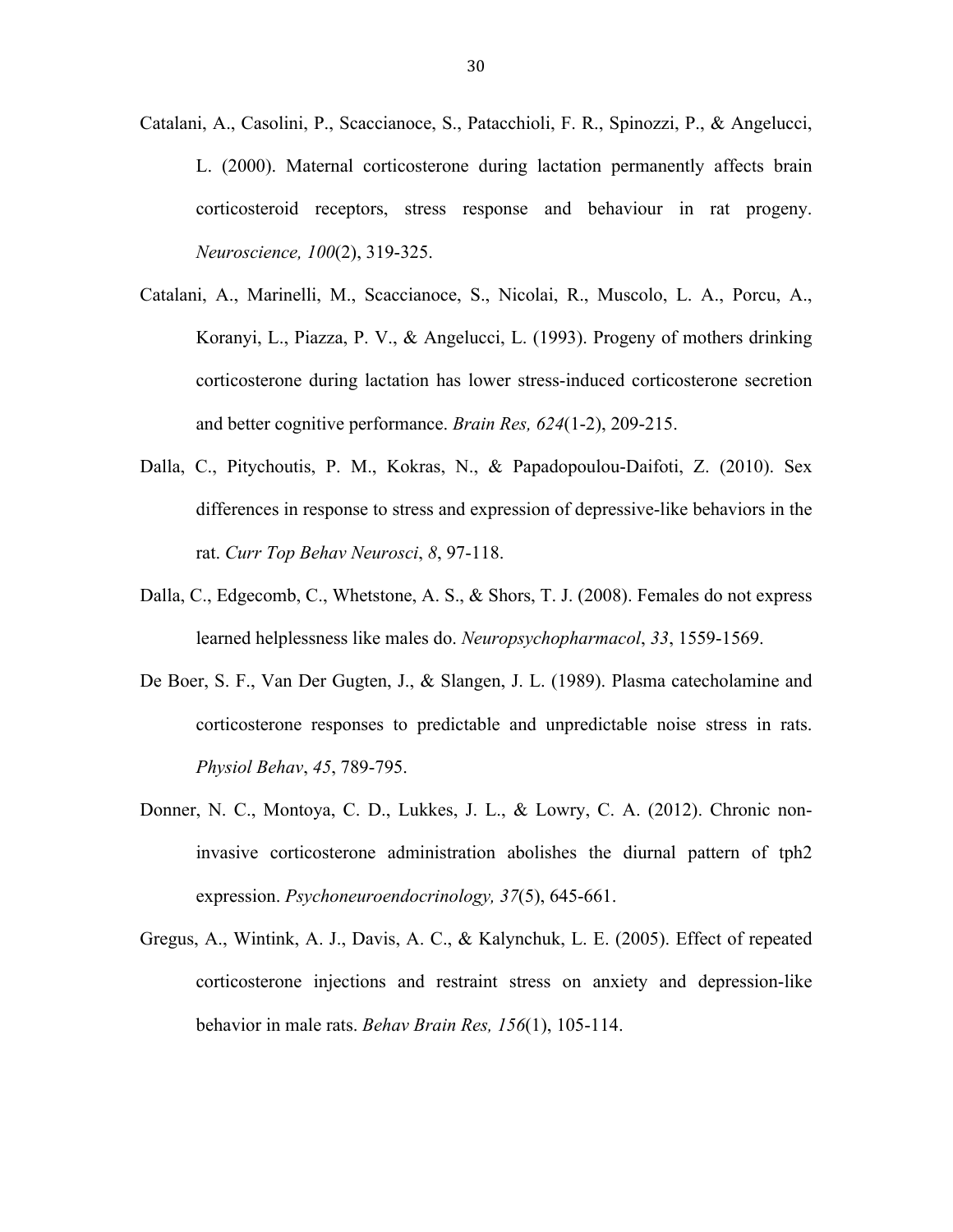- Gundersen, H. (1978). Distribution of membrane thickness determined by lineal analysis. *J Microsc-Oxford, 113*(1), 27-43.
- Herman, J. P. (2013). Neural control of chonic stress adaptation. *Front Behav Neurosci*, *7*(61), 1-12.
- Hill, M. N., Brotto, L. A., Lee, T. T., & Gorzalka, B. B. (2003). Corticosterone attenuates the antidepressant-like effects elicited by melatonin in the forced swim test in both male and female rats. *Prog Neuropsychopharmacol Biol Psychiatry, 27*(6), 905-911.
- Jain, A., Dvorkin, A., Fonio, E., Golani, I., & Gross, T. (2011). Validation of the dimensionality emergence assay for the measurement of innate anxiety in laboratory mice. *Eur Neuropsychopharmacol, 22*, 153-163.
- Jezova, D., Jurankova, E., Mosnarova, A., Kriska, M., & Skultetyova, I. (1996). Neuroendocrine response during stress with relation to gender differences. *Acta Neurobiol Exp*, *56*, 779-785.
- Juster, R. P., McEwen, B. S., & Lupien, S. J. (2010). Allostatic load biomarkers of chronic stress and impact on health and cognition. *Neurosci Biobehav Rev*, *35*, 2- 16.
- Keller, S. E., Weiss, J. M., Schleifer, S. J., Miller, N. E., & Stein. M. (1983). Stressinduced suppression of immunity in adrenalectomized rats. *Science*, *221*, 1301- 1304.
- Kuipers, S. D., Trentani, A., Westenbroek, C., Bramham, C. R., Korf, J., Kema, I. P., Ter Horst, G. J., & Den Boer, J. A. (2006). Unique patterns of fos, phospho-CREB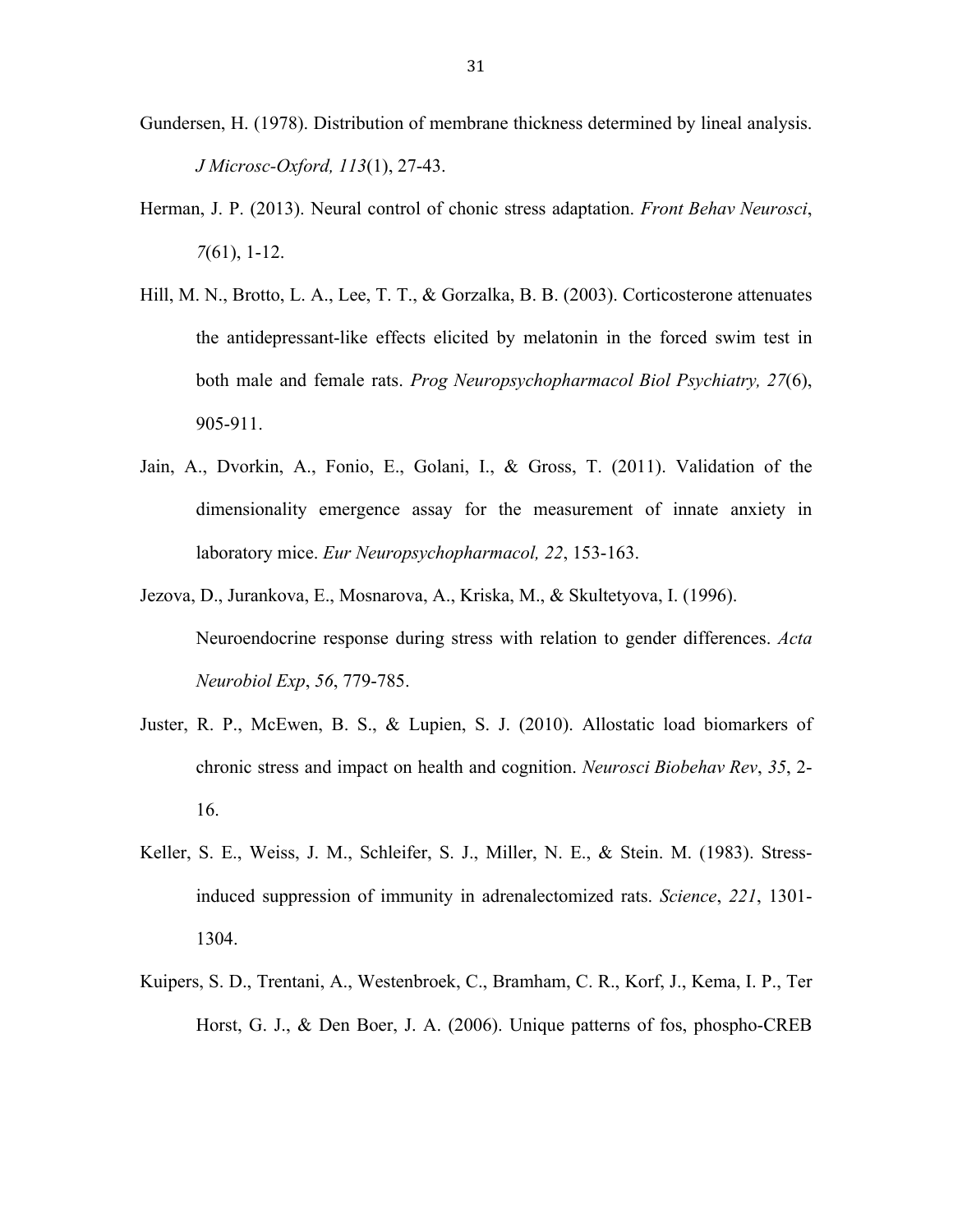and BrdU immunoreactivity in the female rat brain following chronic stress and citalopram treatment. *Neuropharmacol, 50*(4), 428-440.

- Marcondes, F. K., Bianchi, F. J., & Tanno, A. P. (2002). Determination of the estrous cycle phases of rats: some helpful considerations. *Braz J Biol, 62*(4A), 609-614.
- Martin, A. L., & Brown, R. E. (2010). The lonely mouse: Verification of a separationinduced model of depression in female mice. *Behav Brain Res, 207*(1), 196-207.
- McCarthy, M. M. (1995). Estrogen modulation of oxytocin and its relation to behavior. *Adv Exp Med Bio, 395,* 235-245.
- McLean, A. C., Valenzuela, N., Fai, S., & Bennett, S. A. L. (2012). Performing vaginal lavage, crystal violet staining, and vaginal cytological evaluation for mouse estrous cycle staging identification. *J Vis Exp, 67*, 1-6.
- Mirescu, C., & Gould, E. (2006). Stress and adult neurogenesis. *Hippocampus, 16*(3), 233-238.
- Moser, M. B. & Moser, E. I. (1998). Functional differentiation in the hippocampus. *Hippocampus, 8*(6), 608-619.
- Murray, F., Smith, D. W., & Hutson, P. H. (2008). Chronic low dose corticosterone exposure decreased hippocampal cell proliferation, volume and induced anxiety and depression like behaviours in mice. *Eur J Pharmacol, 583*(1), 115-127.
- Pavlovska-Teglia, G., Stodulski, G., Svendsen, L., Dalton, K., & Hau, J. (1995). Effect of oral corticosterone administration on locomotor development of neonatal and juvenile rats. *Exp Physiol, 80,* 469-475.
- Paxinos, G., & Watson, C. (2005). *The rat brain in stereotaxic coordinates (2nd ed.).* Waltham, MA: Elsevier Academic Press. 25-30.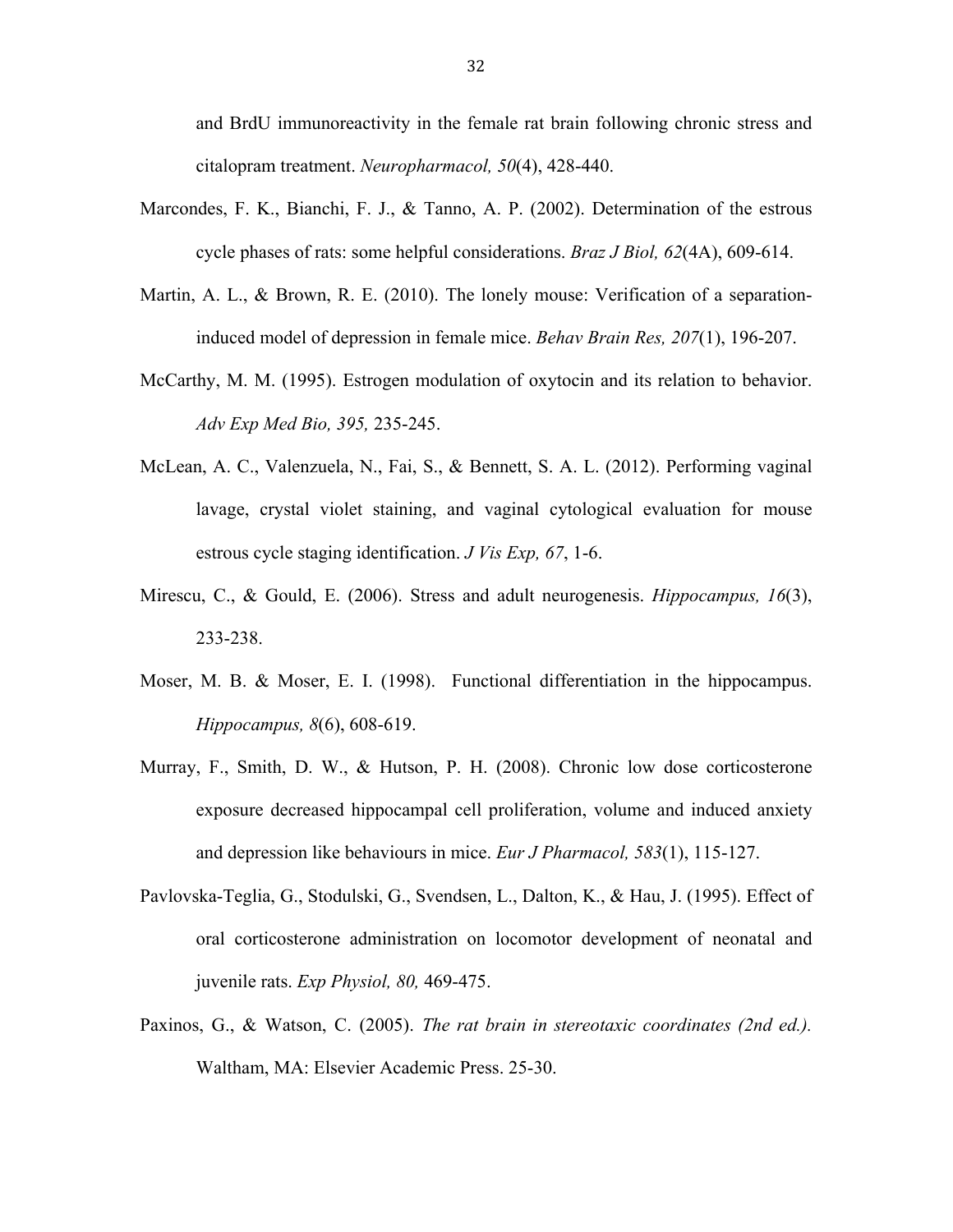- Porsolt, R. (1978). Behavioural despair in rats: a new model sensitive to antidepressant treatments. *Eur J Pharmacol, 47*(4), 379-391.
- Rabin, B. S., Ganguli, R., Lysle, D. T., & Cunnick, J. E. (1990). Interaction between the brain and the immune system. *Immunol Ser*, *52*, 125-154.
- Ray, S., & Behari, J. (1990). Physiological changes in rats after exposure to low levels of microwaves. *Radiat Res*, *123*, 199-202.
- Schule, C., Baghai, T. C., Eser, D., Hafner, S., Born, C., Herrmann, S., & Rupprecht, R. (2009). The combined dexamethasone/crh test (dex/crh test) and prediction of acute treatment response in major depression. *PLoS One, 4*(1), e4324.
- Stix, G. (2007). A malignant flame. Understanding chronic inflammation, which contributes to heart disease, alzheimer's and a variety of other ailments, may be a key to unlocking the mysteries of cancer. *Sci Am, 297*(1), 60-67.
- Stricker, E. M., Curtis, K. S., Peacock, K. A., & Smith, J. C. (1997). Rats with area postrema lesions have lengthy eating and drinking bouts when fed ad libitum: implactions for feedback inhibition of ingestive behavior. *Behav Neurosci, 111*(3), 623-632.
- Taylor, S. E., Klein, L. C., Lewis, B. P., Gruenewald, T. L., Gurung, R. A., & Updegraff, J. A. (2000). Biobehavioral responses to stress in females: Tend-and-befriend, not fight-or-flight. *Psychol Rev, 107*(3), 411-429.
- Tinnikov, A. A. (1999). Responses of serum corticosterone and corticosteroid-binding globulin to acute and prolonged stress in the rat. *Endocrine, 11*(2), 145-150.
- Uvnas-Moberg, K. (1997). Oxytocin linked antistress effects--the relaxation and growth response. *Acta Physiol Scand Suppl, 640*, 38-42.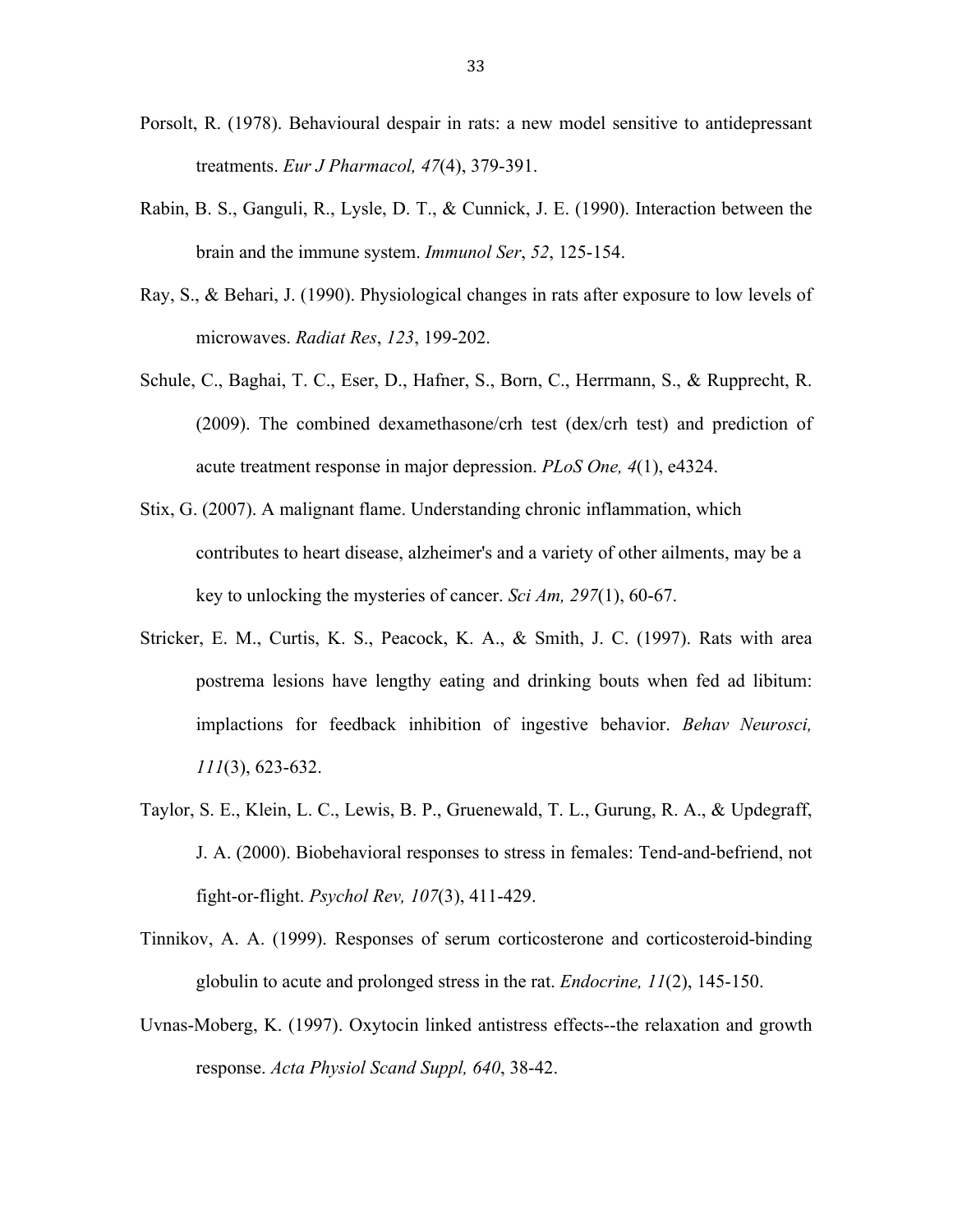- Weinstock, M. (2005). The potential influence of maternal stress hormones on development and mental health of the offspring. *Brain Behav Immun, 19*(4), 296- 308.
- Windle, R. J., Shanks, N., Lightman, S. L., & Ingram, C. D. (1997). Central oxytocin administration reduces stress-induced corticosterone release and anxiety behavior in rats. *Endocrinol, 138*(7), 2829-2834.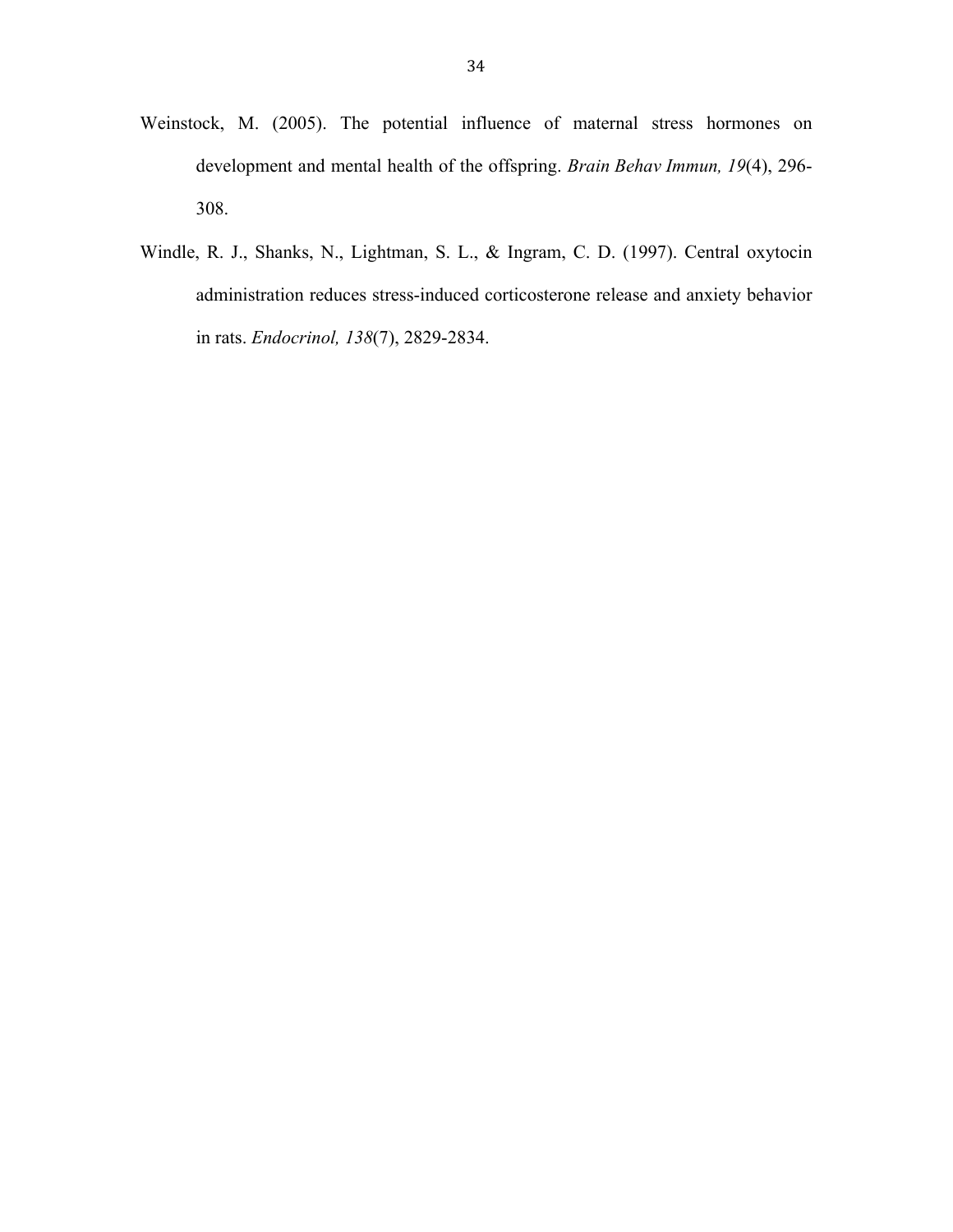#### **ABSTRACT**

### **EFFECTIVENESS OF DIFFERENT CORTICOSTERONE ADMINISTRATION METHODS TO ALTER CORTICOSTERONE LEVELS IN SERUM AND DEPRESSIVE-LIKE BEHAVIOR IN FEMALE RATS**

by

#### **JENNIFER KOTT**

#### **August 2015**

**Advisor:** Dr. Susanne Brummelte

**Major:** Psychology -- Behavioral and Cognitive Neuroscience

**Degree:** Master of Arts

There is wide variation in the current literature on rodent models of high levels of chronic stress. This study aims to reduce these discrepancies by investigating the effects of 3 different administration methods of corticosterone (CORT; the endogenous stress hormone in rodents) and the differential effects it has in the female sex. The majority of studies utilize male rodents, while research in female rodents is largely underinvestigated. This study will utilize female rats and 3 different administration routes: a) subcutaneous implantation of a CORT pellet, b) CORT in the drinking water, and c) CORT by a daily subcutaneous injection, and assess its impacts on CORT levels in serum, depressive-like behavior, and levels of hippocampal neurogenesis. This study will enable researchers to better understand the effects of chronic CORT exposure in female rodents, as well as reduce the variation in current literature on the effects of CORT based on administration route.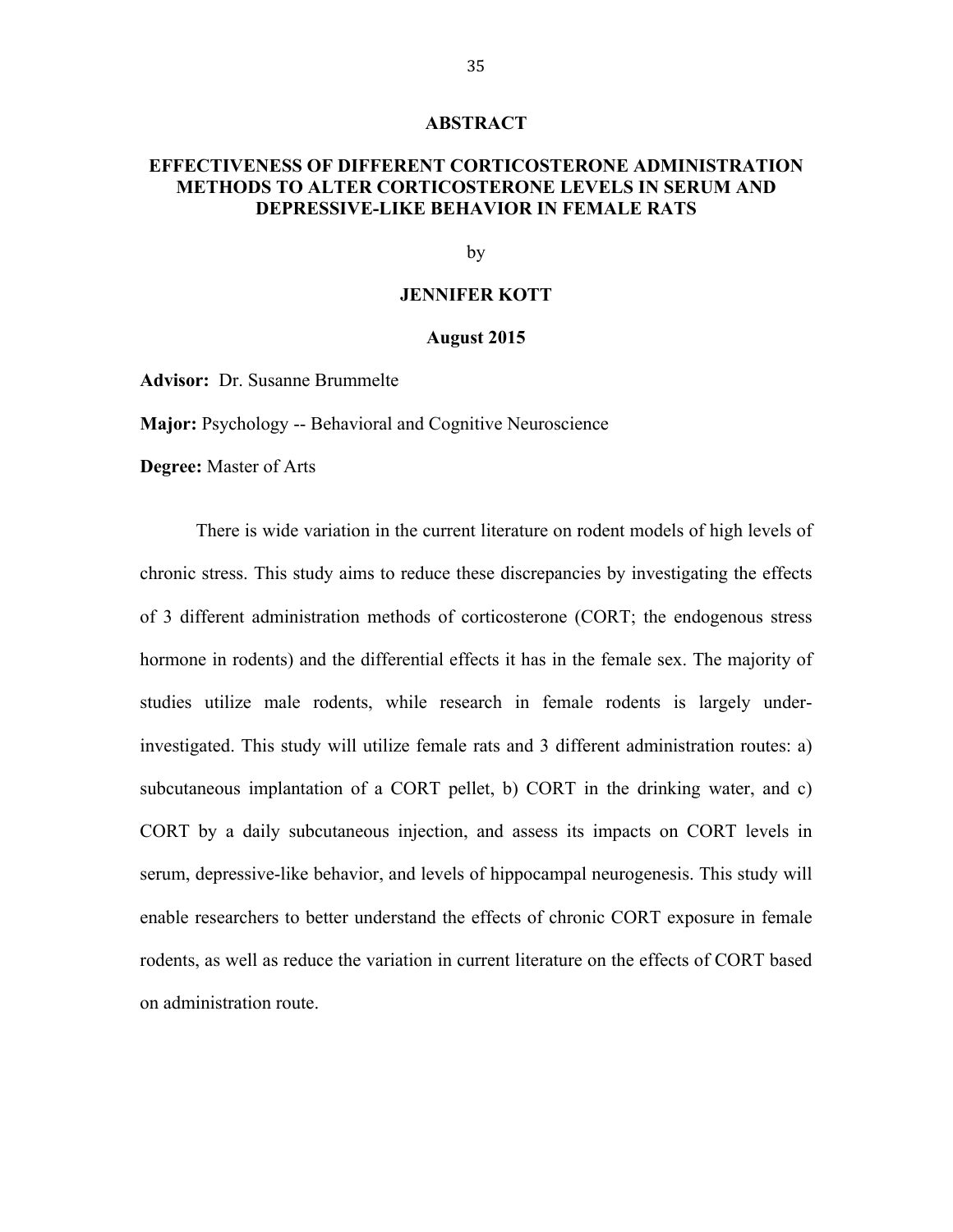### **AUTOBIOGRAPHICAL STATEMENT**

Jennifer Kott is currently a student in Wayne State University's Psychology department with a major in Behavioral and Cognitive Neuroscience. She is minoring in Psychopharmacology. She got her Bachelor of Science degree in Psychology from Michigan State University in 2011. She is currently working under the supervision of Dr. Susanne Brummelte to further her research and academic career studying the effects of adverse early life experience on development.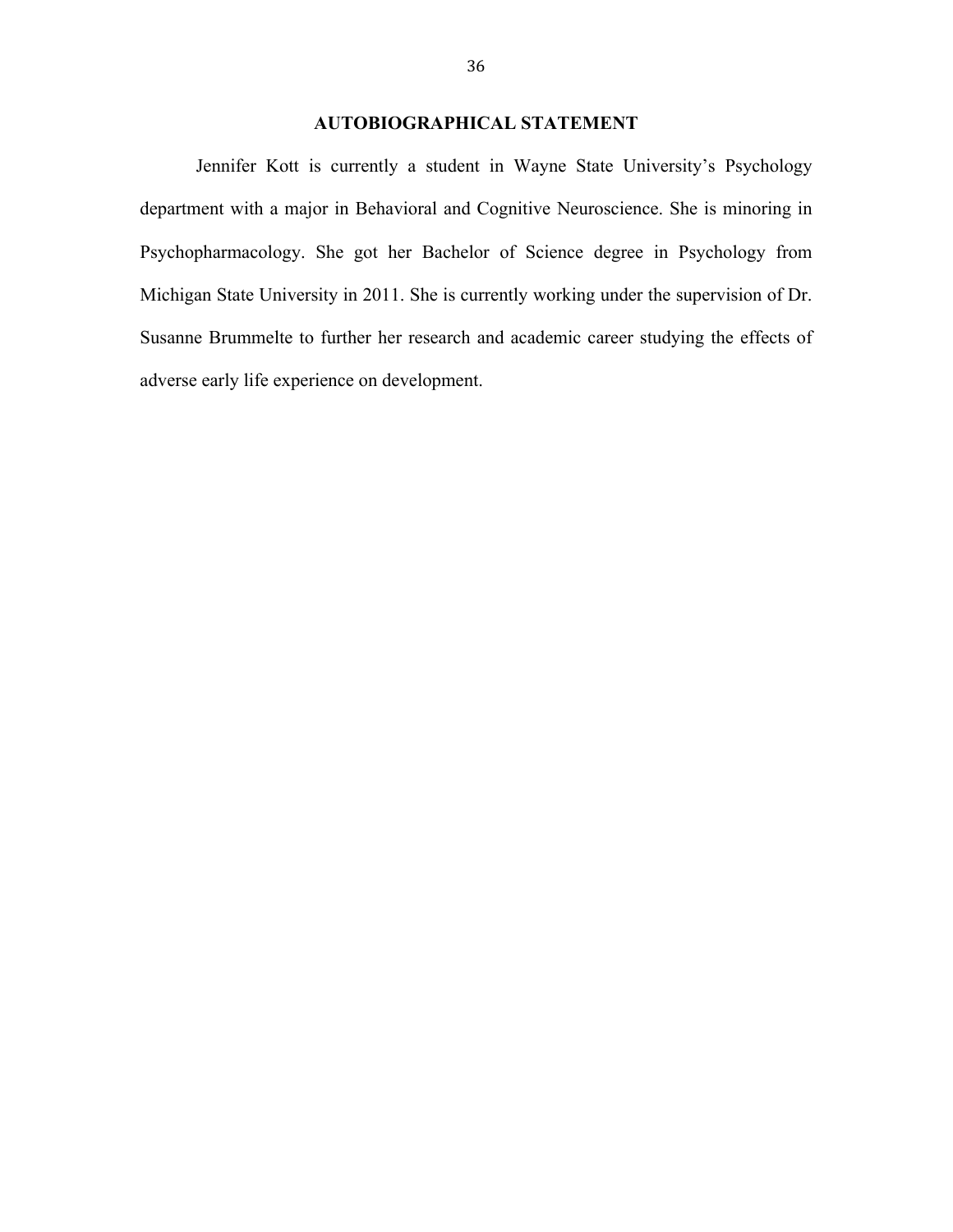

Source: http://soundersleep.com/hpa.php

*Figure 1.* Diagram of the hypothalamic-adrenal-pituitary (HPA) axis.

Figure 1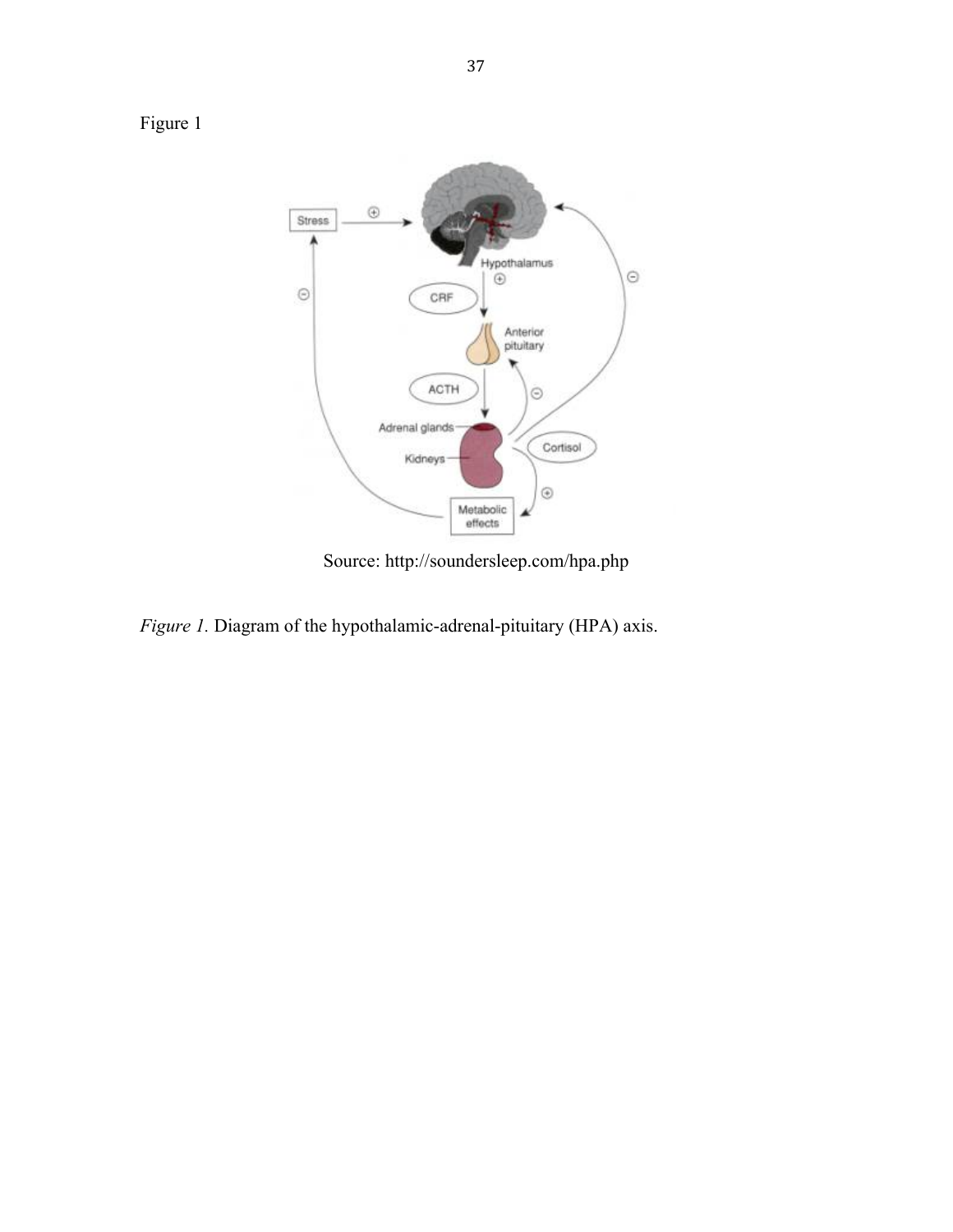Figure 2



*Figure 2.* Overview of the experimental procedures. CORT will be administered for 21 days followed by a wean-off period before sacrifice. Behavioral testing including the forced swim test and the open field test will occur throughout the experiment, and blood will be collected at several time points. OFT: Open Field Test, FST: Forced Swim Test, CORT: corticosterone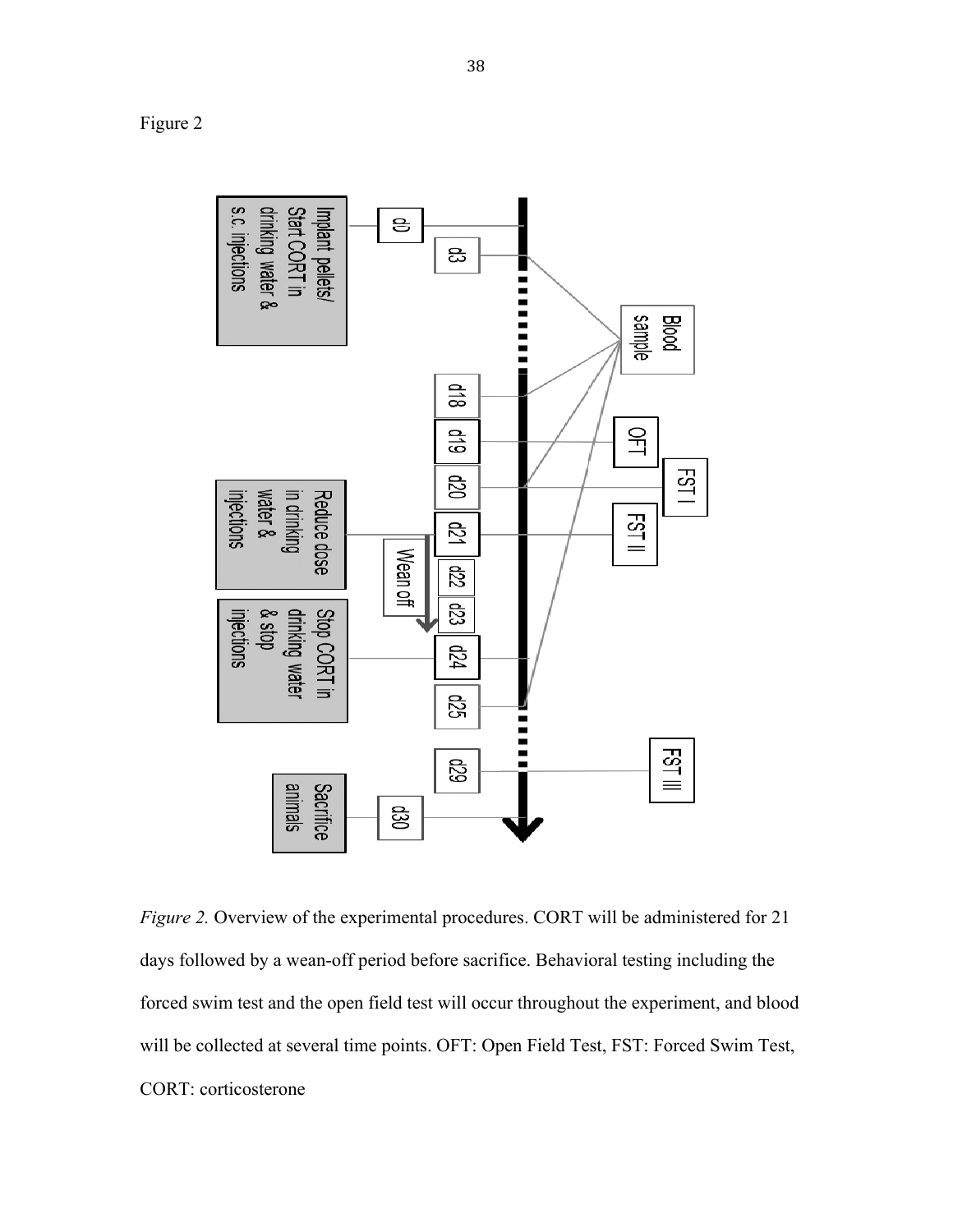



*Figure 3.* (A) Animals receiving CORT injections had significantly reduced body weight compared to all other groups beginning on the  $6<sup>th</sup>$  day of treatment and continuing throughout the experiment. (B) Animals receiving CORT injections still had significantly reduced body weight compared to all groups except for the water control group on the day of perfusions  $\frac{*p}{0.05}$ ,  $\frac{***p}{0.001}$  compared to all other groups.  $\frac{1}{7}p < 0.05$ compared to all groups except water control group.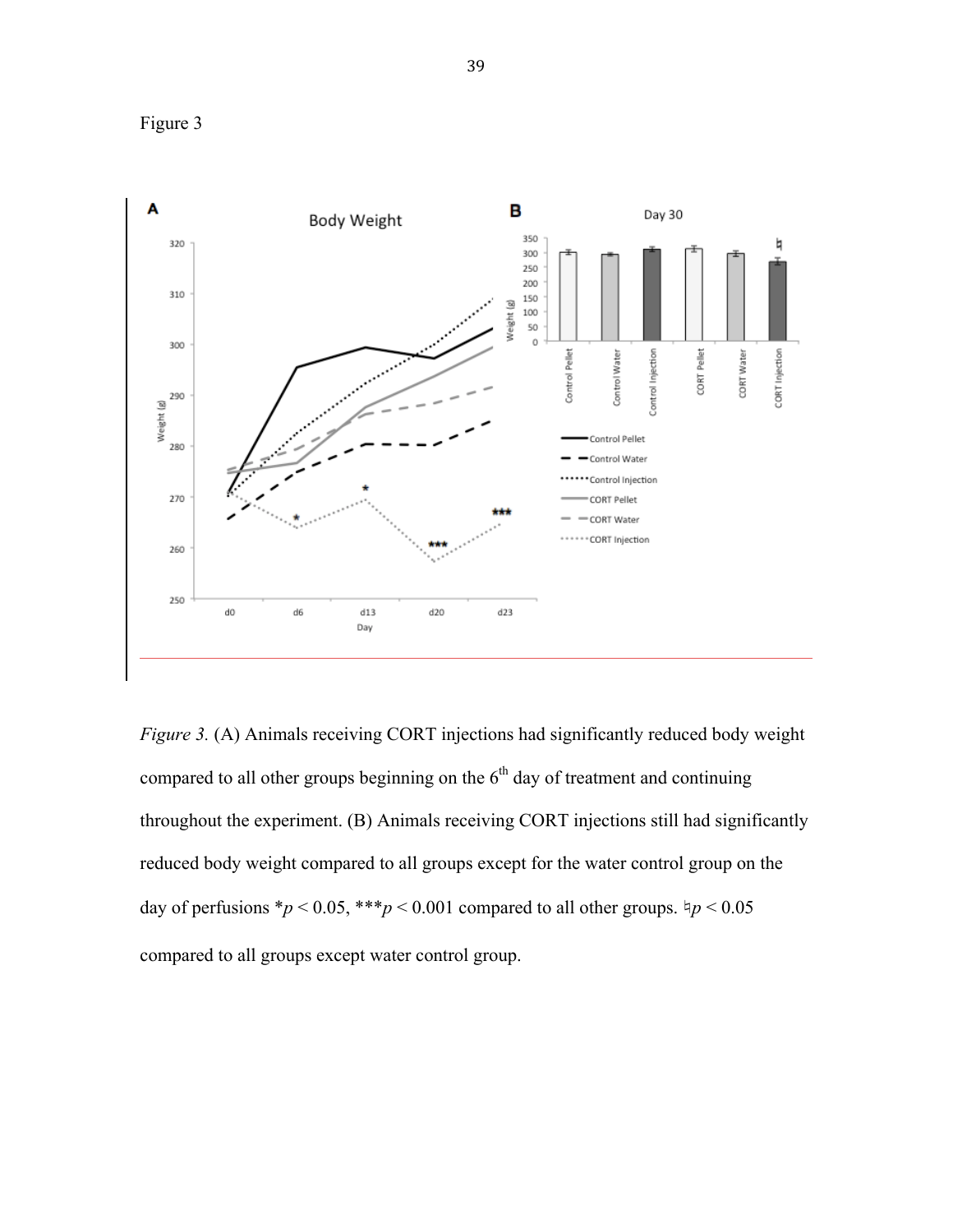



*Figure 4*. Serum CORT levels at different time points throughout the experiment On day 3 of CORT administration, the CORT pellet and CORT injection group had significantly elevated levels of CORT compared to all vehicle groups. On day 18, this effect held true for only the CORT injection group. On day 25 of CORT administration, only the CORT injection group displayed significantly elevated levels of CORT compared to its own control group.  $\#p < 0.001$ ,  $\#p < 0.01$  compared to its own control group.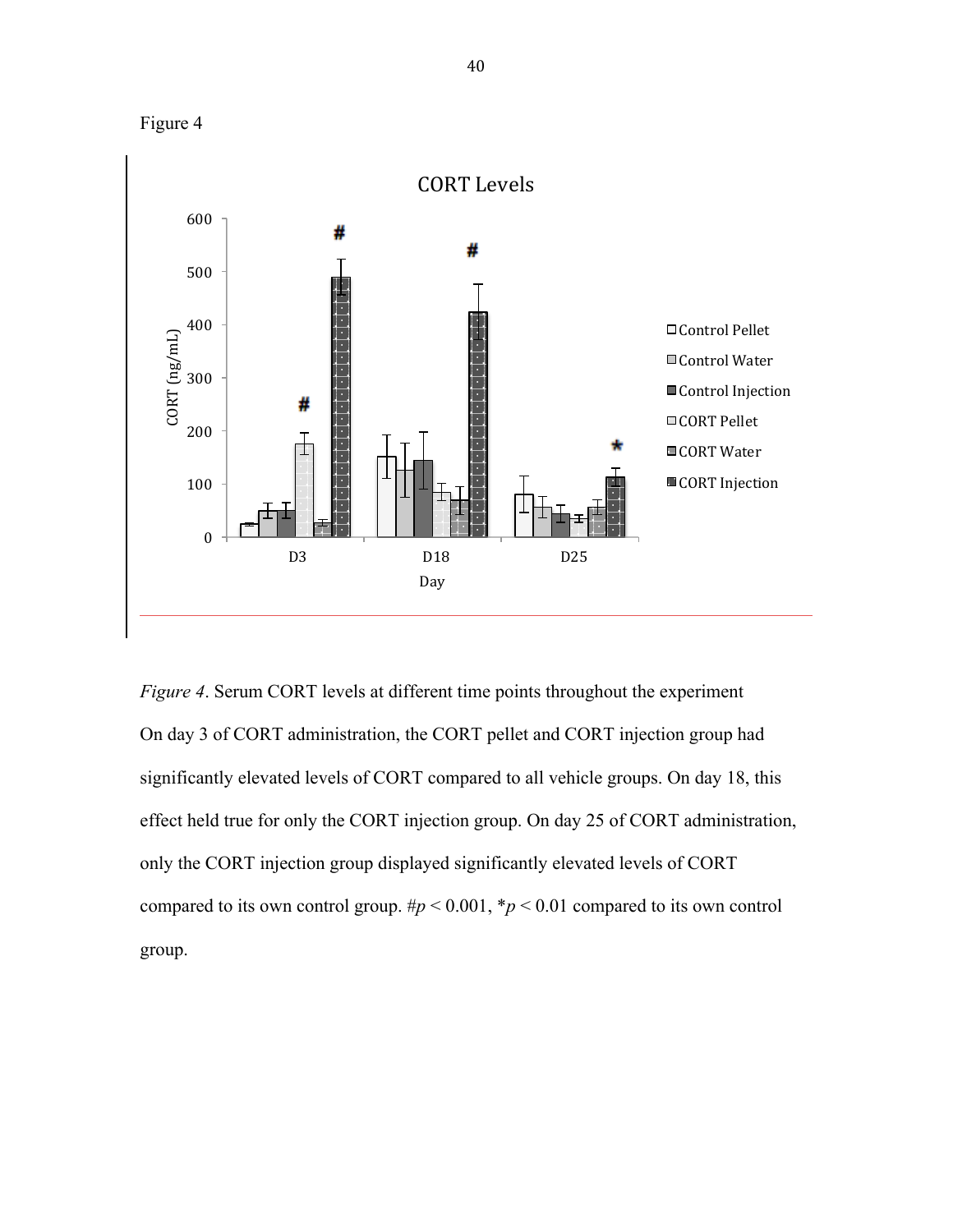



*Figure 5*. Shown are the CORT levels on d20 after the FST. CORT levels were significantly lower in each CORT-treated group compared to its respective control group  $*$ *p* < 0.05.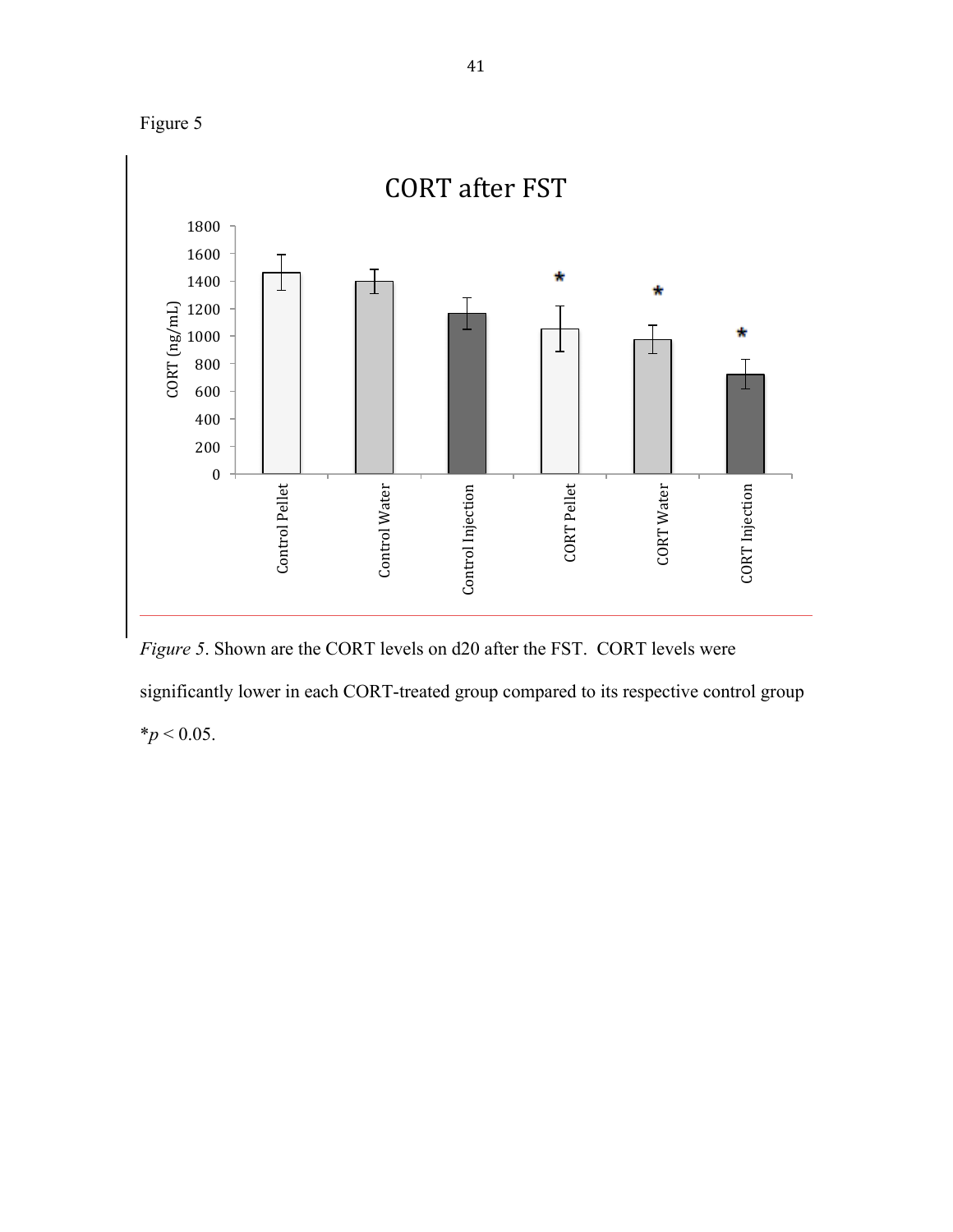

*Figure 6*. In both FST sessions, animals that received CORT via injection spent significantly more time immobile compared to their control group. Animals that were administered CORT in the drinking water spent significantly less time immobile compared to their control group.  $\frac{*}{p}$  < 0.05 compared to their own control groups.

FST2 FST3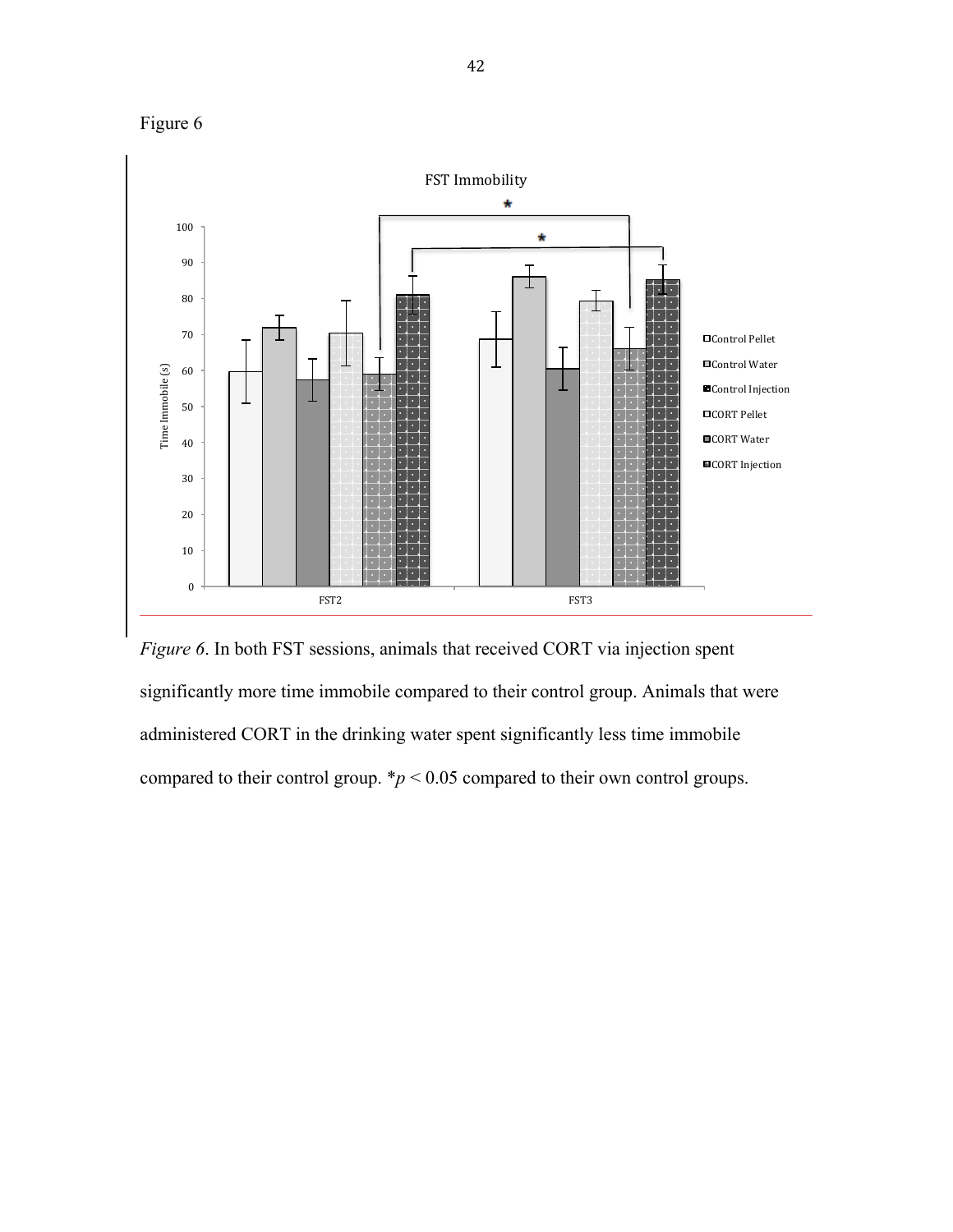Table 1

Open Field Test

|                       | Total Distance (cm)  | Duration in Center (s) |
|-----------------------|----------------------|------------------------|
|                       |                      |                        |
| <b>Control Pellet</b> | $4440.26 \pm 504.21$ | $38.17 \pm 11.37$      |
| Control Water         | $4128.36 \pm 461.29$ | $33.23 \pm 8.58$       |
| Control Injection     | $4473.52 \pm 292.03$ | $28.35 \pm 4.56$       |
| <b>CORT Pellet</b>    | $5141.64 \pm 355.83$ | $55.73 \pm 13.53$      |
| <b>CORT Water</b>     | $4701.78 \pm 352.49$ | $28.06 \pm 5.73$       |
| <b>CORT Injection</b> | $4545.02 \pm 345.66$ | $25.64 \pm 6.15$       |
|                       |                      |                        |

Mean  $\pm$  S.E.M.

*Table 1*. Shown are the effects of CORT on the open field test. No significant differences were observed in the distance travelled or time spent in center between treatment groups or route of transmission.